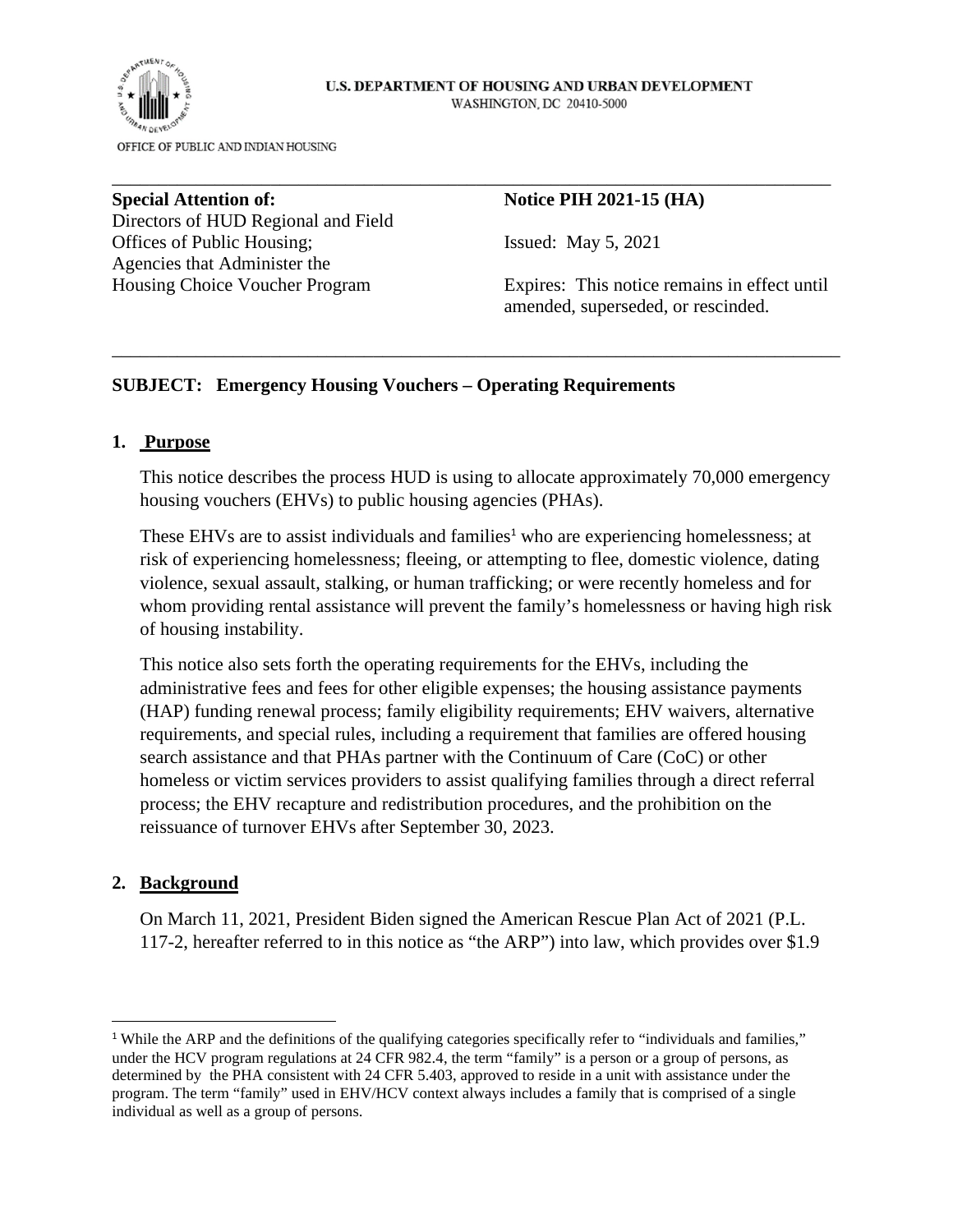trillion in relief to address the continued impact of the -COVID-19 pandemic on the economy, public health, State and local governments, individuals, and businesses.

Section 3202 of the ARP appropriates \$5 billion for new incremental EHVs, the renewal of those EHVs, and fees for the cost of administering the EHVs and other eligible expenses defined by notice to prevent, prepare, and respond to coronavirus to facilitate the leasing of the emergency vouchers, such as security deposit assistance and other costs related to retention and support of participating owners.<sup>2</sup>

Eligibility for these EHVs is limited to individuals and families who are (1) homeless; (2) at risk of homelessness; (3) fleeing, or attempting to flee, domestic violence, dating violence, sexual assault, stalking or human trafficking; or (4) recently homeless and for whom providing rental assistance will prevent the family's homelessness or having high risk of housing instability. After September 30, 2023, a PHA may not reissue any previously leased EHV, regardless of when the assistance for the formerly assisted family ends or ended.

EHVs are tenant-based rental assistance under section 8(o) of the United States Housing Act of 1937 (42 U.S.C. 1437f(o)). The ARP further provides that HUD may waive any provision of any statute or regulation used to administer the amounts made available under section 3202 (except for requirements related to fair housing, nondiscrimination, labor standards and the environment) upon a finding that any such waivers or alternative requirements are necessary to expedite or facilitate the use of amounts made available for the EHVs.

To facilitate and expedite leasing, PHAs that accept an allocation of EHVs will receive an allocation of administrative fee funding for other eligible expenses defined by this notice that are not normally eligible administrative expenses under the Housing Choice Voucher (HCV) program, as well as administrative fees for the cost of administering EHVs. The administrative fees and fees for EHV eligible expenses are described in detail in section 6 of this notice.

EHV Housing Assistance Payment (HAP) funding (both the initial funding allocation and subsequent renewals) and both forms of administrative fee funding have been appropriated separate and apart from the regular HCV program appropriations provided through HUD's annual appropriations acts. The ARP limits the use of all EHV funding by time and purpose. Consequently, ARP EHV funding HAP and administrative fee funding (including services fees) covered by this notice may only be used for the EHVs and may not be for the PHA's regular HCVs or other special purpose vouchers (including Mainstream vouchers).

<sup>2</sup>Under Section 3202, the \$5 billion in appropriations may also be used for "adjustments in the calendar year 2021 section 8 renewal funding allocations, including mainstream vouchers, for public housing agencies that experience a significant increase in voucher per-unit costs due to extraordinary circumstances or that, despite taking reasonable cost savings measures, would otherwise be required to terminate rental assistance for families as a result of insufficient funding." Use of a portion of the \$5 billion for that purpose will be covered under a separate notice.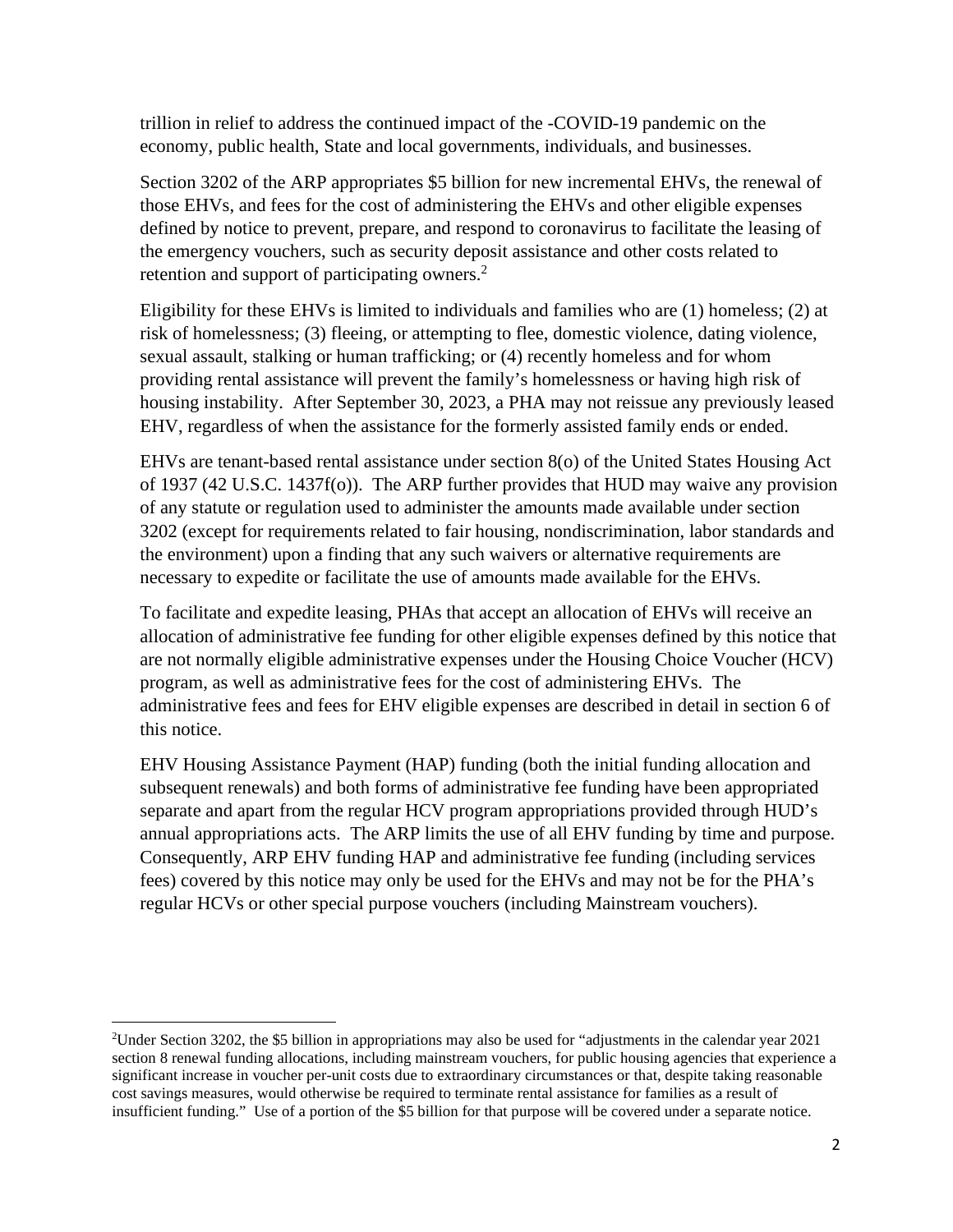### **3. PHA Eligibility**

To be eligible to receive an EHV funding allocation, a PHA must currently administer the HCV program through an existing Consolidated Annual Contributions Contract (CACC) with HUD. Non-profit agencies that only administer HCV Mainstream vouchers are not eligible to receive an EHV allocation.

### **4. EHV Allocation Formula**

HUD's allocation formula is designed to direct emergency vouchers to the PHAs operating in areas where the EHV's eligible populations have the greatest need while also taking into account PHA capacity and the requirement to ensure geographic diversity, including rural areas.

The following data and indicators were used to develop the statutorily mandated allocation formula:

*a. Comparative homeless and at-risk of homelessness need* 

In developing an allocation formula based on comparative need, HUD focused on "homeless need" and "at-risk of homelessness need." These measures also serve as a proxy for relative need regarding the eligibility categories that includes those fleeing or attempting to flee domestic violence, dating violence, sexual assault, stalking, or human trafficking<sup>3</sup>; as well as recently homeless families for whom providing rental assistance will prevent the family's homelessness or having a high risk of housing instability.

HUD is defining homeless need as the total count of persons experiencing homelessness (whether sheltered or unsheltered). HUD is using January 2020 Continuum of Care (CoC) Point-in-Time (PIT) homeless data for this measure. HUD does not generally use PIT homeless data to allocate funds. However, as was the case when HUD allocated Emergency Solutions Grant (ESG)-CV2 funding<sup>4</sup>, HUD is using PIT homeless data to allocate these emergency vouchers to PHAs as expeditiously as possible.

For at-risk of homelessness need, HUD used special tabulation data from the American Community Survey (ACS 2013-17) on rental households with incomes less than 30

<sup>3</sup> The 2018 Part 2 Annual Homeless Assessment Report (AHAR) notes that it is difficult to count the full extent that individuals are fleeing domestic and other violence, but based on bed capacity, we expect a substantial portion of those in the homeless data are in fact homeless because of domestic violence: "Based on the bed counts in the 2018 HIC, 12 percent of the emergency shelter, safe haven, and transitional housing beds for people currently experiencing homelessness were intended for survivors of domestic violence (DV). A smaller share, 6 percent, of all the beds available year-round in the homeless services system (including beds in permanent housing programs) were

targeted to domestic violence survivors. Approximately 16 percent of all DV beds were in permanent housing programs." https://www.huduser.gov/portal/sites/default/files/pdf/2018-AHAR-Part-2.pdf

<sup>4</sup> https://www.hud.gov/sites/dfiles/CPD/documents/ESG\_CARES\_Act\_Round\_2\_Allocation\_Methodology\_rev.pdf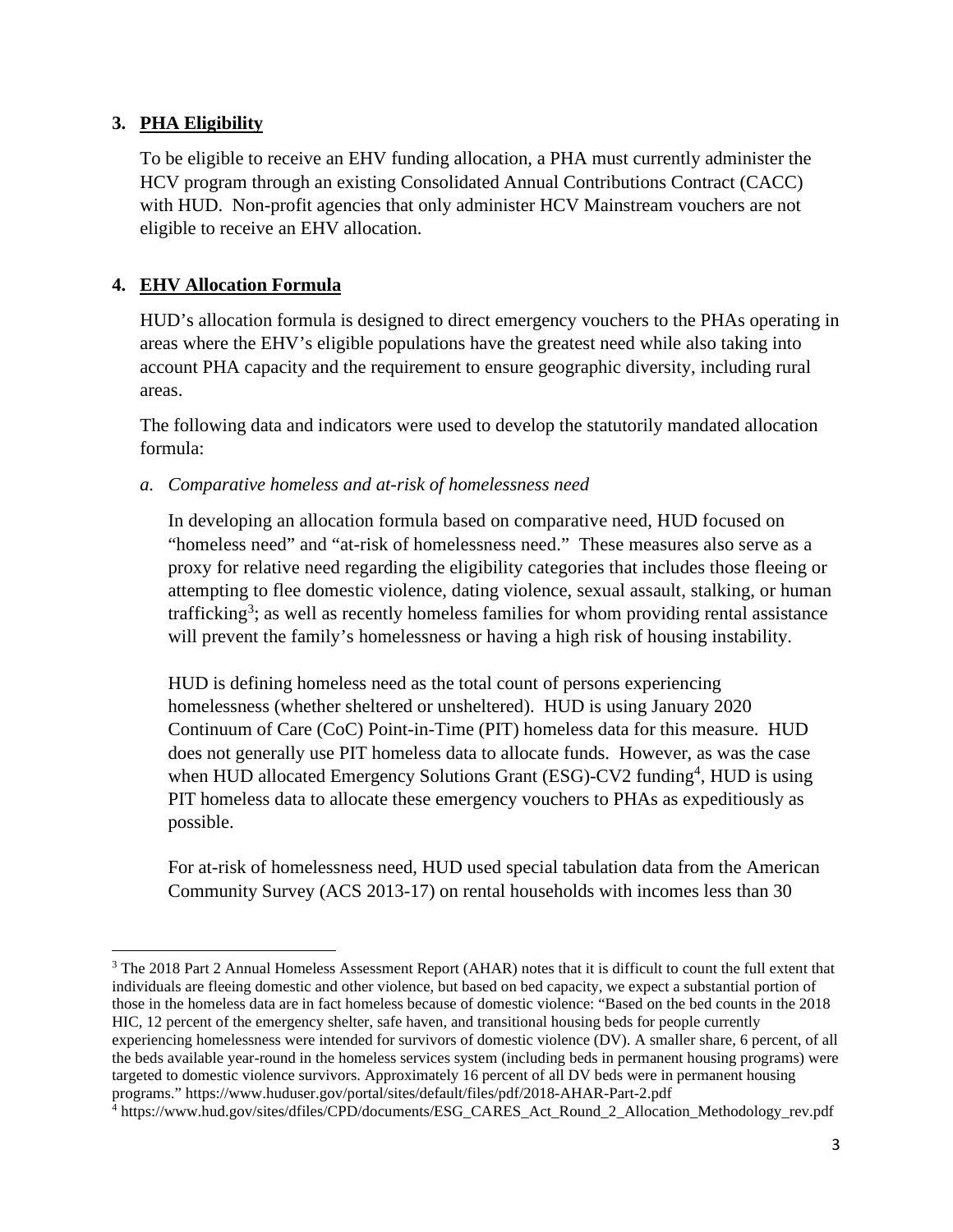percent of Area Median Income (AMI).<sup>5</sup> HUD used data sets on those households living in overcrowded units (1.01 or more persons per room) and/or without complete kitchen or plumbing (referred to below as "At-risk Category 1"); and for those households that in addition to meeting the income and housing condition criteria are also severely rent burdened (paying more than half their income for rent) (referred to below as "At-risk Category 2").

To construct need measures for PHAs, HUD had to convert data to the county level. ACS at-risk of homelessness data are available at the county level. However, the PIT homeless data are available at the Continuums of Care geographies that can vary from a place within a county to being multiple counties. HUD allocated the PIT homeless data to the county level using a county-to-CoC crosswalk based on the renter share in each county with income less than 30 percent of AMI and then used it to determine comparative homeless and at-risk of homelessness need at a county-by-county level.

To allocate the PIT homeless data and the ACS at-risk of homelessness data to PHAs, each PHA was allocated these need variables based on their December 2020 share of voucher leasing in each county. For example, if a PHA's share of currently served voucher tenants in a county is 20 percent, they would be allocated 20 percent of the need for that county. Their total need is the sum of their county allocated need across all counties in which they have active voucher tenants.

#### *b. Ensuring geographic diversity including with respect to rural areas*

As discussed above, HUD's allocation formula is primarily driven by relative EHV eligibility need under the assumption that a PHA with an operating area that includes a higher number of homeless or at-risk of homelessness people should receive a larger allocation share than a PHA with relatively few homeless or at-risk of homelessness individuals and families in its operating area. However, PHAs serving rural areas might have a relatively low absolute number of such individuals and families due to the low population of the area in general, but nonetheless have a high rate of homeless and at-risk individuals and families as a percentage of that general population. To address these circumstances, HUD's allocation formula also identifies PHAs that operate in areas which have high rates of homelessness or at-risk of homelessness (among all PHAs, those with a rate of need in the top quartile for any of the three need variables – homeless persons, At-risk Category 1, and At-risk Category 2), even if the overall number of those individuals and families is comparatively low when compared to the rest of the country. The formula ensures that at least one PHA operating in each area with these high homeless or at-risk of homelessness rates will receive an EHV allocation.

<sup>5</sup>The McKinney-Vento definition of "at-risk" homelessness for households specifies that they have incomes of less than 30 percent of Area Median Income in addition to one or more other characteristic that puts them at risk for homelessness.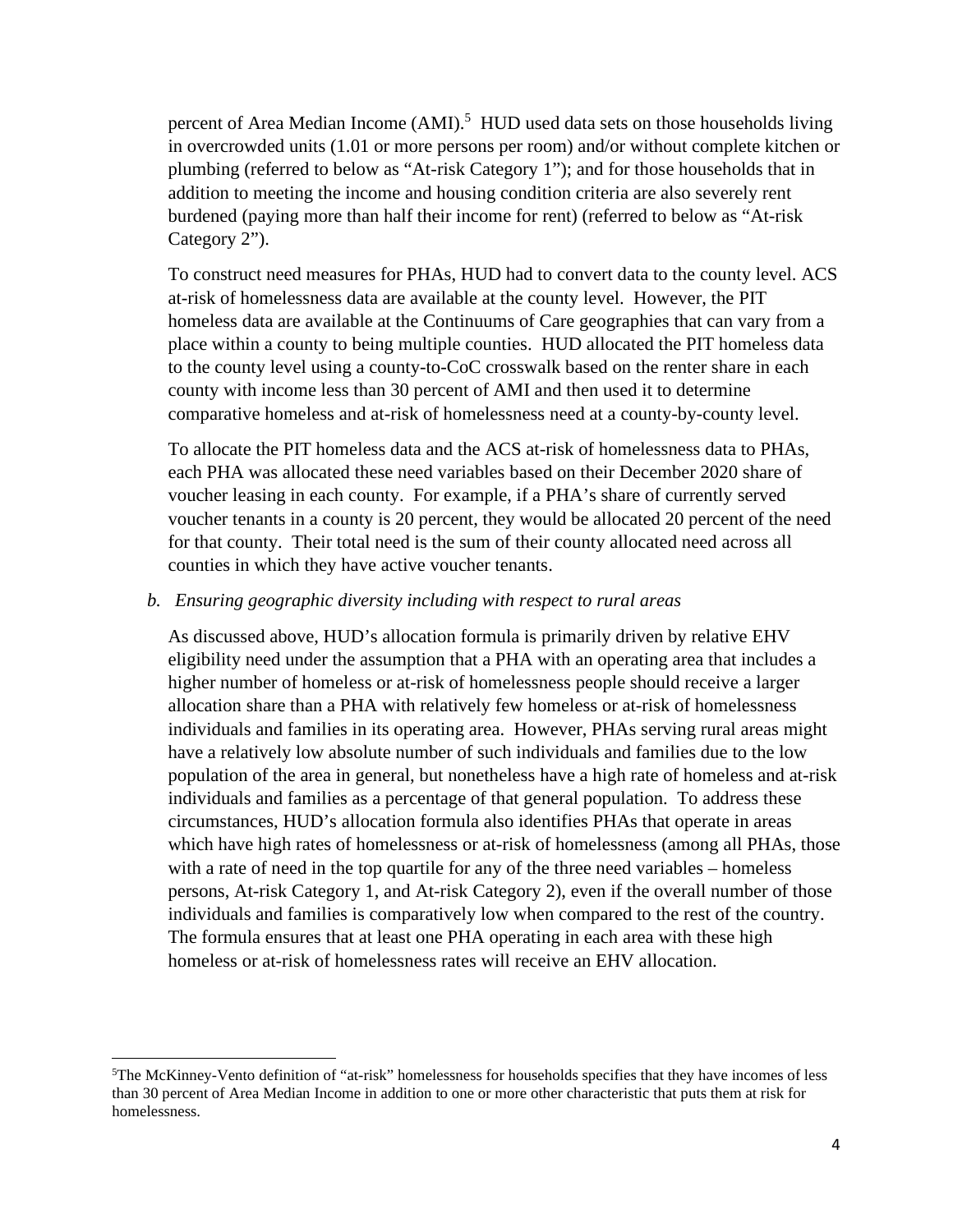#### *c. Public housing agency capacity*

The HUD allocation formula considers two factors when determining the PHA's capacity to implement this program effectively and quickly. The first is how many vouchers an agency currently administers within each county. As discussed above, the more vouchers a PHA administers in a county relative to other PHAs with jurisdiction in that same county, the greater the share of the homeless/at-risk of homelessness need within the county that will be potentially allocated to that PHA.

The second factor is the PHA's estimated leasing potential, as measured by the PHA's current number of unleased vouchers and its available budget authority to lease those vouchers (over and above voucher turnover) in its existing HCV program. PHAs with HCV programs that are fully leased or almost fully leased are assumed to have the operational capacity to take on a new allocation of vouchers, specifically an allocation targeted for traditionally hard-to-house homeless and at-risk of homelessness populations. In contrast, PHAs that will simultaneously need to put significant attention and effort into leasing a significant number of unused vouchers that are already part of the PHA's HCV program are assumed to have less capacity to administer the EHVs.

HUD calculates leasing potential using the PHA's actual leasing and cost data reported by the PHA in the Voucher Management System (VMS) and all the budget authority available to the PHA for the calendar year (including reserves). HUD projects PHA spending for the future months based on VMS information (e.g., vouchers that have been issued to families that are currently engaged in their housing search, per unit cost (PUC) trends, etc.) and then estimates the number of vouchers the PHA could potentially lease, factoring in the need for the PHA to maintain a reasonable reserve. Once the need from each county is assigned to a PHA consistent with paragraphs (a) and (b) above, that need is then adjusted based on a PHA's current leasing potential for their existing HCV program.

Leasing potential for the initial 39 MTW agencies is calculated in the following manner. *The Planned Number of MTW HCV Households Served,* as stated in an MTW PHA's FY2020 Annual MTW Plan, is the total number of households that the MTW PHA planned to serve through the full Plan Year. This total is compared to VMS data from the last month of the MTW PHA's Fiscal Year 2020 (e.g., for an MTW PHA with a Fiscal Year 2020 that spans January 1, 2020 – December 31, 2020, December 2020 VMS data is used). Based on an MTW PHA's agreed upon baseline worksheet for the MTW statutory requirement of Serving Substantially the Same (STS) number of families as it otherwise would have absent MTW designation, certain Special Purpose Vouchers (SPVs) may have also been included in the leasing calculation if applicable to an MTW PHA's specific STS compliance documents.

The total number of MTW voucher units in VMS is then divided by the *Planned Number of MTW HCV Households Served* as stated in an agency's FY 2020 Annual MTW Plan, to arrive at a leasing percentage that determines if an agency has met its stated goal for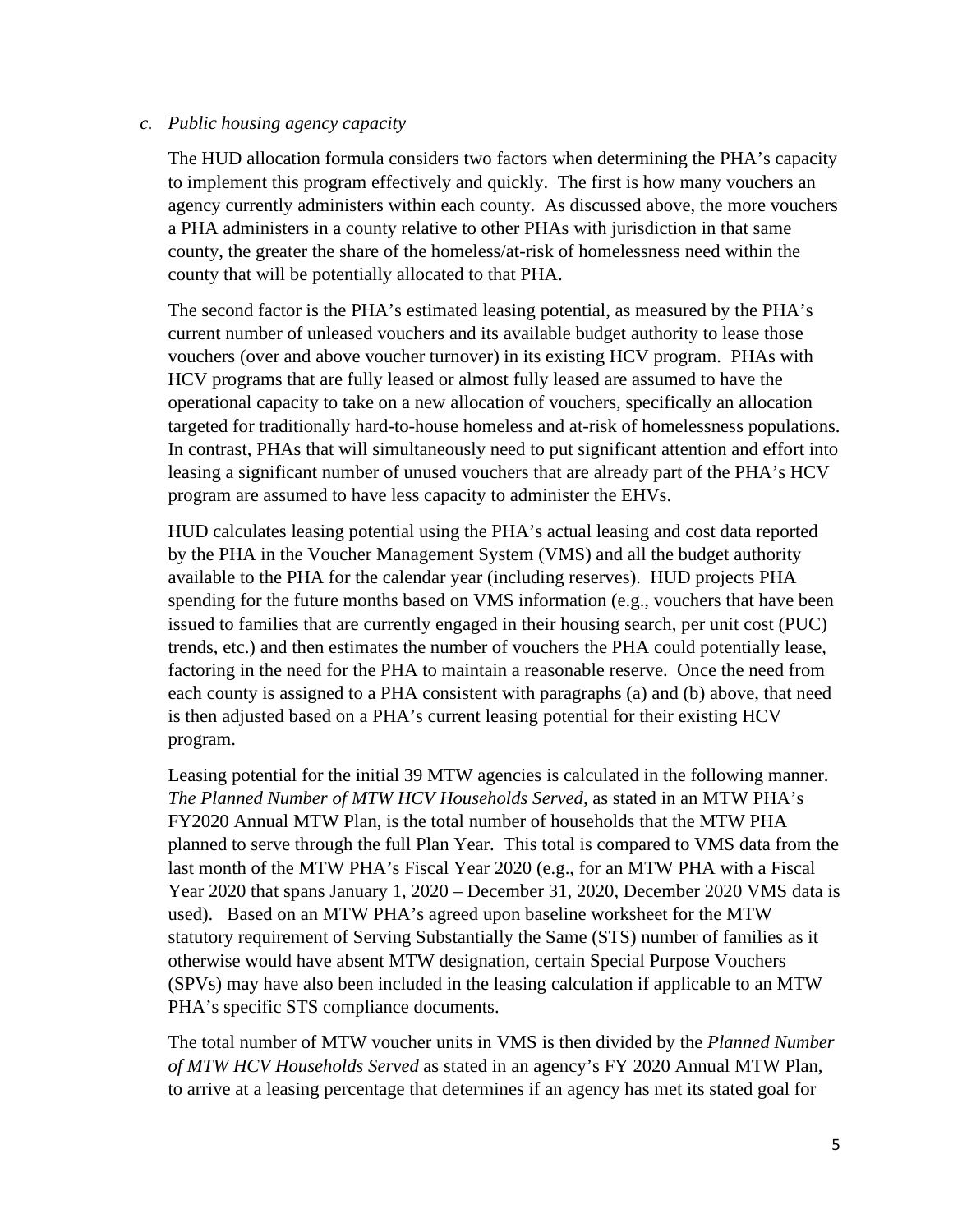housing MTW voucher households for FY2020. MTW PHAs that have achieved less than 95 percent of their Planned Number of MTW HCV Households Served will have the allocation adjusted downward in proportion to the extent that it is below 95 percent.

Finally, with further respect to capacity, HUD may determine a PHA, including an MTW PHA, lacks capacity to administer EHVs based on unresolved outstanding civil rights violations or major program management findings from an Inspector General audit, HUD management review, or Independent Public Accountant (IPA) audit for the PHA's HCV program, or other significant program compliance issues that were not resolved, or in the process of being resolved, as determined by HUD.

#### *d. Base formula structure*

 All PHAs will be assigned a base formula allocation, which is estimated using a dual formula structure that provides the highest allocation of vouchers for a PHA based on one of these formulas:

#### *Formula A. Homeless Need Adjusted for PHA Capacity*

*The estimated Homeless Need as described in paragraph (a)* assigned to a PHA reduced by the PHA's leasing potential *divided by* total Homeless Need *less* national leasing potential *multiplied by* the number of EHVs available to be allocated.

### *Formula B. At-risk of Homelessness Need Adjusted for PHA Capacity*

*At-risk Category 1* assigned to a PHA reduced by a PHA's leasing potential *divided by* all PHA At-risk Category 1 *less* national leasing potential *multiplied by* 50 percent of EHVs available to be allocated *plus*

*At-risk category 2* assigned to a PHA reduced by a PHA's leasing potential *divided by* all PHA At-risk category 2 *less* national leasing potential *multiplied by*  50 percent of EHVs available to be allocated.

The formula compares the allocation the PHA would receive under each formula and uses the formula allocation that allocates the highest number of EHVs to the PHA. That assigned voucher allocation is then subject to a pro-rata reduction so that the total number of EHVs that will be allocated to all PHAs is equal to the 70,000 vouchers available to be allocated.

*e. Minimum allocation size and rural area adjustments* 

HUD generally considers 25 vouchers to be the necessary minimum allocation size for a PHA to implement a targeted voucher program that has unique rules and alternative requirements. Accordingly, the basic allocation formula requires that the PHA must qualify for a minimum of 25 vouchers in order to receive an allocation with the following exception. As discussed earlier, the formula makes adjustments with respect to this minimum size in order to ensure high need rural areas are represented. For areas (county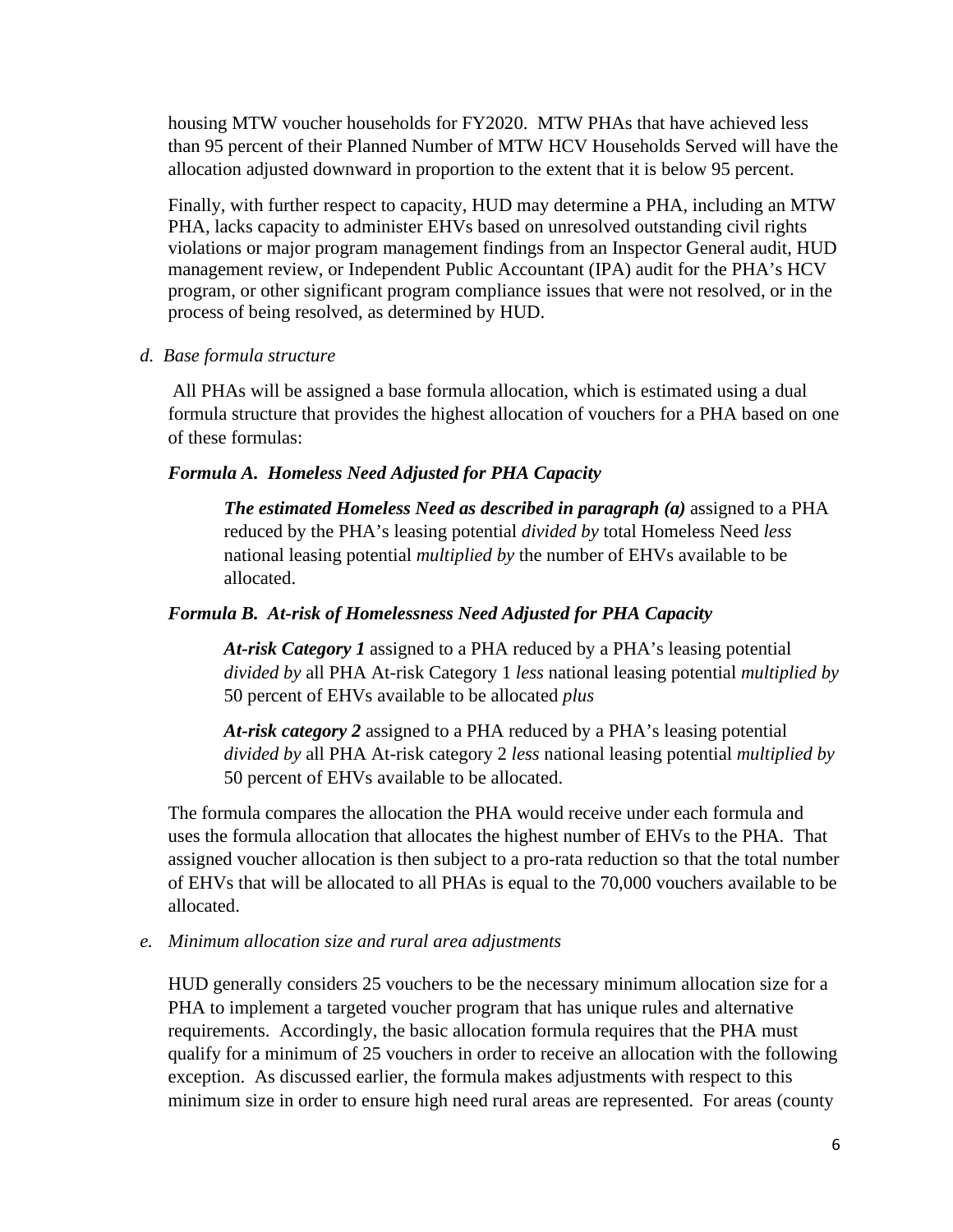or group of counties) with high rates of homelessness or at-risk of homelessness populations, at least one PHA will receive an allocation of EHVs, even if no PHA met the minimum 25 voucher requirement. The PHA that is primarily operating in the high need area and to which the formula would allocate the largest allocation of EHVs will be allocated the greater of (1) the number of vouchers it received under the base formula or (2) 15 EHVs.

Each state has a base allocation, which is the total number of EHVs allocated to each PHA in the state under the base formula allocation in paragraph d. The minimum size allocation requirement and the rural high need adjustments may, however, cause the base allocation of some states to change. To restore the state base allocation (and to maintain the national total of 70,000 EHVs), the formula makes one final pro-rata adjustment. If there are not enough "below the minimum" vouchers (EHVs not allocated because they were part of an allocation that was less than 25 vouchers) within the state necessary to make up for the rural high need adjustments (where PHAs received additional vouchers to reach the 15-voucher minimum), each PHA will always receive its minimum size allocation. The minimum allocation size is 25 vouchers in most cases but will be 24 to 15 vouchers for PHAs that received the rural high need adjustment.

If on the other hand there are more vouchers available for the state because of the number of "below the minimum" vouchers exceeded the number of vouchers needed to make the rural high need adjustments, the formula makes the following adjustment. First, the number of vouchers available for reallocation is reduced proportionate across all of this subgroup of states to support the vouchers allocated above the state base amounts described in the paragraph above.

Next, for the remaining vouchers, for states where there is a state agency that administers the HCV program, the state agency will receive the additional vouchers because the state agency is likely to be able to operate in those rural areas of the state that did not get an allocation because they did not qualify as a high need area. For states without a state agency administering the HCV program, HUD will prorate the excess "below the minimum" vouchers to all PHAs in the state that qualified for an EHV allocation based on their share of allocated vouchers above the high need rural area 15-voucher minimum.

HUD will reallocate any vouchers within the state that become available because PHAs declined their initial EHV allocation using the same approach described above, that is, allocating to state agencies if a state has a state agency or pro-rata within the state if it does not.

#### **5. Invitation/Acceptance Process**

Once HUD has determined the EHV allocation in accordance with section 4 above, HUD will notify eligible PHAs of the number of EHVs allocated to the PHA no later than May 10, 2021.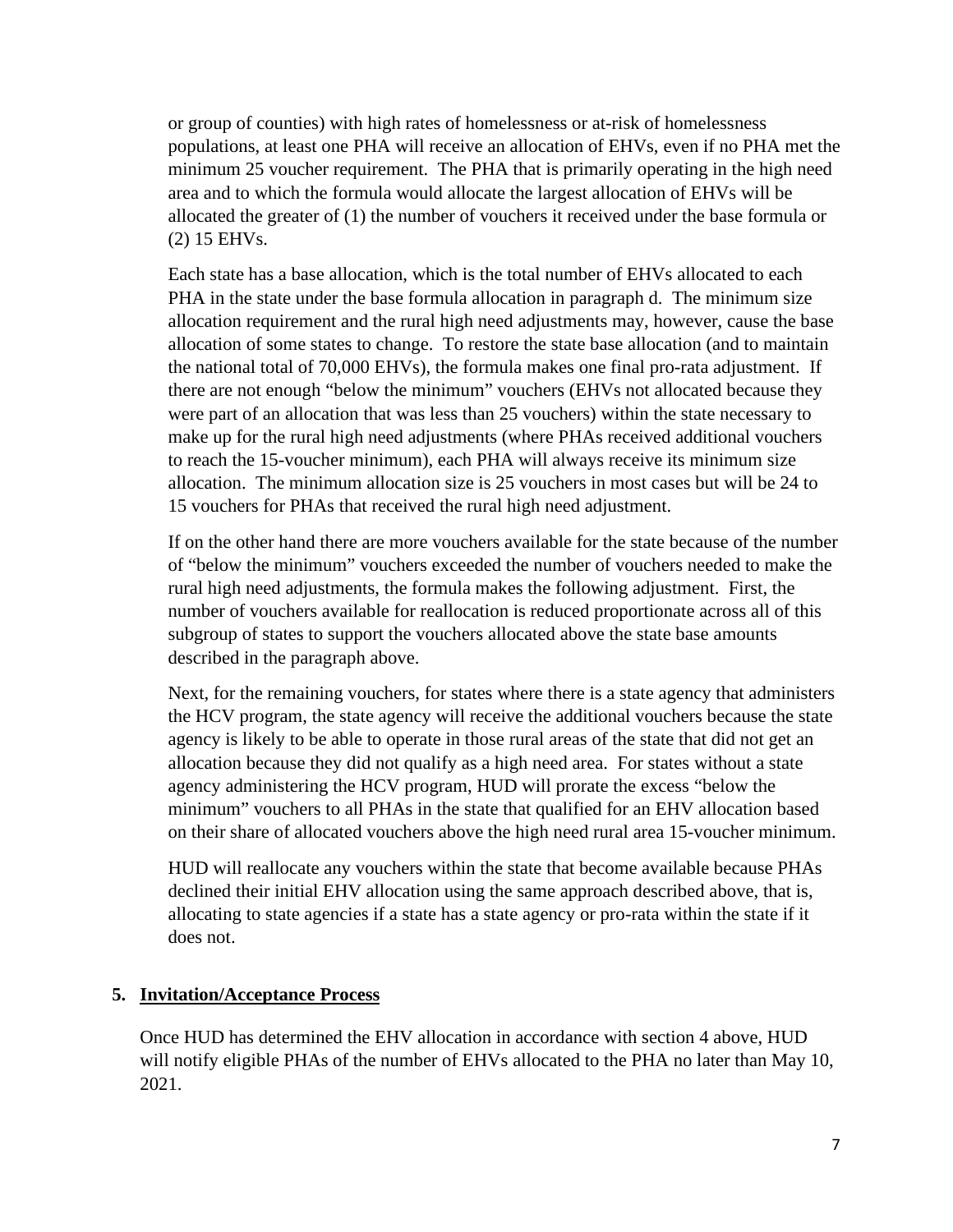The notification will specify the number of vouchers allocated to the PHA in accordance with the allocation formula and will provide specific instructions regarding how the PHA may either accept or decline the allocation. While PHAs are encouraged to accept the entire EHV allocation, the PHA may choose to accept a lower number of vouchers than the number offered by HUD in the notification, but not less than the minimum allocation of 25 or 15 EHVs, as applicable.

HUD may subsequently contact PHAs to ask them to accept or decline the offer of additional EHVs if additional EHVs become available because other PHAs declined their allocation.

PHAs are encouraged to respond to HUD's notification as soon as possible but must provide their acceptance of the allocation (or a portion of the allocation) and the terms and conditions of the program no later than 14 calendar days following HUD's notification.<sup>6</sup>

### **6. Administrative Fees and Funding for Other Eligible Expenses**

The ARP provides funding for fees for the costs of administering the EHVs and other eligible expenses defined by notice to prevent, prepare for and respond to coronavirus to facilitate the leasing of the emergency housing vouchers, such as security deposit assistance and other costs related to retention and support of participating owners.

PHAs will be allocated administrative fee funding for EHV administrative costs and for other eligible expenses described in this notice. These fees may only be used for EHV administration and other eligible expenses and must not be used for or applied to other PHA programs or vouchers (e.g., regular HCVs, Mainstream vouchers, etc.). As is the case with Mainstream vouchers, the PHA must maintain separate financial records from its regular HCV funding for all EHV funding, both HAP and administrative fee amounts. Please see section 15 below for more information on the use of funds, reporting, and financial records.

PHAs will be allocated administrative fees as follows:

- **a. Preliminary Fee**. PHAs will receive a single, one-time preliminary fee of \$400 per EHV allocated to the PHA once the PHA's CACC is amended to reflect the EHV funding obligation. This fee amount will support the anticipated immediate start-up costs that the PHA will incur in implementing the EHV alternative requirements, such as the outreach to and coordination with the  $CoC<sup>7</sup>$  and other potential partnering agencies and planning and development. This fee may be used for any eligible administrative expenses related to the EHVs. This fee may also be used to pay for any of the eligible activities under the EHV services fee (see paragraph d below).
- **b. Placement Fee /Expedited Issuance Reporting Fee**. This fee amount will support initial lease-up costs as well as the added cost and effort required to expedite the leasing

<sup>&</sup>lt;sup>6</sup> PHAs are not required to have the memorandum of understanding (MOU) in place with the CoC at the time they accept the allocation. PHAs that agree to accept an allocation must enter into an MOU with a partnering CoC within 30 days of the effective date of the ACC funding increment for the EHVs. See section 9.b below.

<sup>&</sup>lt;sup>7</sup> Please see the description of the CoC and its partnership role in referring families to the PHA in section 9.b below.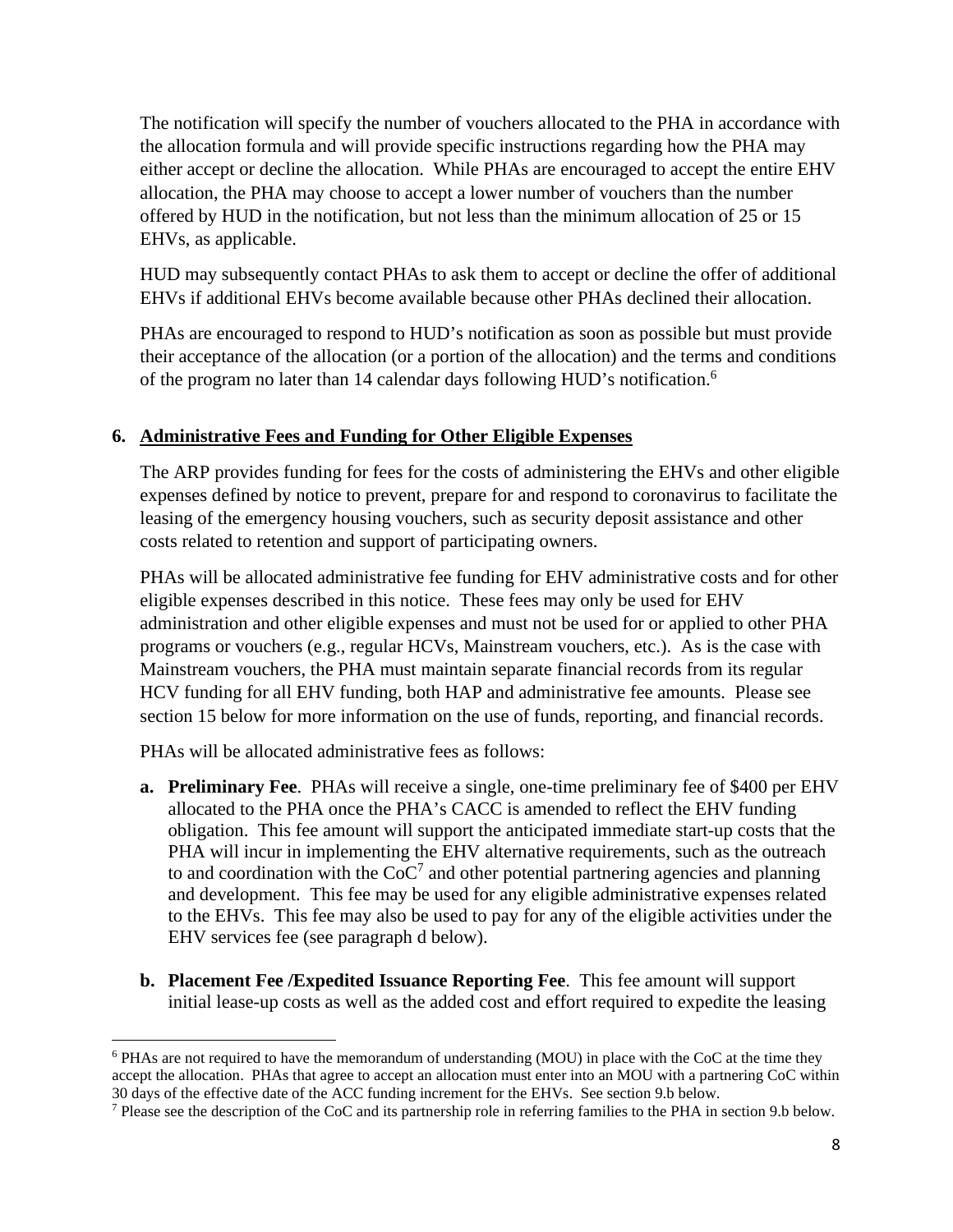of the EHVs. Initial lease-up costs are expected to include the PHA's costs to establish and refine the direct referral process with its partners and to expedite income determinations, family briefings, and voucher issuance. It also supports the PHA's costs to report the issuance of the EHV to HUD ahead of the normally applicable reporting deadlines, which will allow HUD access to EHV issuance data in as timely a manner as possible.

PHAs will receive \$100 for each EHV that is initially leased upon the effective leasing date of that voucher if the PHA reported the voucher issuance date<sup>8</sup> in the Public Housing Information Center-Next Generation (PIC-NG) system within 14 days of the later of the voucher issuance date or the date when the system becomes available for reporting. (See Section 15 for additional information on reporting requirements.)

PHAs will receive an additional placement fee of \$500 for each EHV family placed under a HAP contract that is effective no later than four months after the effective date of the ACC funding increment for that EHV, or \$250 for each EHV family placed under a HAP contract with an effective date that is after 4 months but no later than six months after the effective date of the ACC funding increment for that  $EHV.^9$  This bifurcated fee structure is based on the anticipated extra costs the PHA will experience in its efforts to expedite the leasing of the EHVs and the expectation that those costs should start to diminish as the PHA gains more experience operating the EHV program and resolving leasing challenges for EHV families.

In cases where the PHA received more than one EHV allocation and the funding increments have different dates, HUD will determine the PHA's eligibility for the placement fee based on the effective date of the PHA's initial increment. EHVs from the initial increment are expected to be issued and leased first for purposes of calculating the placement fee. Once the number of EHVs under lease equals the total number of vouchers allocated under the initial increment, HUD will use the effective date of the PHA's subsequent allocation to determine the PHA's eligibility for the \$500 or \$250 placement fee.

For example, if the PHA reported the voucher issuance within 14 days and leased the voucher within the four-month window, the PHA would receive \$600 as the total placement and expedited issuance fee. If the PHA reported the voucher issuance within 14 days and leased the voucher within the six-month window, the PHA would receive \$350. If the PHA reported the voucher issuance within 14 days but did not lease the voucher until after the six-month window had passed, the PHA would receive \$100. The PHA does not receive the fee if the issued voucher is never leased.

<sup>&</sup>lt;sup>8</sup> The "voucher issuance date" is the actual date the voucher is issued to the family, line 2 on the Voucher (form HUD-52646).

<sup>&</sup>lt;sup>9</sup> For example, if the funding increment for the family's EHV is June 1, 2021, the HAP contract must have an effective date of no later than October 1, 2021, for the PHA to earn the \$500 placement fee, or no later than December 1, 2021, for the PHA to earn the \$250 placement fee.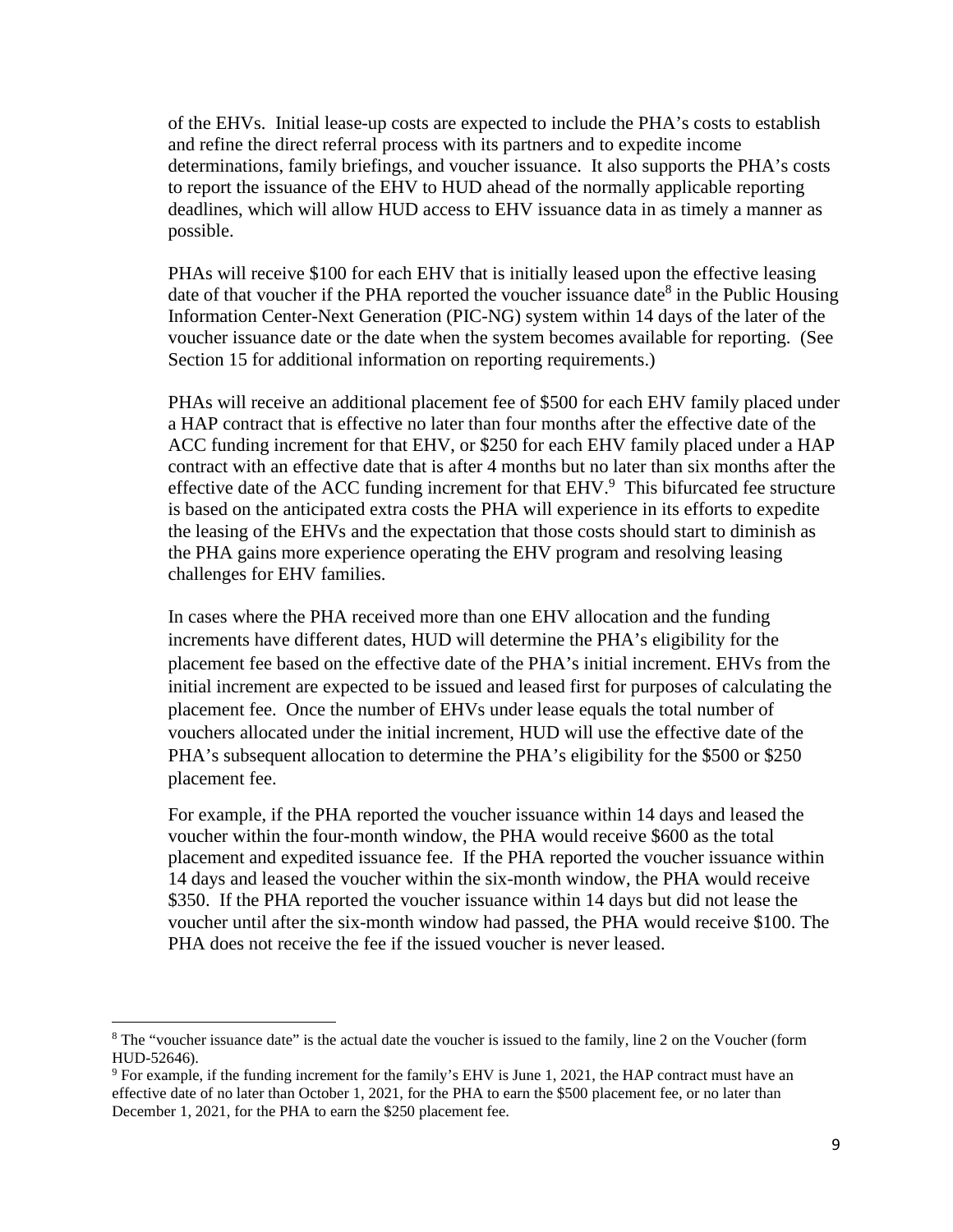The placement/expedited issuance reporting fee is only applicable to the initial time the voucher is leased by the PHA. The placement/expedited issuance reporting fee is not paid for subsequent lease-ups (e.g., the family moves to another unit or the EHV participant leaves the program and the voucher is reissued to another family prior to the prohibition on reissuance of turnover vouchers after September 30, 2023).

This placement fee may be used for any eligible administrative expenses related to the EHVs. This fee may also be used to pay for any of the eligible activities under the EHV services fee (see paragraph d below).

**c. On-going Administrative Fee.** The on-going administrative fee for EHVs is calculated in the same manner as the on-going administrative fee that the PHA receives for its regular HCV program. PHAs will be allocated the full Column A administrative fee amount for each EHV that is under HAP contract as of the first day of each month. The Column A administrative fee rates for the HCV program are available on HUD's website and may be accessed at the following:

[https://www.hud.gov/program\\_offices/public\\_indian\\_housing/programs/hcv](https://www.hud.gov/program_offices/public_indian_housing/programs/hcv)

As the ARP appropriations for the EHVs are obligated to PHAs and expended by PHAs on program purposes over time, HUD may be required to prorate the EHV ongoing administrative fee calculations in future years, based on available EHV funding.

Similar to the regular HCV administrative fee process, HUD will make the EHV ongoing administrative fees available to PHAs each month based on actual leasing reported by the PHA for prior months. HUD will reconcile the PHA's EHVs administrative fees on a periodic basis and at the end of each calendar year (commencing with CY 2022). HUD recognizes that prior month EHV leasing data will not be available during the early stages of the PHA's EHV program. For each of the first three months following the ACC funding increment effective date, HUD will advance the PHA ongoing administrative fees equal to the amount of ongoing administrative fees the PHA would receive for that month if all EHVs allocated to the PHA were fully leased so that the PHA also has ongoing administrative fees available to meet the initial costs of EHV administration. The advanced ongoing administrative fees will be taken into account when HUD first reconciles the PHA's EHV administrative fees.

EHV ongoing administrative fees may be used for any eligible administrative expenses related to the EHVs. These fees may also be used to pay for any of the eligible activities under the EHV services fee (see paragraph d below).

**d. Services Fee.** A PHA will be allocated a one-time services fee to support its efforts in implementing and operating an effective EHV services program that will best address the needs of EHV eligible individuals and families in its jurisdiction. This fee will be allocated to the PHA once the PHA's CACC is amended to reflect the EHV funding obligation. The amount allocated to each PHA will be equal to \$3,500 for each EHV allocated to the PHA. Note that the services fee amount is not tied to each voucher, but instead is the combined total of the services fees are available to the PHA to design a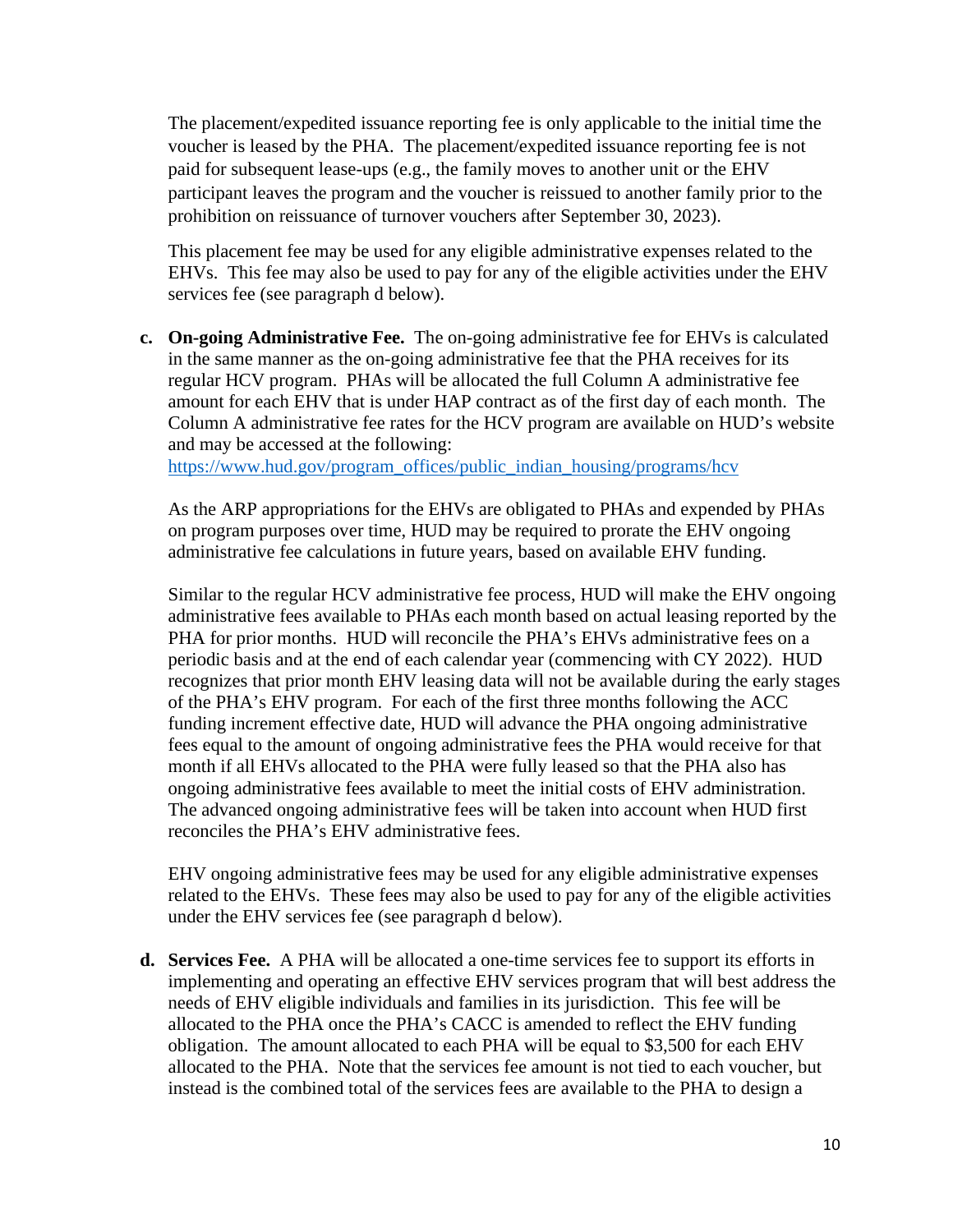menu of services that will best address the leasing challenges faced by the EHV eligible families in the PHA's community. The PHA may use the services fee to provide any or all of the defined eligible uses to assist families to successfully lease units with the EHVs.

The PHA is strongly encouraged to consult with its CoC and its other homeless services/victim services referral partners in establishing which activities it will undertake in support of EHVs and any parameters or requirements regarding the application of those activities. For example, if the PHA is working with several direct referral partners and one partner is able to provide security deposit assistance and the other is not, the PHA may provide security deposit assistance for direct referral families from the latter agency but not for families who are already eligible for and receiving security deposit assistance from the partnering agency. The PHA may limit the amount of assistance that it provides for any of the eligible uses and place other restrictions on those uses. However, the services fee funding must be initially used for these defined eligible uses and not for other administrative expenses of the EHV. Service fee funding may never be used for the HCV program.

The eligible uses implemented by the PHA and the parameters/requirements established by the PHA must be described in the PHA's administrative plan. Any services fee assistance that is returned to the PHA after its initial or subsequent use (such as security deposits/utility deposits/other assistance that may be wholly or partly returned to the PHA by the owner/utility supplier/family) may only be applied to the eligible services fee uses defined by this notice (or subsequent notice) or other EHV administrative costs. Any amounts not expended for these eligible uses when the PHA's EHV program ends must be remitted to HUD.

The eligible uses are designed to prevent and respond to coronavirus by facilitating the leasing of the EHVs, which will provide vulnerable individuals and families a much safer housing environment to minimize the risk of coronavirus exposure or spread. Individuals and families who are homeless or at-risk of homelessness are often living in conditions that significantly increase the risk of exposure to coronavirus in addition to other health risks.

The services fees fall into four main components comprised of specific activities:

#### **i. Housing Search Assistance.**

As discussed in section 9.d below, the PHA is required to ensure housing search assistance is made available to EHV families during their initial housing search.The PHA may use the services fee funding to provide this required housing search assistance to EHV families during their initial housing search. Housing search assistance is a broad term which may include many activities such as but not limited to helping a family identify and visit potentially available units during their housing search, helping to find a unit that meets the household's disability-related needs, providing transportation and directions, assisting with the completion of rental applications and PHA forms, and helping to expedite the EHV leasing process for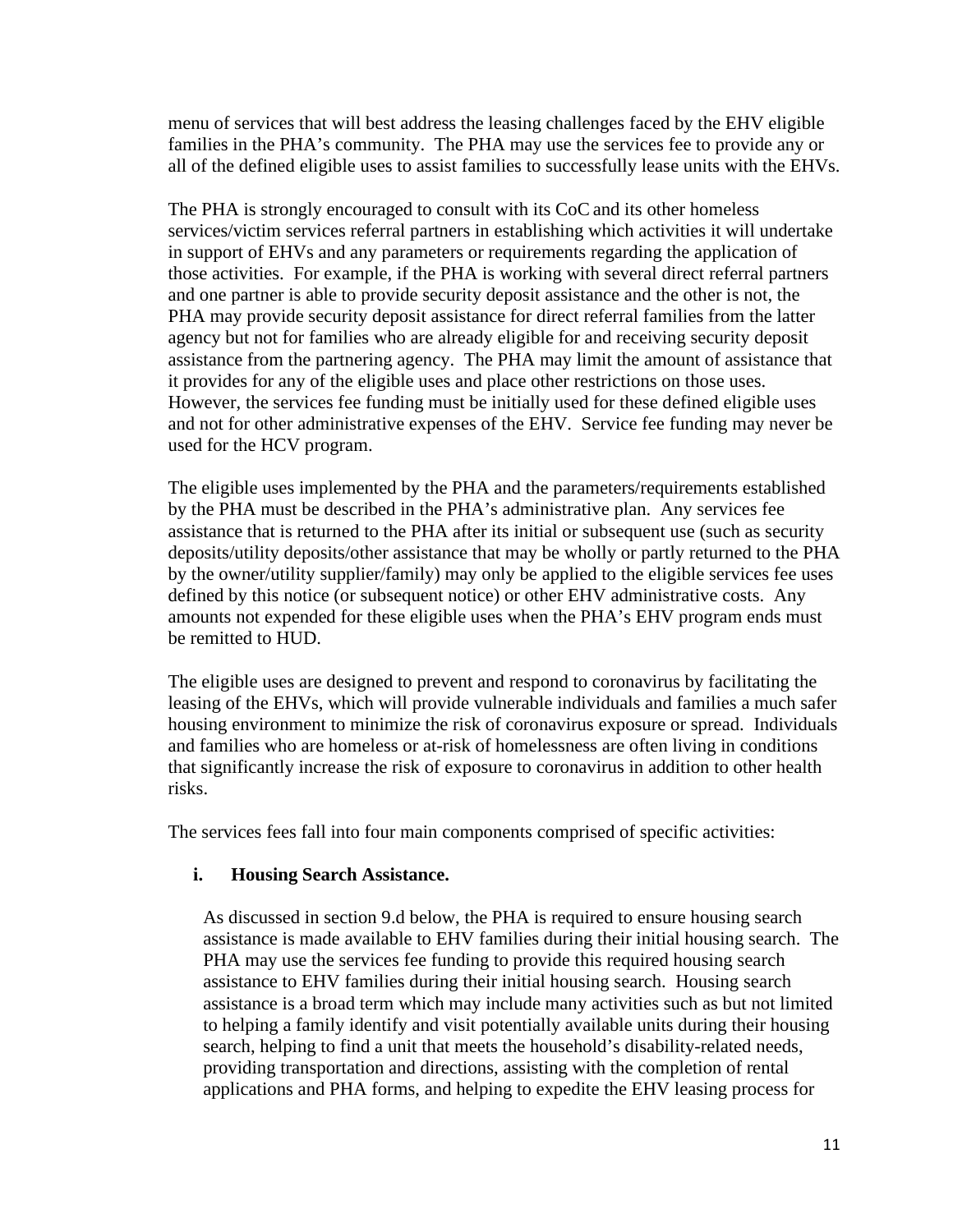the family. For specific information on the EHV housing search assistance requirement, please refer to section 9.d.

### **ii. Security Deposit/Utility Deposit/Rental Application/Holding Fee Uses.**

- **A. Application fees/non-refundable administrative or processing fees<sup>10</sup>/refundable application deposit assistance.** The PHA may choose to assist the family with some or all these expenses.
- **B. Holding fees.** In some markets, it is not uncommon for an owner to request a holding fee that is rolled into the security deposit after an application is accepted but before a lease is signed. The PHA may cover part or all of the holding fee for units where the fee is required by the owner after a tenant's application has been accepted but before the lease signing. The PHA and owner must agree how the holding fee gets rolled into the deposit, and under what conditions the fee will be returned. In general, owners need to accept responsibility for making needed repairs to a unit required by the initial housing quality standards (HQS) inspections and can only keep the holding fee if the client is at fault for not entering into a lease.
- **C. Security deposit assistance.** The PHA may provide security deposit assistance for the family. The amount of the security deposit assistance may not exceed the lesser of two months' rent to owner, the maximum security deposit allowed under applicable state and/or local law, or the actual security deposit required by the owner. The PHA may choose to pay the security deposit assistance directly to the owner or may pay the assistance to the family, provided the PHA verifies the family paid the security deposit. The PHA may place conditions on the security deposit assistance, such as requiring the owner or family to return the security deposit assistance to the PHA at the end of the family's tenancy (less any amounts retained by the owner in accordance with the lease). Security deposit assistance returned to the PHA must be used for either services fee eligible uses or other EHV administrative costs.
- **D. Utility deposit assistance/utility arrears.** The PHA may provide utility deposit assistance for some or all of the family's utility deposit expenses. Assistance can be provided for deposits (including connection fees) required for the utilities to be supplied by the tenant under the lease. The PHA may choose to pay the utility deposit assistance directly to the utility company or may pay the assistance to the family, provided the PHA verifies the family paid the utility deposit. The PHA may place conditions on the utility deposit assistance, such as requiring the utility supplier or family to return the utility

<sup>&</sup>lt;sup>10</sup> In some markets, non-refundable administrative fees are becoming more common as states pass laws limiting application fees, or as an alternative to refundable deposits.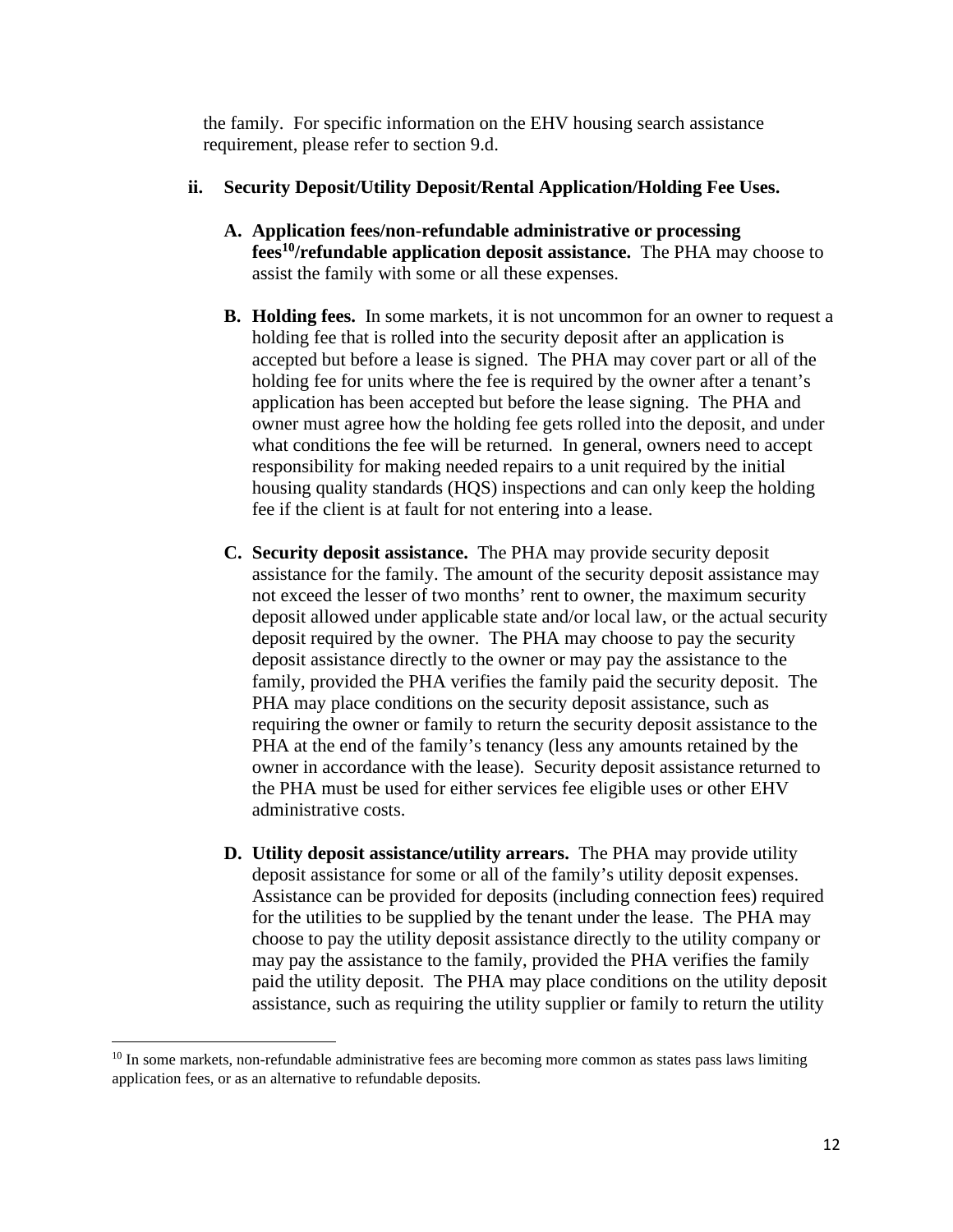deposit assistance to the PHA at such time the deposit is returned by the utility supplier (less any amounts retained by the utility supplier). In addition, some families may have large balances with gas, electric, water, sewer, or trash companies that will make it difficult if not impossible to establish services for tenant-supplied utilities. The PHA may also provide the family with assistance to help address these utility arrears to facilitate leasing. Utility deposit assistance that is returned to the PHA must be used for either services fee eligible uses or other EHV administrative costs.

#### **iii. Owner-related uses.**

- **A. Owner recruitment and outreach.** The PHA may use the service fee funding to conduct owner recruitment and outreach specifically for EHVs. In addition to traditional owner recruitment and outreach, activities may include conducting pre-inspections (see section 9.l below) or otherwise expediting the inspection process, providing enhanced customer service, and offering owner incentive and/or retention payments (see paragraph B that follows below).
- **B. Owner incentive and/or retention payments.** The PHA may make incentive or retention payments to owners that agree to initially lease their unit to an EHV family and/or renew the lease of an EHV family. The PHA may design the owner incentive payment to meet its specific needs (such as, for example, limiting the incentive payments to new owners or owners in high opportunity neighborhoods, or structuring all or part of the payment as a damages or unpaid rent mitigation fund, where the owner receives the mitigation payment only if the security deposit is insufficient to cover damages and other amounts owed under the lease). The PHA may condition the offer of the owner incentive payment on the owner's agreement to abide by certain terms and conditions. For example, the PHA could require the owner to agree to contact and work with the family's CoC case manager or other intervention services (assuming such services are available) should lease violations or other tenantrelated issues arise during the assisted tenancy before taking action to evict the tenant.

HUD anticipates that owner incentive/retention payments would typically be made as a single payment at the beginning of the assisted lease term (or lease renewal if a retention payment). However, regardless of the frequency that the PHA chooses to make such payments, owner incentive/retentions payments are not housing assistance payments and are not part of the rent to owner. Owner incentive/retention payments are not taken into consideration when determining whether the rent for the unit is reasonable.

#### **iv. Other eligible uses.**

**A. Moving expenses (including move-in fees and deposits).** The PHA may provide assistance for some or all of the family's reasonable moving expenses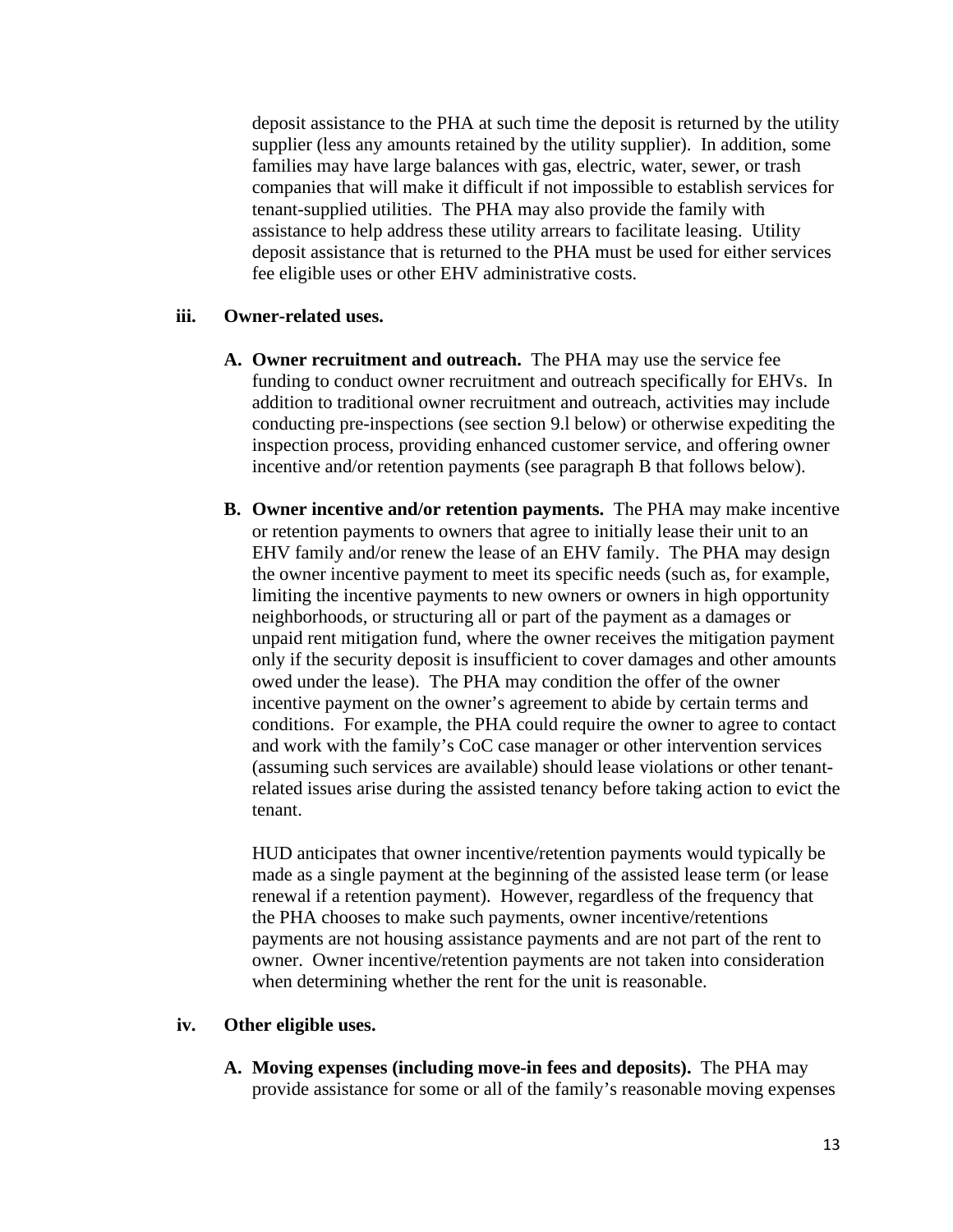when they initially lease a unit with the EHV. The PHA may not provide moving expenses assistance for subsequent moves unless the family is required to move for reasons other than something the family did or failed to do (e.g., the PHA is terminating the HAP contract because the owner did not fulfill the owner responsibilities under the HAP contract or the owner is refusing to offer the family the opportunity to enter a new lease after the initial lease term, as opposed to the family choosing to terminate the tenancy in order to move to another unit), or a family has to move due to domestic violence, dating violence, sexual assault, or stalking, for example.

- **B. Tenant-readiness services.** The PHA may use the services fee funding to help create customized plans to address or mitigate barriers that individual families may face in renting a unit with an EHV, such as negative credit, lack of credit, negative rental or utility history, or to connect the family to other community resources (including COVID-related resources) that can assist with rental arrears.
- **C. Essential household items.** The PHA may use the services fee funding to assist the family with some or all of the costs of acquiring essential household items as defined by the PHA (e.g., tableware, bedding, etc.).
- **D. Renter's insurance if required by the lease.** The PHA may use the services fee funding to assist the family with some or all of the cost of renter's insurance, but only in cases where the purchase of renter's insurance is a condition of the lease.

### **7. Housing Assistance Payments (HAP) Funding**

ARP funding obligated to the PHA as HAP funding may only be used for eligible EHV HAP expenses (i.e., rental assistance payments). EHV HAP funding may not be used for EHV administrative expenses or for the eligible uses under the EHV services fee.

EHV HAP funding amounts will be calculated as follows:

### **a. Initial funding allocation**

Upon the PHA's acceptance of the EHV allocation in accordance with section 5 above and the requirements of the allocation notification, HUD will amend the PHA's CACC to reflect the obligation of the EHV funding and the associated units for the initial funding term of those vouchers.

The initial funding term will expire on December 31, 2022.

The initial funding increment for the EHV allocation will be based on the PHA's per unit cost (PUC) for the PHA's HCV program, adjusted for inflation and taking into consideration that the initial term is longer than 12 months. However, if during the initial term a PHA can demonstrate based on actual leasing and costs that the HAP funding will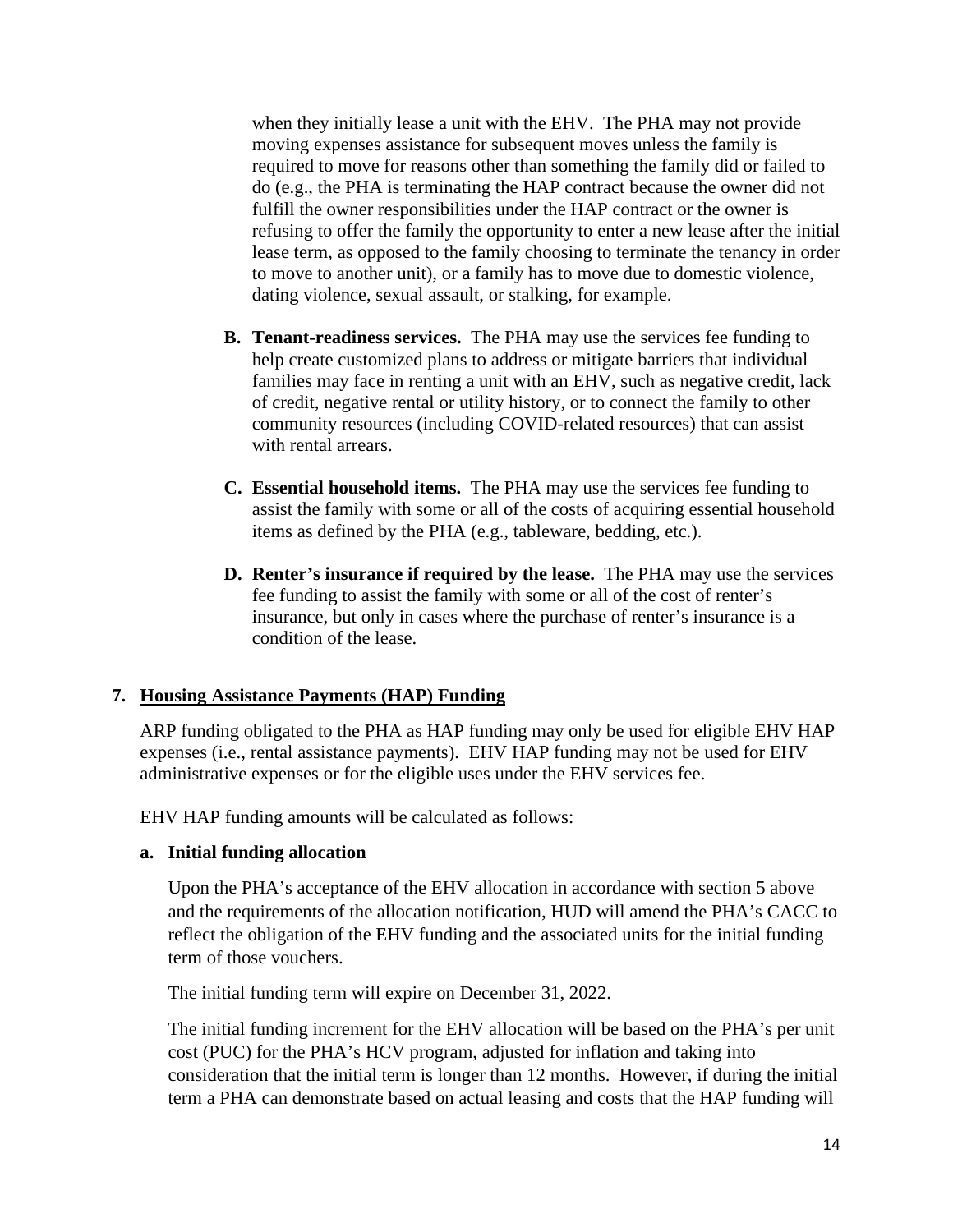be insufficient to cover its actual HAP costs for the EHVs for the initial term, the PHA may request that HUD adjust the initial funding increment amount for the EHVs during the initial funding term. If the PHA has demonstrated the need to do so, HUD will adjust the initial funding amount based on the actual costs incurred upon request by the PHA to ensure the PHA has sufficient funding during the initial funding term to lease all of its EHVs and pay its EHV HAP costs through December 31, 2022. If the PHA believes that it needs an adjustment, it should contact its financial analyst in HUD's Office of Housing Voucher Programs Financial Management Center (FMC).

#### **b. Renewal funding process**

HUD will provide renewal funding to the PHA for the EHVs on a calendar year basis commencing with CY 2023. The renewal funding allocation will be based on the PHA's actual EHV HAP costs and leasing, similar in many respects to the renewal process for the regular HCV program. However, renewal funding for the EHVs is not part of the annual HCV renewal funding formula nor are the funds for EHV renewals appropriated in HUD's annual appropriations Acts. EHVs are renewed separately from the regular HCV program (similar to Mainstream vouchers). All renewal funding for the duration of the EHV program has already been appropriated as part of the \$5 billion provided by the ARP. No additional EHV HAP renewal appropriations are anticipated at this time.

The process for determining the PHA's EHV renewal funding for CY 2023 and subsequent calendar years is described below. Note that PHAs may receive an estimated renewal amount for the first few months of the calendar year until their final renewal eligibility is determined for the calendar year.

(1) The HAP funding baseline is established based on the PHA's actual EHV leasing and cost data for the previous calendar year.

- (2) The Renewal Funding Inflation Factor (RFIF) used in the HCV program, adjusted for localities, will be applied to the PHA's EHV HAP funding baseline described above. The RFIFs are published by HUD's Office of Policy, Development and Research (PD&R) and can be found at [https://www.huduser.gov/portal/datasets/rfif/rfif.html.](https://www.huduser.gov/portal/datasets/rfif/rfif.html)
- (3) HUD will review the PHA's EHV Restricted Net Position (RNP), including amounts held by HUD, for the PHA's EHVs. HUD may adjust the CY renewal allocation based on the calculated year end EHV RNP and HUD Held Reserves. Starting with the CY 2024 renewal allocations, HUD will also take into consideration the number of EHVs that have turned over and cannot be reissued because of the statutory prohibition on reissuance of turnover vouchers after September 30, 2023. HUD will further adjust the renewal allocation based on the number of vouchers that are being reallocated to other PHAs due to the PHA's failure to lease its authorized vouchers as described in section 14 below.

HUD will consider the number of vouchers that have not yet been leased and if the number of EHVs leased increased throughout the baseline CY. If the renewal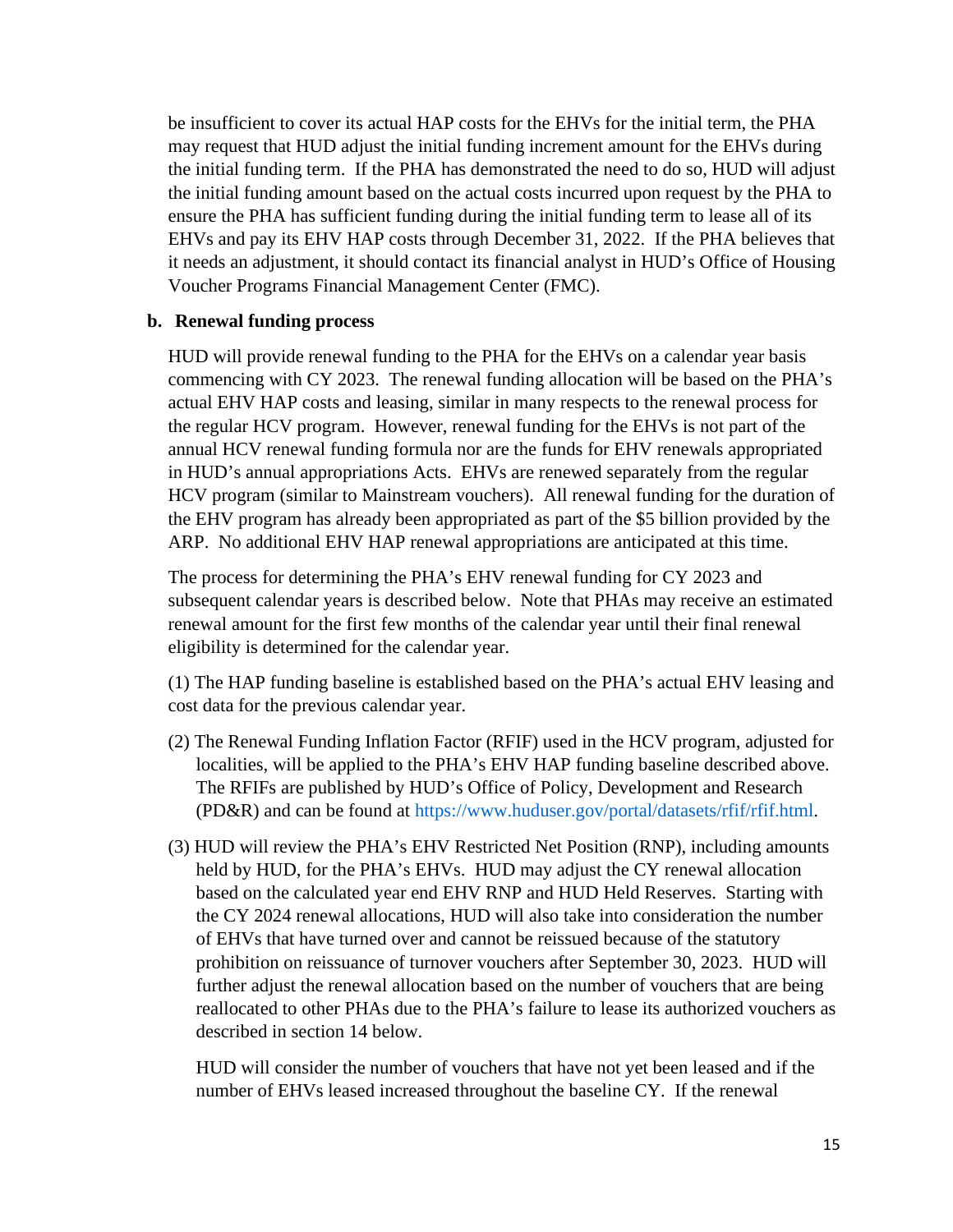allocation and the PHA's EHV RNP and HUD Held Reserves are insufficient to account for the increased leasing or expected increased leasing, HUD will adjust the renewal funding allocation accordingly.

- (4) Adjustments to the PHA's EHV renewal allocation may also be made during the HCV renewal funding calendar year. Subject to availability of the remaining funds, HUD will adjust renewal allocations upon request by the PHA for (1) EHV per-unit cost increases for unforeseen circumstances that occurred within or after the benchmarking period which the PHA could not reasonably have anticipated and were out of the PHA's control, and (2) a PHA that would otherwise be required to terminate participating EHV families from the program due to insufficient funds, despite taking reasonable cost savings measures as determined by HUD,.
- (5) When the remaining EHV HAP renewal funding is no longer sufficient to fully fund all PHAs' EHV renewal funding eligibility, HUD will prorate EHV renewal funding allocations. To determine the proration factor for the EHV renewal allocation, HUD will calculate the total HAP renewal funding eligibility for all PHAs still administering EHVs and compare that amount to the remaining available EHV HAP renewal funds. This proration factor is then applied to each PHA's EHV HAP renewal eligibility to determine the EHV renewal allocations.

HUD will provide the PHA with detailed information on its EHV renewal calculations and the process by which PHAs may request renewal funding allocation adjustments during the covered renewal period.

### **8. Individual and Family Eligibility under the Qualifying Categories**

In order to be eligible for an EHV, an individual or family must meet one of four eligibility categories:

- Homeless
- At risk of homelessness
- Fleeing, or attempting to flee, domestic violence, dating violence, sexual assault, stalking, or human trafficking
- Recently homeless and for whom providing rental assistance will prevent the family's homelessness or having high risk of housing instability.

In general, the verification that the individual or family meets one of these four eligibility categories is conducted by the CoC or another partnering agency that makes direct referrals to the PHA. The CoC or other direct referral partner must provide supporting documentation to the PHA of the referring agency's verification that the family meets one of the four eligible categories for EHV assistance.

The following definitions always apply with respect to EHV eligibility, regardless of whether the PHA may have established another definition for any of these terms in its PHA administrative plan.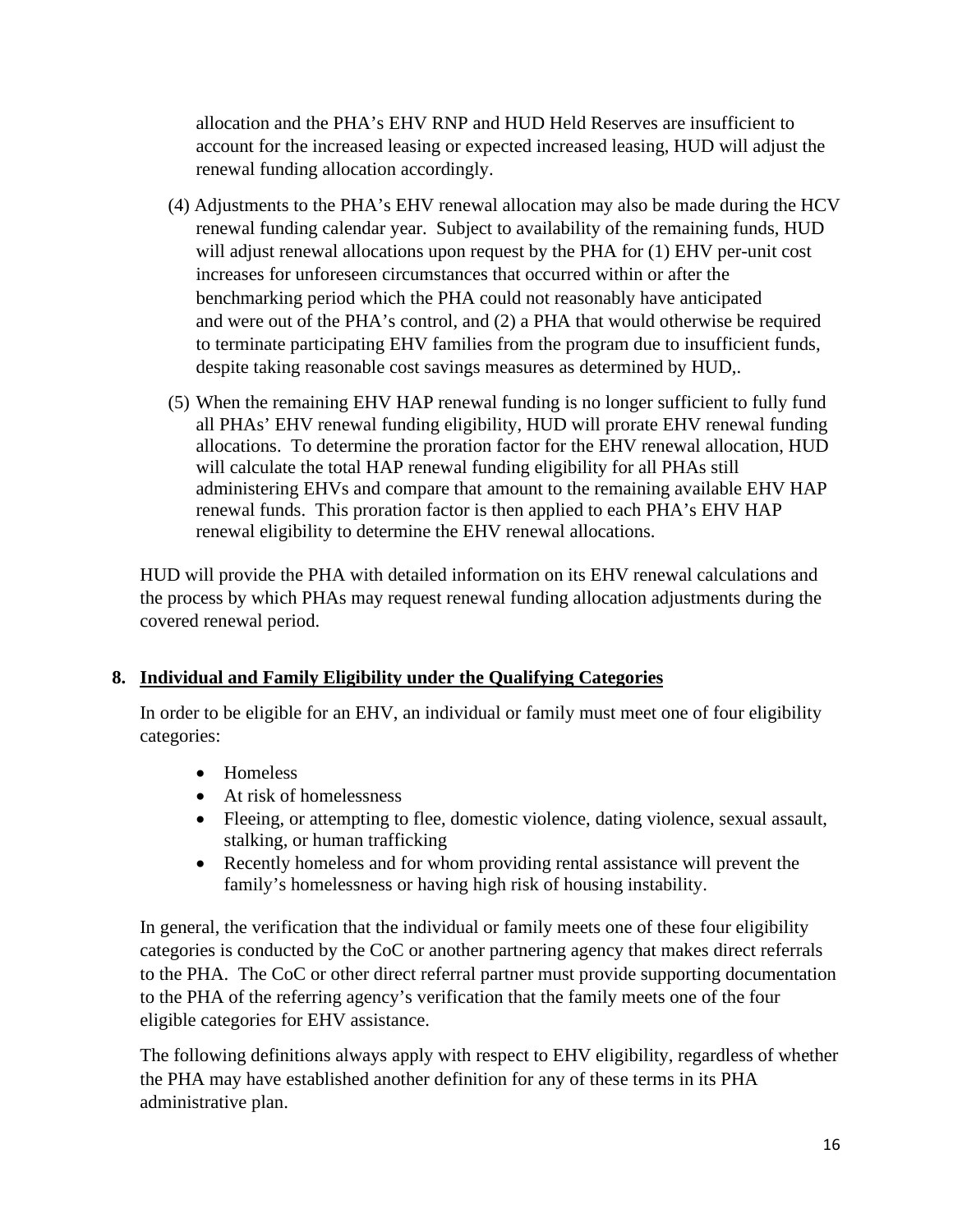#### **a. Individuals and families who are homeless**

The meaning of "homeless" is as such term is defined in section 103(a) of the McKinney-Vento Homeless Assistance Act (42 U.S.C. 11302(a)), which is codified in HUD's Continuum of Care Program regulations at 24 CFR 578.3 and reads as follows:

*Homeless* means:

(1) An individual or family who lacks a fixed, regular, and adequate nighttime residence, meaning:

(i) An individual or family with a primary nighttime residence that is a public or private place not designed for or ordinarily used as a regular sleeping accommodation for human beings, including a car, park, abandoned building, bus or train station, airport, or camping ground;

(ii) An individual or family living in a supervised publicly or privately operated shelter designated to provide temporary living arrangements (including congregate shelters, transitional housing, and hotels and motels paid for by charitable organizations or by federal, State, or local government programs for low-income individuals); or

(iii) An individual who is exiting an institution where he or she resided for 90 days or less and who resided in an emergency shelter or place not meant for human habitation immediately before entering that institution.

(2) An individual or family who will imminently lose their primary nighttime residence, provided that:

(i) The primary nighttime residence will be lost within 14 days of the date of application for homeless assistance;

(ii) No subsequent residence has been identified; and

(iii) The individual or family lacks the resources or support networks, *e.g.,* family, friends, faith-based or other social networks, needed to obtain other permanent housing.

(3) Unaccompanied youth under 25 years of age, or families with children and youth, who do not otherwise qualify as homeless under this definition, but who:

(i) Are defined as homeless under section 387 of the Runaway and Homeless Youth Act (42 U.S.C. 5732a), section 637 of the Head Start Act (42 U.S.C. 9832), section 41403 of the Violence Against Women Act of 1994 (42 U.S.C. 14043e-2), section 330(h) of the Public Health Service Act (42 U.S.C. 254b(h)), section 3 of the Food and Nutrition Act of 2008 (7 U.S.C. 2012), section 17(b) of the Child Nutrition Act of 1966 (42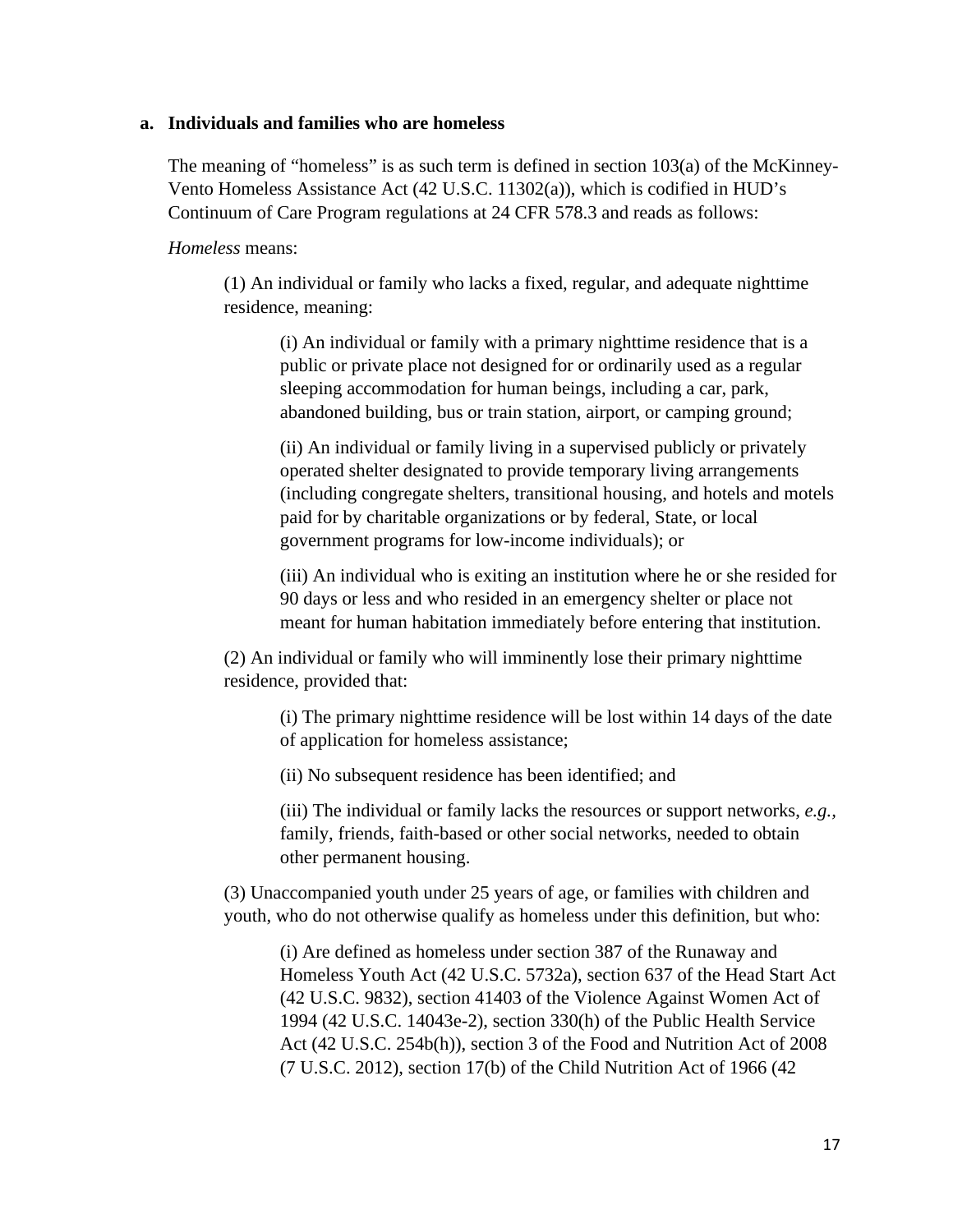U.S.C. 1786(b)), or section 725 of the McKinney-Vento Homeless Assistance Act (42 U.S.C. 11434a);

(ii) Have not had a lease, ownership interest, or occupancy agreement in permanent housing at any time during the 60 days immediately preceding the date of application for homeless assistance;

(iii) Have experienced persistent instability as measured by two moves or more during the 60-day period immediately preceding the date of applying for homeless assistance; and

(iv) Can be expected to continue in such status for an extended period of time because of chronic disabilities; chronic physical health or mental health conditions; substance addiction; histories of domestic violence or childhood abuse (including neglect); the presence of a child or youth with a disability; or two or more barriers to employment, which include the lack of a high school degree or General Education Development (GED), illiteracy, low English proficiency, a history of incarceration or detention for criminal activity, and a history of unstable employment.

### **b. Individuals or families who are at-risk of homelessness**

The meaning of "at-risk of homelessness" is as such term is defined in section 401(1) of the McKinney-Vento Homeless Assistance Act (42 U.S.C. 11360(1)), which is codified in HUD's Continuum of Care Program regulations at 24 CFR 578.3 and reads as follows:

*At risk of homelessness.* (1) An individual or family who:

- (i) Has an annual income below 30 percent of median family income for the area, as determined by HUD;
- (ii) Does not have sufficient resources or support networks, *e.g.,* family, friends, faith-based or other social networks, immediately available to prevent them from moving to an emergency shelter or another place described in paragraph (1) of the "Homeless" definition above; and
- (iii) Meets one of the following conditions:
	- (A) Has moved because of economic reasons two or more times during the 60 days immediately preceding the application for homelessness prevention assistance;
	- (B) Is living in the home of another because of economic hardship;
	- (C) Has been notified in writing that their right to occupy their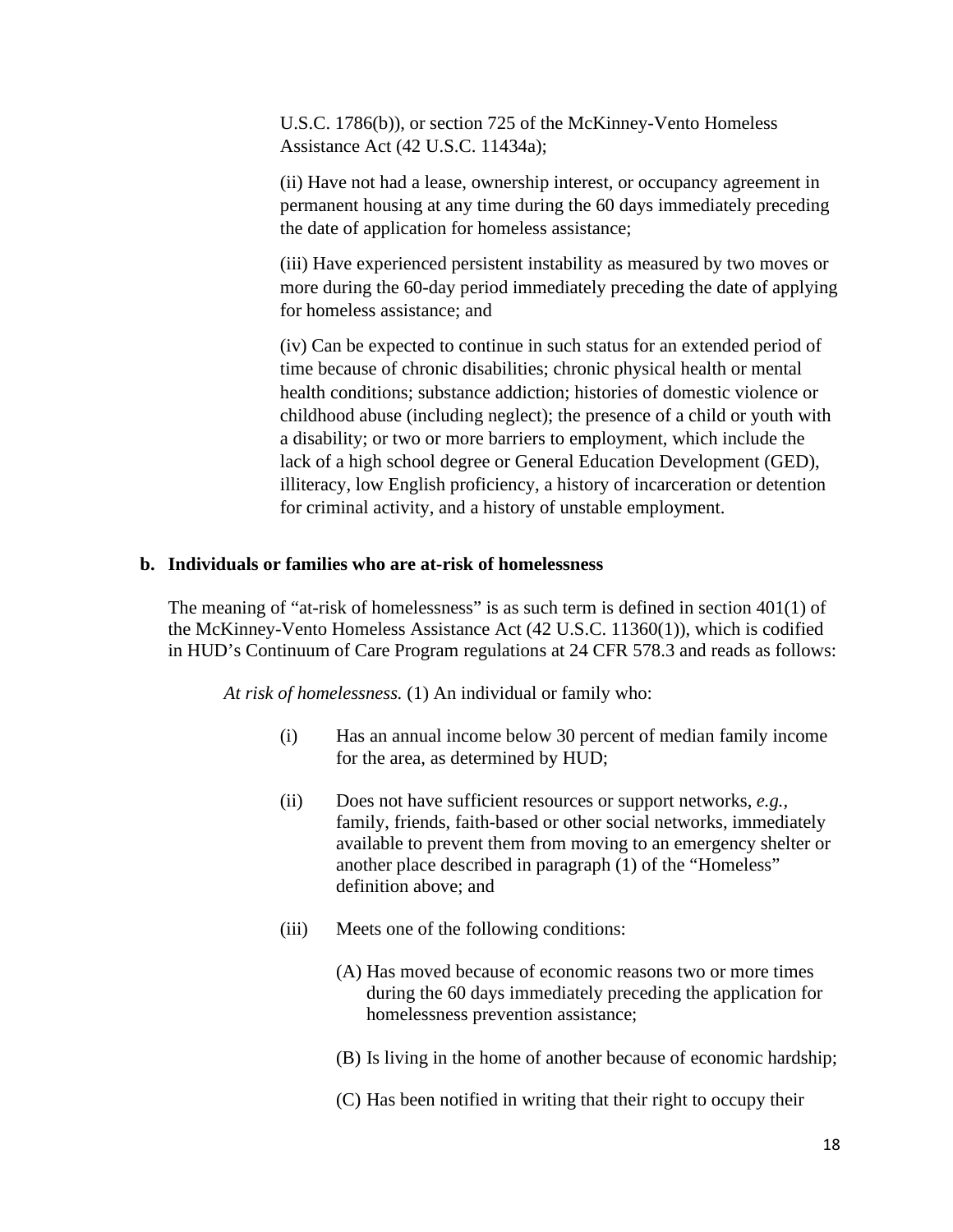current housing or living situation will be terminated within 21 days of the date of application for assistance;

- (D) Lives in a hotel or motel and the cost of the hotel or motel stay is not paid by charitable organizations or by federal, State, or local government programs for low-income individuals;
- (E) Lives in a single-room occupancy or efficiency apartment unit in which there reside more than two persons, or lives in a larger housing unit in which there reside more than 1.5 people per room, as defined by the U.S. Census Bureau;
- (F) Is exiting a publicly funded institution, or system of care (such as a health-care facility, a mental health facility, foster care or other youth facility, or correction program or institution); or
- (G) Otherwise lives in housing that has characteristics associated with instability and an increased risk of homelessness, as identified in the recipient's approved consolidated plan.

(2) A child or youth who does not qualify as "homeless" under this section, but qualifies as "homeless" under section 387(3) of the Runaway and Homeless Youth Act (42 U.S.C. 5732a(3)), section 637(11) of the Head Start Act (42 U.S.C. 9832(11)), section 41403(6) of the Violence Against Women Act of 1994 (42 U.S.C. 14043e-2(6)), section 330(h)(5)(A) of the Public Health Service Act (42 U.S.C. 254b(h)(5)(A)), section 3(m) of the Food and Nutrition Act of 2008 (7 U.S.C. 2012(m)), or section 17(b)(15) of the Child Nutrition Act of 1966 (42 U.S.C. 1786(b)(15)); or

(3) A child or youth who does not qualify as "homeless" under this section, but qualifies as "homeless" under section 725(2) of the McKinney-Vento Homeless Assistance Act (42 U.S.C. 11434a(2)), and the parent(s) or guardian(s) of that child or youth if living with her or him.

#### **c. Individuals or families who are fleeing, or attempting to flee, domestic violence, dating violence, sexual assault, stalking or human trafficking**

This category is composed of any individual or family who is fleeing, or is attempting to flee, domestic violence, dating violence, sexual assault, stalking, or human trafficking. This includes cases where a HUD-assisted tenant reasonably believes that there is a threat of imminent harm from further violence if they remain within the same dwelling unit, or in the case of sexual assault, the HUD-assisted tenant reasonably believes there is a threat of imminent harm from further violence if they remain within the same dwelling unit that they are currently occupying, or the sexual assault occurred on the premise during the 90 day period preceding the date of the request for transfer.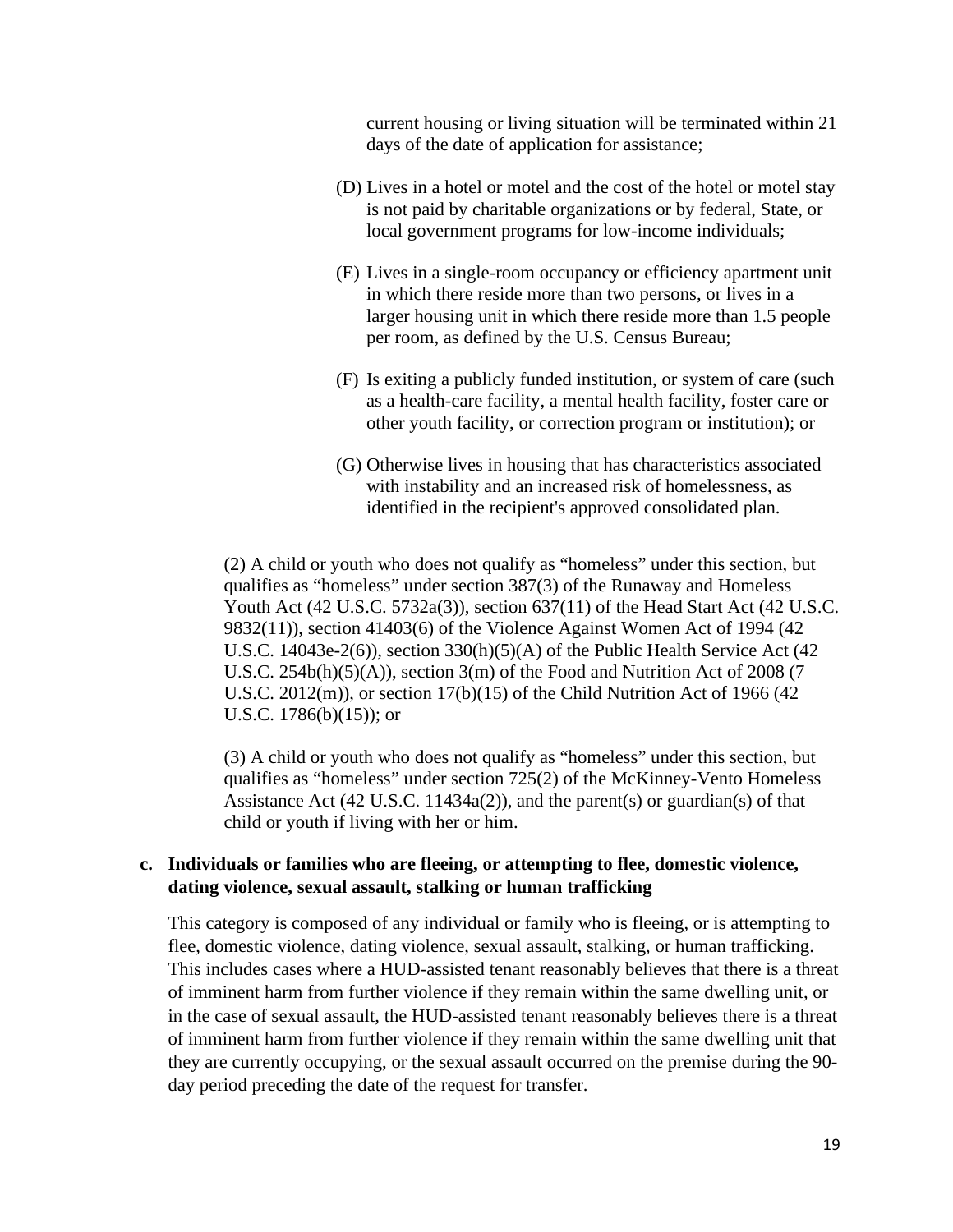**Domestic violence** includes felony or misdemeanor crimes of violence committed by:

- a. a current or former spouse or intimate partner of the victim (the term "spouse or intimate partner of the victim" includes a person who is or has been in a social relationship of a romantic or intimate nature with the victim, as determined by the length of the relationship, the type of the relationship, and the frequency of interaction between the persons involved in the relationship),
- b. a person with whom the victim shares a child in common,
- c. a person who is cohabitating with or has cohabitated with the victim as a spouse or intimate partner,
- d. a person similarly situated to a spouse of the victim under the domestic or family violence laws of the jurisdiction receiving grant monies, or
- e. any other person against an adult or youth victim who is protected from that person's acts under the domestic or family violence laws of the jurisdiction.

**Dating violence** means violence committed by a person:

- a. Who is or has been in a social relationship of a romantic or intimate nature with the victim; and
- b. Where the existence of such a relationship shall be determined based on a consideration of the following factors:
	- 1. The length of the relationship;
	- 2. The type of relationship; and
	- 3. The frequency of interaction between the persons involved in the relationship.

**Sexual assault** means any nonconsensual sexual act proscribed by Federal, Tribal, or State law, including when the victim lacks capacity to consent.

**Stalking** means engaging in a course of conduct directed at a specific person that would cause a reasonable person to:

- (1) Fear for the person's individual safety or the safety of others; or
- (2) Suffer substantial emotional distress.

**Human trafficking** includes both sex and labor trafficking, as outlined in the Trafficking Victims Protection Act of 2000 (TVPA), as amended (22 U.S.C. § 7102). These are defined as:

*Sex trafficking* means the recruitment, harboring, transportation, provision, obtaining, patronizing, or soliciting of a person for the purpose of a commercial sex act, in which the commercial sex act is induced by force, fraud, or coercion, or in which the person induced to perform such act has not attained 18 years of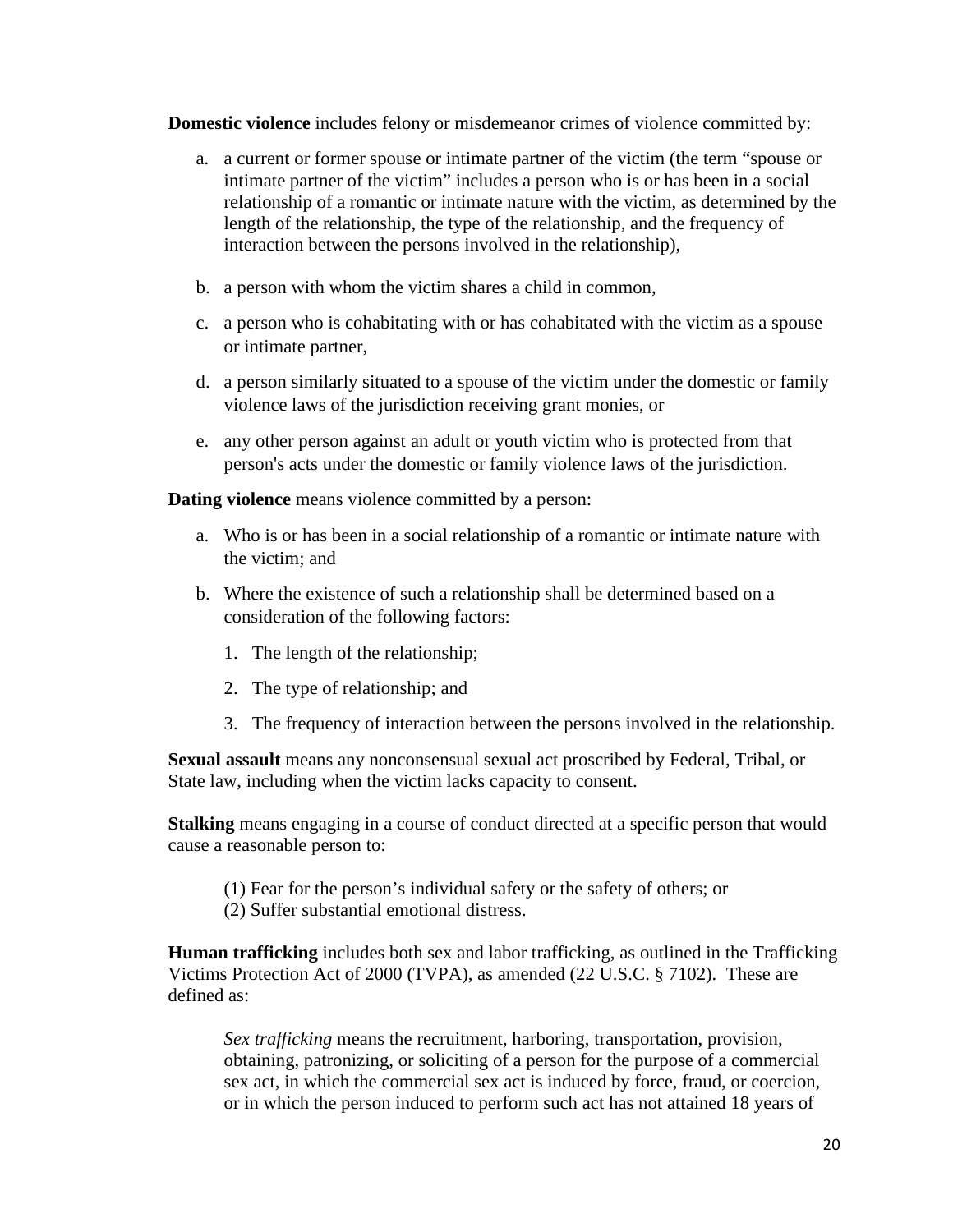age; (and)

*Labor trafficking* means the recruitment, harboring, transportation, provision, or obtaining of a person for labor or services, through the use of force, fraud, or coercion for the purpose of subjection to involuntary servitude, peonage, debt bondage, or slavery.

### **d. Individuals or families who are recently homeless**

This category is composed of individuals and families determined by the CoC or its designee to meet the following definition.

*Recently homeless* is defined as individuals and families who have previously been classified by a member agency of the CoC as homeless but are not currently homeless as a result of homeless assistance (financial assistance or services), temporary rental assistance or some type of other assistance, and where the CoC or its designee determines that the loss of such assistance would result in a return to homelessness or the family having a high risk of housing instability. Examples of households that may be defined as recently homeless by the CoC include, but are not limited to, participants in rapid rehousing, and permanent supportive housing.

Individuals and families classified as recently homeless must be referred by the CoC or its designee.

### 9. **Waivers and Alternative Requirements.**

The Secretary may waive or specify alternative requirements for any provision of the United States Housing Act of 1937 or regulation applicable to such statute other than requirements related to fair housing, nondiscrimination, labor standards, and the environment, upon a finding that the waiver or alternative requirement is necessary to expedite or facilitate the use of EHV funding.

EHVs are tenant-based vouchers under Section 8(o) of the United States Housing Act of 1937. Unless expressly waived below, all statutory and regulatory requirements and HUD directives regarding the HCV program are applicable to EHVs, including the use of all HUDrequired contracts and other forms. The administrative policies adopted in the PHA's written administrative plan apply to the EHVs vouchers unless such local policy conflicts with the requirements of the ARP, the requirements of this notice, or the waivers and alternative requirements outlined below.

These waivers and alternative requirements have been determined by the Secretary to be necessary to expedite and facilitate the use of the EHV funding. These waivers or alternative requirements are exceptions to the normal HCV requirements, which otherwise apply to the administration of the EHVs.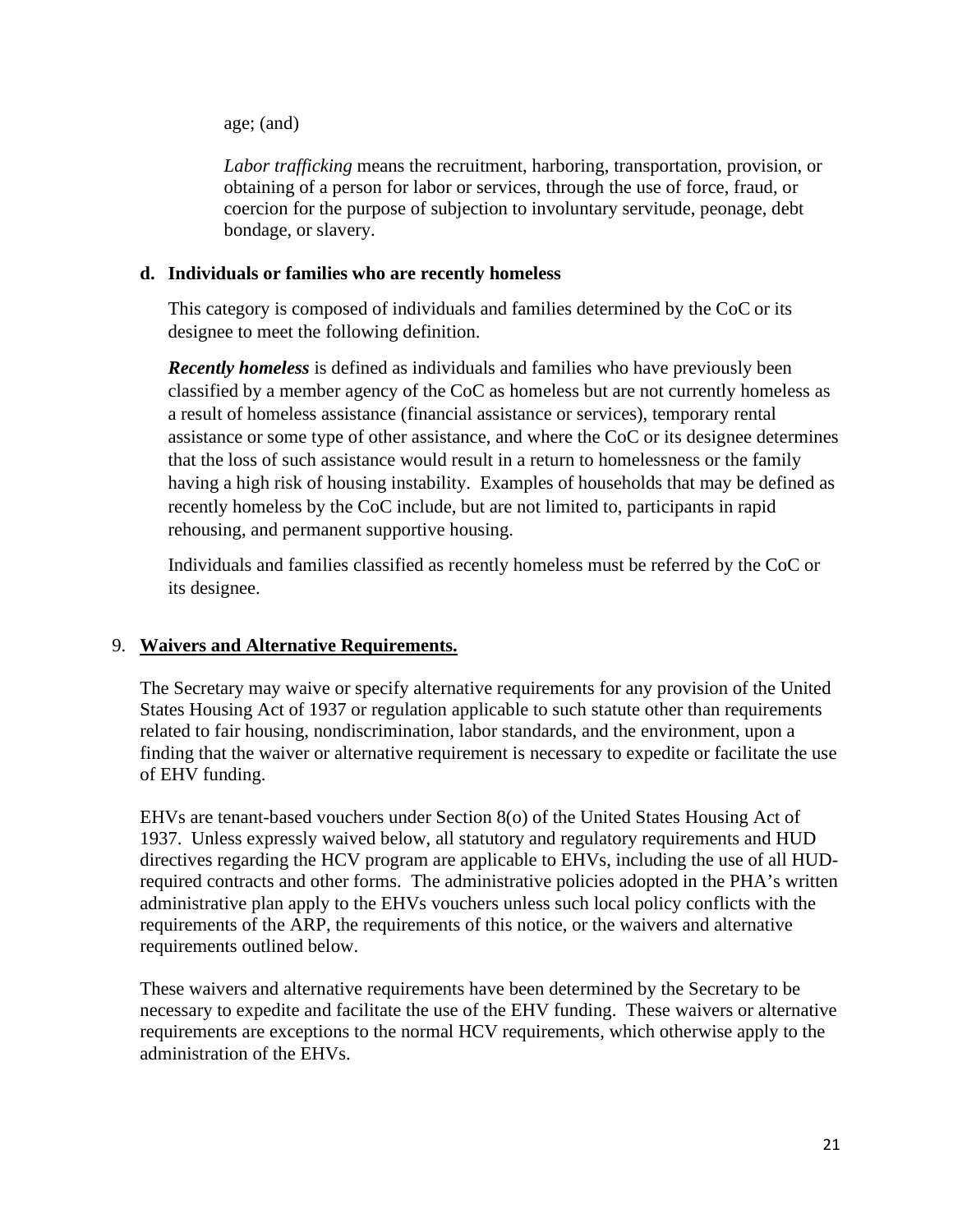HUD may waive and/or establish alternative requirements for additional statutory and regulatory provisions by subsequent notice. A PHA may request additional good cause regulatory waivers in connection with the use of the EHVs, which HUD will consider and assess upon the request of the PHA.

### **a. COVID-19 waivers (waivers authorized for the regular HCV program under the CARES Act)**

The Coronavirus Aid, Relief and Economic Security (CARES) Act (Public Law 116-136) provides HUD with broad authority to waive or establish alternative requirements for numerous statutory and regulatory requirements for the HCV program. However, the CARES Act waiver authority does not cover EHV funding appropriated by the ARP.

HUD recognizes that the challenges the COVID-19 pandemic has created for the regular HCV program will likewise apply to the administration of the EHVs. Consequently, HUD is exercising its waiver authority under the ARP to provide some of the same menu of HCV-applicable CARES Act waivers to PHAs for administration of the EHV assistance. The use of these COVID-19-related EHV waivers is at the discretion of the individual PHA. A PHA may choose to apply all, some, or none of the waivers to the EHV assistance.

Unlike the other ARP waivers provided through this notice, these EHV COVID-19 waivers have limited periods of availability that currently match the same periods of availability for the CARES Act waivers. The period of availability for these EHV COVID-19 waivers/alternative requirements, collectively or individually, may be further extended by PIH notice should HUD determine that such similar extension is necessary for the CARES Act waivers, or if HUD otherwise determines it necessary to further extend these waivers for the EHVs. PHAs that implement these waivers are not required to keep the waiver/alternative requirement in-place for the full period of availability (including any extension) but may at any time choose to revert to regular program requirements and operations.

Attachment 1 of this notice provides the list of COVID-19 related waivers that the PHA may apply to the EHV. PHAs should refer to Notice PIH 2021-14 or its successor notice(s) for detailed information on the individual waivers listed in Attachment 1.

### **b. Required partnerships with the CoC and other organizations for direct referrals and services**

EHVs are one of several resources that communities can use to house individuals and families who are experiencing homelessness or have unstable housing. To ensure that the EHVs assist families who are most in need, PHAs are required to work with community partners to determine the best use and targeting for the vouchers along with other resources available in the community.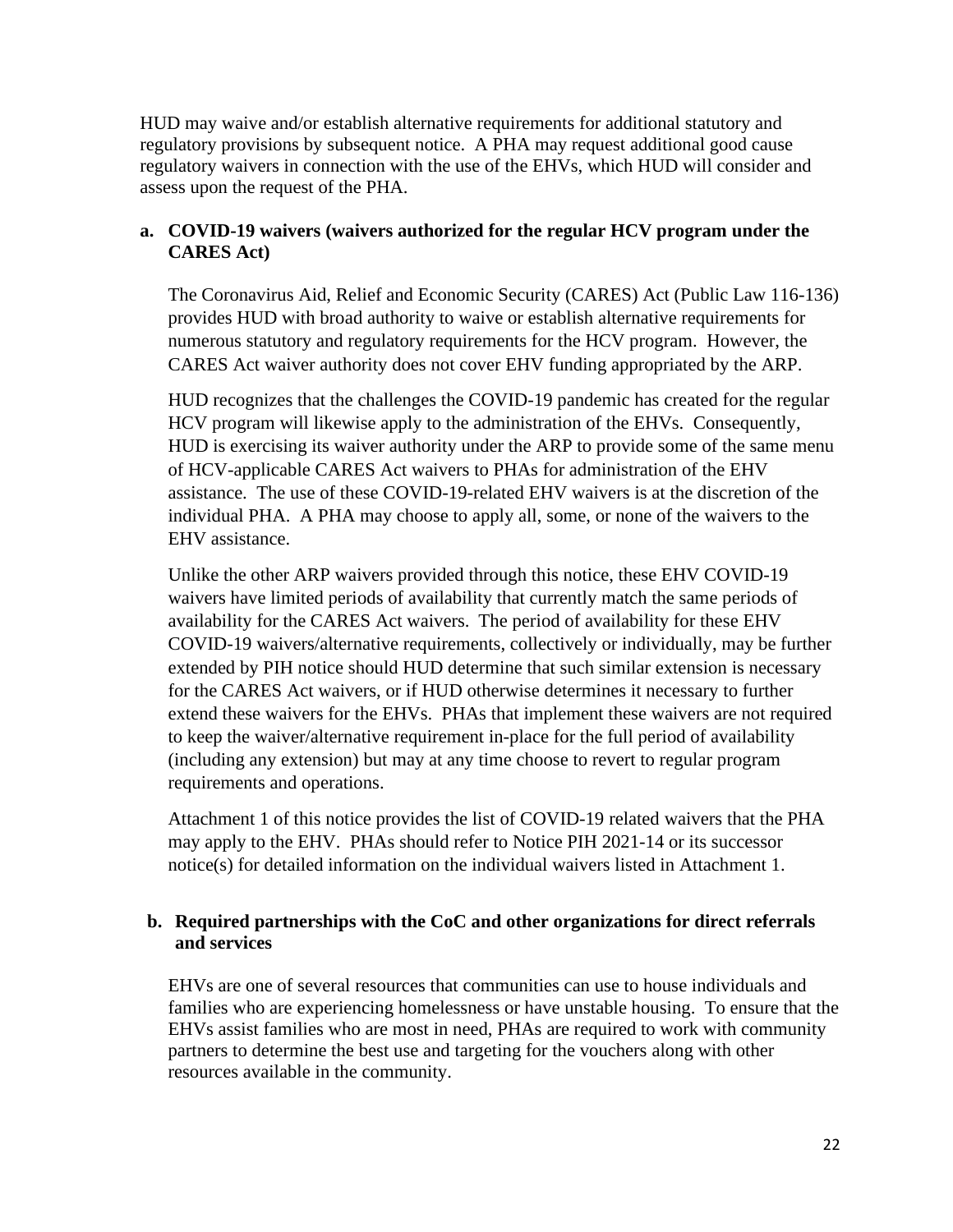HUD's CoC program is authorized by subtitle C of title IV of the McKinney-Vento Homeless Assistance Act (42 U.S.C. 11381-11389). The program is designed to promote communitywide commitment to the goal of ending homelessness; provide funding for efforts by nonprofit providers, States, and local governments to quickly rehouse homeless individuals (including unaccompanied youth) and families, while minimizing the trauma and dislocation caused to homeless individuals, families, and communities by homelessness; promote access to and effective utilization of mainstream programs by homeless individuals and families; and optimize self-sufficiency among individuals and families experiencing homelessness.

The CoC is organized to carry out the responsibilities required under the program and is composed of representatives of organizations, including nonprofit homeless providers, victim service providers, faith-based organizations, governments, businesses, advocates, public housing agencies, school districts, social service providers, mental health agencies, hospitals, universities, affordable housing developers, law enforcement, organizations that serve homeless and formerly homeless veterans, and homeless and formerly homeless persons to the extent these groups are represented within the geographic area and are available to participate.

Provisions in the CoC Program Interim Rule at 24 CFR § 578.7(a)(8) require that CoCs establish a Coordinated Entry (CE) System. The CE System is a centralized or coordinated process designed to coordinate program participant intake assessment and provision of referrals. A centralized or coordinated assessment system covers the geographic area of the CoC, is easily accessed by individuals and families seeking housing or services, is well advertised, and includes a comprehensive and standardized assessment tool.

HUD is establishing an alternative requirement under which the PHA must enter into a Memorandum of Understanding (MOU) with the CoC to establish a partnership for the administration of the EHVs. The primary responsibility of the CoC under the MOU is to make direct referrals of qualifying individuals and families to the PHA (see section 9.c below). Partner CoCs are responsible for determining whether the family qualifies under one of the four eligibility categories for EHVs. Additionally, CoCs are encouraged to offer or make connections to supportive services for families that are referred to the PHA, including, but not limited to, short- or long-term case management, collecting necessary verifications to support referrals, housing counseling, housing search assistance and utility deposit assistance.<sup>11</sup> HUD recommends CoCs and PHAs seek a diverse range of supportive services by partnering with organizations trusted by people experiencing homelessness. The specific services that the CoCs will provide to individuals or families referred for the EHV program must be outlined in the MOU with the CoC.

<sup>11</sup>PHAs may use services fee funding for housing search assistance and utility deposit services, but if such services are already available through the CoC, the services fee funding should be directed to other uses that are not available through the CoC. It is important that the PHA collaborate with the CoC and any other partnering agencies in designing its menu of uses for the services fee funding.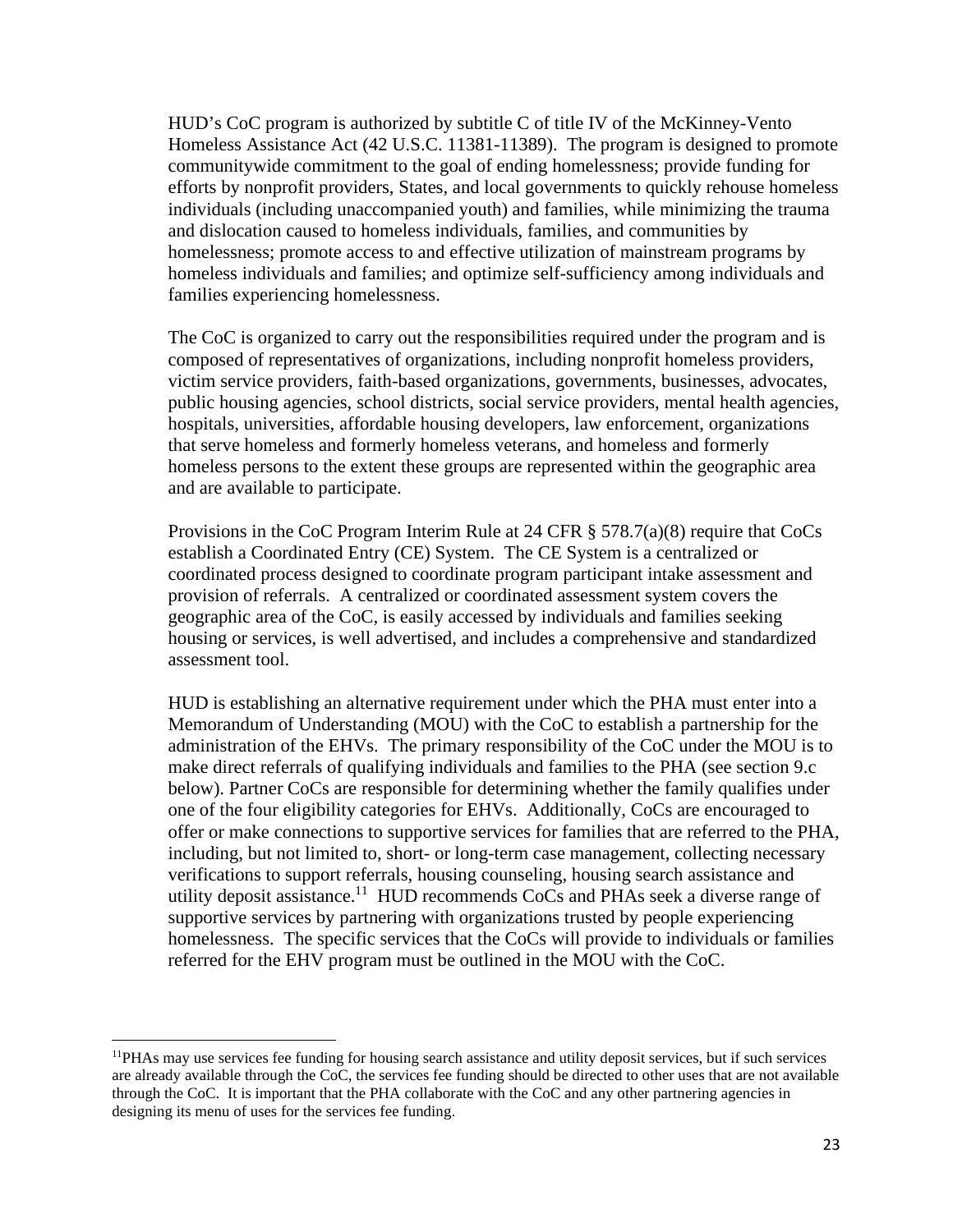PHAs that agree to accept an allocation must enter into an MOU with a partnering CoC within 30 days of the effective date of the ACC funding increment for the EHVs.

The MOU is a complete statement of the responsibilities of the parties and evidence of a commitment of resources to the EHV program. The MOU may be subsequently amended to add or change the services that the CoC may provide but must always retain the direct referral responsibility of the CoC. A sample MOU template is included in Attachment 2 of this notice.

The MOU must include at a minimum:

- 1. The PHA's and CoC's commitment to administering the EHVs in partnership.
- 2. The goals and standards of success in administering the EHVs.
- 3. The staff position for each organization that will serve as the lead EHV liaison.
- 4. A statement that all parties agree to cooperate with any program evaluation efforts undertaken by HUD, or a HUD-approved contractor, including compliance with HUD evaluation protocols and data sharing requests.
- 5. The specific population eligible for the EHV assistance that will be referred to the PHA by the CoC or other partnering referral agency.
- 6. The services, including financial assistance, that will be provided to assist EHV applicants and participants and who will provide them.
- 7. The roles and responsibilities of the PHA and CoC, including but not limited to the CoC making direct referrals of families to the PHA through the CE system.

A PHA that experiences difficulty in identifying a CoC partner, or where the CoC may be unwilling or reluctant to enter the MOU due to capacity issues or other concerns, or where the PHA is worried about its ability to fulfill this requirement within the required deadline despite a good-faith effort, is encouraged to contact HUD as promptly as possible for assistance. HUD or its Technical Assistance (TA) provider will work with the PHA to help facilitate a partnership, which may include using a partnering referral agency other than the CoC. In rare circumstances HUD may waive the partnership/direct referral requirement for the PHA for an interim period if such a step is necessary while building capacity at the CoC or other potential partnering referral agency. Information on EHV technical assistance and how to request it will be provided by HUD during the EHV webinar to be conducted after issuance of this notice.

### c. **Admissions process - Direct referrals from the CoC and other partnering organizations**

PHAs must accept referrals for EHVs directly from the CE System. Accepting direct referrals from the CE System will help ensure families are able to get assistance quickly and eliminate the administrative burden on the PHA regarding the determination as to whether the family meets the definition of a qualifying individual or family for EHV assistance. CoC partners may also support applicants through the application process and attend meetings with applicants and PHAs to aid individuals and families through the admissions process. Direct referrals for EHVs are not added to the PHA's regular HCV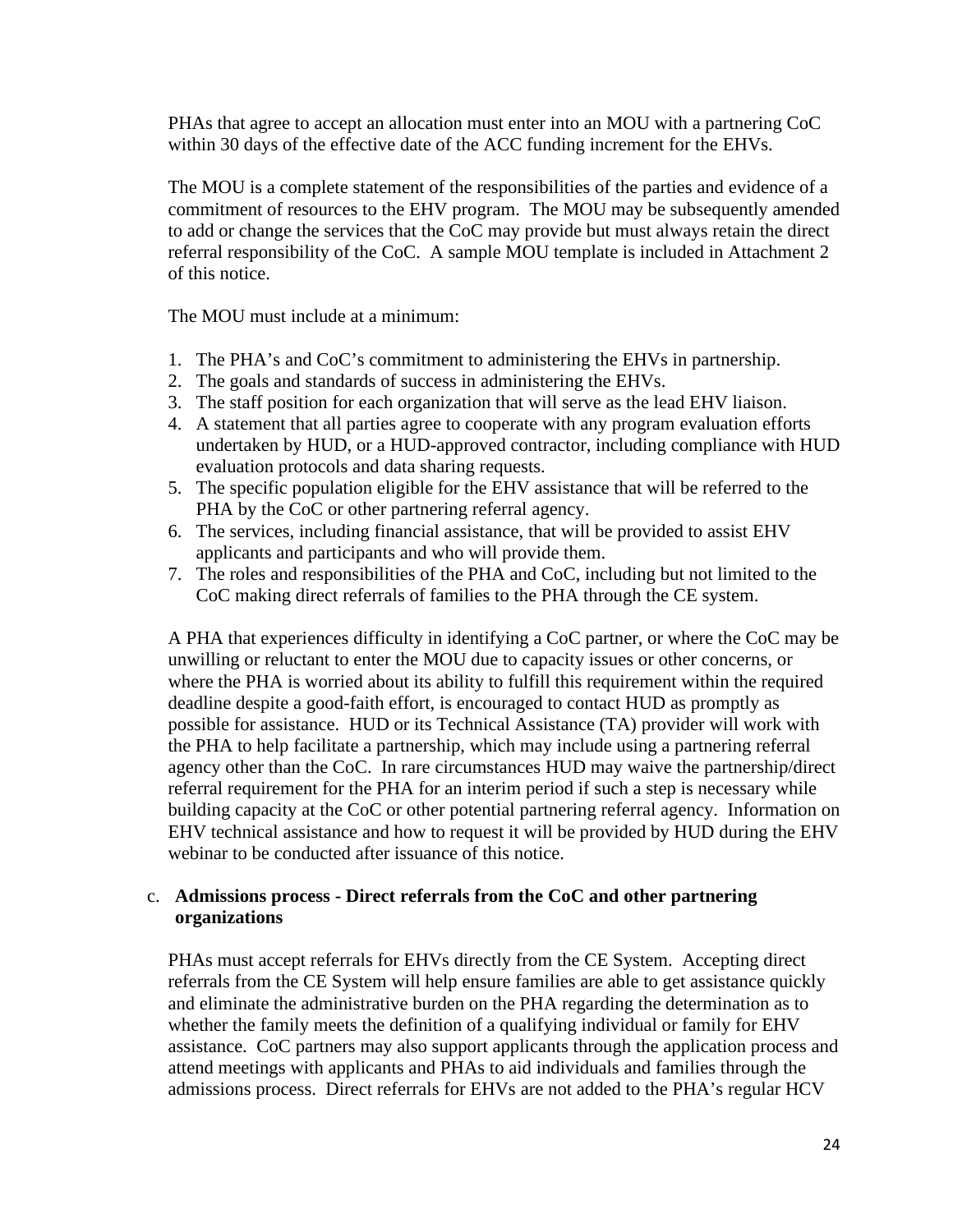waiting list.

In general, EHV families are issued EHVs as the result of either:

(1) the direct referral process from the CoC CE System and/or other partnering organizations, or

(2) a situation where the PHA makes an EHV available in order to facilitate an emergency transfer in accordance with the Violence Against Women Act (VAWA) as outlined in the PHA's Emergency Transfer Plan. (PHAs are strongly encouraged to utilize EHVs as a resource to effectuate emergency transfers for a victim of domestic violence, dating violence, sexual assault, or stalking, as part of their Violence Against Women Act (VAWA) Emergency Transfer Plan.)

The PHA must also take direct referrals from outside the CoC CE system if:

 (1) the CE system does not have a sufficient number of eligible families to refer to the PHA, or

(2) the CE system does not identify families that may be eligible for EHV assistance because they are fleeing, or attempting to flee, domestic violence, dating violence, sexual assault, stalking or human trafficking.

In those instances the PHA must enter into a partnership to receive direct referrals from another entity (a Victim Services provider or anti-trafficking service provider, for example, if the CE system is not referring victims fleeing, or attempting to flee, domestic violence, dating violence, sexual assault, stalking or human tracking) or another homeless services provider (if there are not enough direct referrals coming through the CE system), assuming there are such additional organizations that can certify that an individual or family is homeless or at risk of homelessness, formerly homeless, is an individual or family is fleeing or attempting to flee domestic violence, dating violence, sexual assault, stalking, or human trafficking. (Applicants under the "Recently homeless" category must by definition (see section 8.d above) always be referred by the CoC or its designee.) The PHA must enter an MOU with partnering referral agency as described above in section 9.b. Alternatively, the partnering referral agency may be added to the MOU between the PHA and CoC.

The referring agency must provide documentation to the PHA of the referring agency's verification that the family meets one of the four eligible categories for EHV assistance. The PHA must retain this documentation as part of the family's file. HUD has attached to this notice two examples of certifications that could be used to document the referring agency's verification. (See Attachments 3 and 4).

Other than cases where a family is requesting an emergency transfer in accordance with VAWA as outlined in the PHA's Emergency Transfer Plan, the PHA must refer a family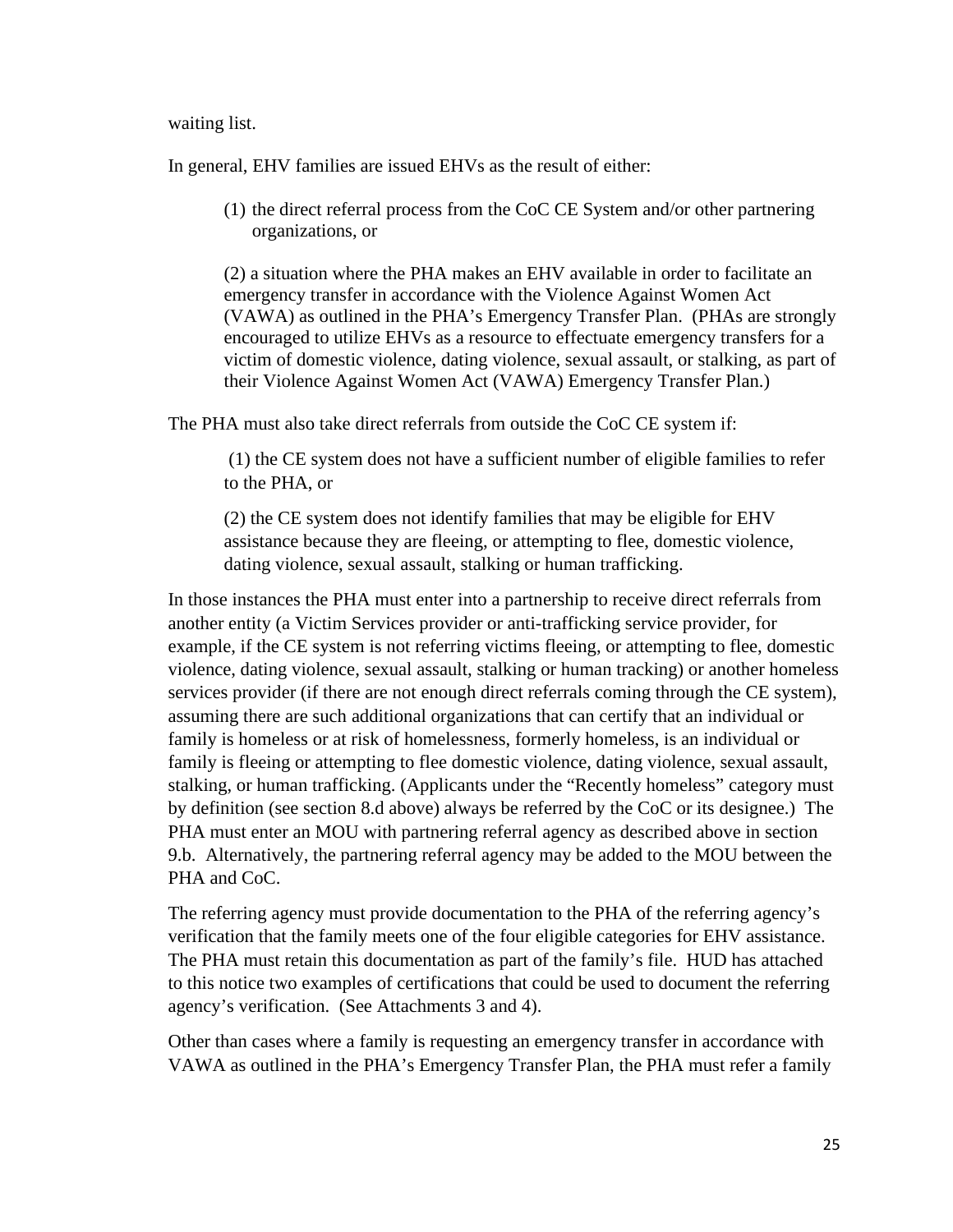that is seeking EHV assistance directly from the PHA to the CoC or other referring agency partner for initial intake, assessment, and possible referral for EHV assistance.

If at any time the PHA is not receiving enough referrals or is not receiving referrals in a timely manner from the CoC CE system or other partner referral agencies (or the PHA and CoC cannot identify any such alternative referral partner agencies), the PHA should contact HUD for assistance. HUD may permit the PHA on a temporary or permanent basis to take EHV applications directly from applicants and admit eligible families to the EHV program in lieu of or in addition to direct referrals in those circumstances.

PHAs must inform families on the HCV waiting list of the availability of EHVs by, at a minimum, either by posting the information to their website or providing public notice in their respective communities. The PHA notice must describe the eligible populations to which the EHVs are limited and clearly state that the availability of these EHVs is managed through a direct referral process. The PHA notice must advise the family to contact the CoC (or any other PHA referral partner, if applicable) if the family believes they may be eligible for EHV assistance. In providing this notice, PHAs must ensure effective communication with persons with disabilities, including those with vision, hearing, and other communication-related disabilities. PHAs must also take reasonable steps to ensure meaningful access for persons with limited English proficiency (LEP). (See Section 11 – Nondiscrimination and Equal Opportunity Requirements - for more information.)

If the PHA has a preference for victims of domestic violence, dating violence, sexual assault, stalking, or human trafficking for the regular HCV program, the PHA must refer any applicant on the waiting list that indicated they qualified for this preference to the CoC or the applicable partnering referral agency. The CoC or partnering referral agency will determine if the family is eligible (based on the qualifying definition for EHV assistance for those fleeing, or attempting to flee, domestic violence, dating violence, sexual assault, stalking, or human trafficking or another eligible category as applicable) for an EHV.

If the PHA has a homeless preference for the regular HCV program, the PHA must refer any applicant on the waiting list that indicated they qualified for the homeless preference to the CoC. The CoC will determine whether the family is eligible for an EHV (based on the qualifying definition for EHV assistance for homelessness or another eligible category as applicable). The CoC will also determine if the family is eligible for other homeless assistance through the CE system.

With the exception of special admissions, $12$  the HCV regulations require that the PHA admit an applicant as a waiting list admission. In order to implement the above alternative requirements, HUD is waiving § 982.204(a), which requires that except for special admissions, participants must be selected from the PHA waiting list and that the PHA must select participants from the waiting list in accordance with admission policies

<sup>&</sup>lt;sup>12</sup> A special admission (24 CFR  $\S$  982.203) is a non-waiting list admission that is only applicable if HUD awards a PHA program funding that is targeted for families living in specified units.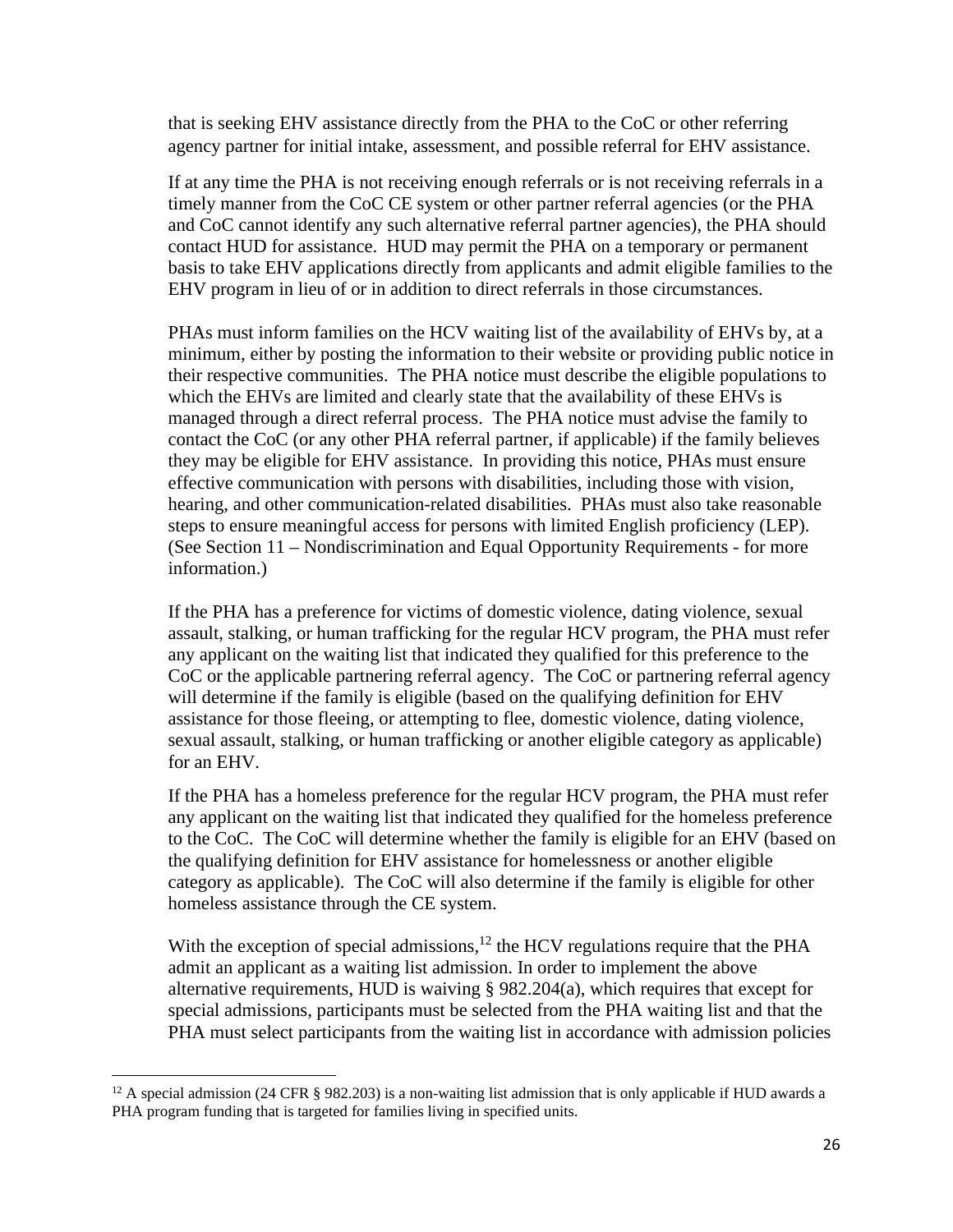in the PHA administrative plan.

#### d. **Required housing search assistance**

Housing search assistance can help EHV participants successfully move to areas of higher opportunity, as well as broaden the pool of landlords participating in the EHV program, including culturally or racially diverse landlords and landlords with smaller numbers of units. HUD has established as an alternative requirement that the PHA must ensure housing search assistance is made available to EHV families during their initial housing search. The housing search assistance may be provided directly by the PHA or through the CoC or another partnering agency or entity.

Housing search assistance is a broad term which can include many activities, but with respect to this requirement it must at a minimum (1) help individual families identify potentially available units during their housing search, including physically accessible units with features for family members with disabilities, as well as units in low-poverty neighborhoods, (2) provide transportation assistance and directions to potential units, (3) conduct owner outreach, (4) assist with the completion of rental applications and PHA forms, and (5) help expedite the EHV leasing process for the family. Other recommended, but not required, housing search activities include helping individual families identify barriers to leasing (e.g., low credit score, evictions history) and strategies to address these barriers, workshops on how to conduct an effective housing search, enhanced support for portability processing, regular proactive check-ins for families searching with a voucher, regular reminders to the family of their voucher expiration date and extension policies, and a dedicated landlord liaison for EHV voucher families. The PHA may use any of the EHV administrative fees (including the services fees) described in section 6 for EHV housing search assistance.

#### **e. Separate waiting list for EHVs**

The HCV program regulations at § 982.204(f) provide that a PHA must use a single waiting list for admission to its HCV program.

It is possible that the number of applicants referred by partnering agencies at a given time may exceed the EHVs available for the PHA to issue to families. HUD recognizes that requiring PHAs to utilize its existing HCV waiting list to manage EHV referrals will create unnecessary administrative burden, complications, and delays.

HUD is therefore waiving § 982.204(f) to establish an alternative requirement under which the PHA shall maintain a separate waiting list for EHV referrals/applicants to help expedite the leasing process, both at initial leasing and for any turnover vouchers that may be issued prior to the September 30, 2023 turnover voucher cut-off date.

Because the EHV waiting list is based on direct referrals or requests through the PHA's VAWA emergency transfer plan and not applications from the general public, HUD is also waiving § 982.206, which requires the PHA to give public notice when opening and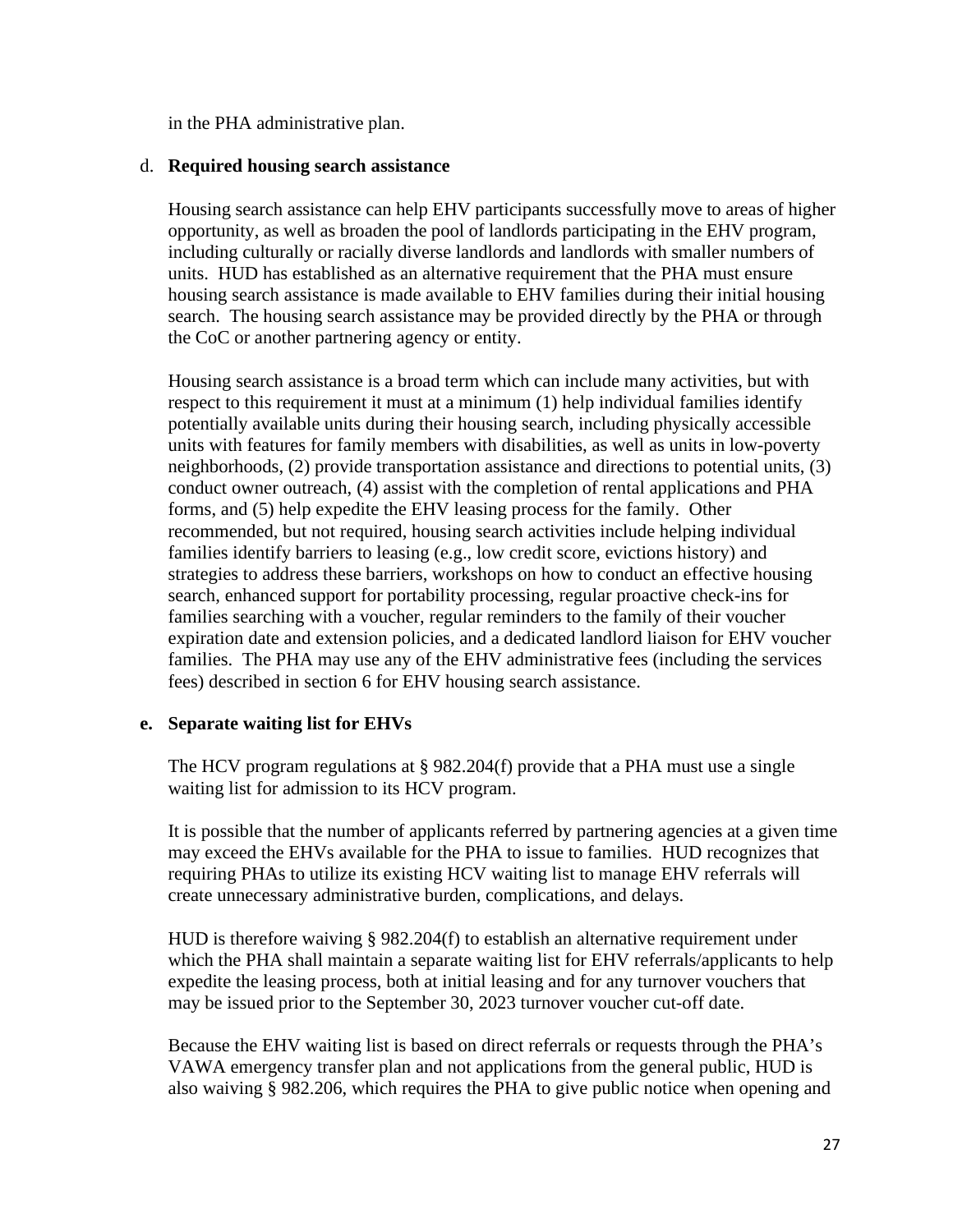closing the waiting list. Under this alternative requirement, the PHA will work directly with its CoC and other referral agency partners to manage the number of referrals and the size of the EHV waiting list.

#### **f. Local Preferences**

Under the HCV program, the PHA may establish a system of local preferences for the selection of families. The PHA may have an existing set of local preferences for its HCV program that understandably does not align with the specific targeted purpose of the EHVs. Furthermore, the PHA, in conjunction with the CoC and other referral partners, may wish to establish preferences specifically designed for EHV admissions that the PHA would not want to apply to its regular HCV waiting list. Excluding EHVs from the PHA's normally applicable local preference system will simplify EHV administration and ensure that EHVs are not being prioritized based on preferences designed for the broad universe of HCV eligible applicants rather than the subset of EHV qualifying families.

HUD is waiving § 982.207(a) and establishing an alternative requirement that the local preferences established by the PHA for HCV admissions do not apply to EHVs. The PHA may choose, in coordination with the CoC and other referral partners, to establish separate local preferences for EHVs, or may simply choose to not establish any local preferences for the EHV waiting list.

In establishing any local preferences for the EHV waiting list, the preference may not prohibit EHV admissions from any of the four qualifying categories of eligibility. The preference system prioritizes the order in which families on the EHV waiting list are assisted but does not allow the PHA to refuse to accept a referred family that meets one of the four EHV eligibility categories, or otherwise delay issuance of an available voucher to that eligible family in order to "hold" the voucher for a future referral of a preference holder. In cases where the PHA and the referral agency partners are contemplating local preferences for the EHV waiting list, HUD strongly encourages PHAs and their partners to consider designing preferences that take into consideration the comparative health risks that COVID-19 poses to the subgroup of families eligible for EHVs (e.g., individuals or families living in environments where practicing social distancing or taking other preventive measures may be particularly challenging). The PHA must ensure any local preferences did not discriminate on the basis of any federally protected classes and cannot utilize criteria or methods of administration which would result in discrimination. See Section 11 – Nondiscrimination and Equal Opportunity Requirements for more information on applicable federal civil rights requirements.

The HCV program regulations at § 982.207(b) allows a PHA to adopt and implement a residency preference in accordance with the non-discrimination and equal opportunity requirements listed at § 5.105(a). Given the emergency nature of these vouchers, the fact that many individuals and families in the targeted populations may not necessarily qualify as a "resident" due to their housing circumstances, and the direct referral /coordinated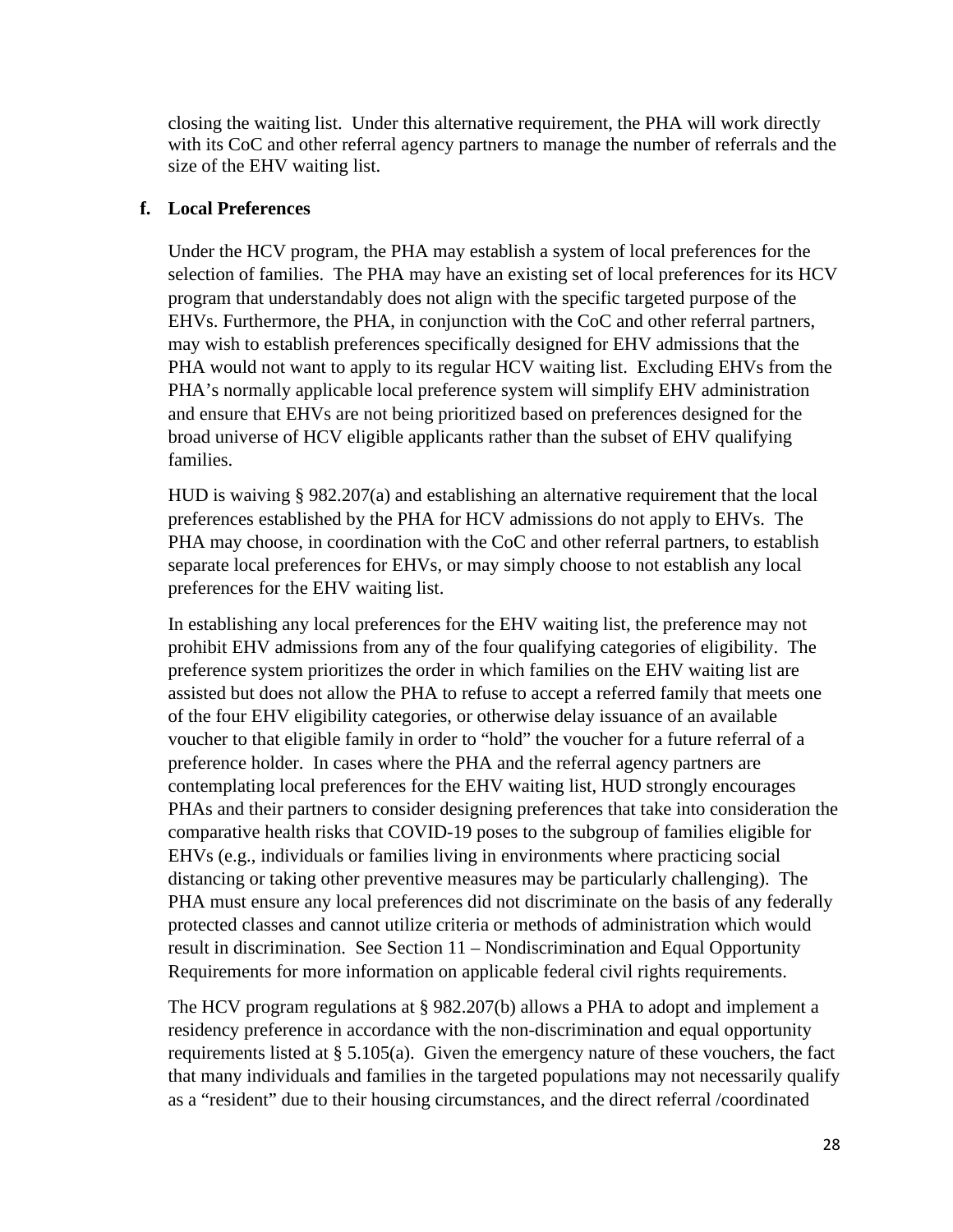entry aspect of EHV administration, it is not appropriate to apply residency preferences for EHV admission. Consequently, HUD is waiving § 982.207(b) and establishing an alternative requirement under which a PHA may not apply any residency preference to EHV applicants.

### **g. Restrictions on PHA denial of assistance to an EHV applicant**

The HCV program regulations at § 982.552 and § 982.553 cover the grounds under which a PHA may deny an applicant admission to the program and in certain cases is required to do so. These grounds include the following:

- If any member of the family has been evicted from federally assisted housing in the last five years.
- If a PHA has ever terminated assistance under the program for any member of the family.
- If any member of the family has committed fraud, bribery, or any other corrupt or criminal act in connection with any Federal housing program.
- If the family currently owes rent or other amounts to the PHA or to another PHA in connection with Section 8 or public housing assistance under the 1937 Act.
- If the family has not reimbursed any PHA for amounts paid to an owner under a HAP contract for rent, damages to the unit, or other amounts owed by the family under the lease.
- If the family breached an agreement with the PHA to pay amounts owed to a PHA, or amounts paid to an owner by a PHA.
- If the family engaged in or threatened abusive or violent behavior toward PHA personnel.
- If the family has been engaged in criminal activity or alcohol abuse as described in § 982.553.

HUD is waiving §982.552 and § 982.553 in part and establishing an alternative requirement with respect to mandatory and permissive prohibitions of admissions for EHV applicants. The EHV alternative requirement is as follows:

### *Mandatory Prohibitions.*

- (1) The PHA must apply the standards it established under  $\S 982.553(a)(1)(ii)(C)$  that prohibit admission if any household member has ever been convicted of drug-related criminal activity for manufacture or production of methamphetamine on the premises of federally assisted housing to EHV applicants.
- (2) The PHA must apply the standards it established under § 982.553(a)(2)(i) that prohibit admission to the program if any member of the household is subject to a lifetime registration requirement under a State sex offender registration program to EHV applicants.

### *Permissive Prohibitions.*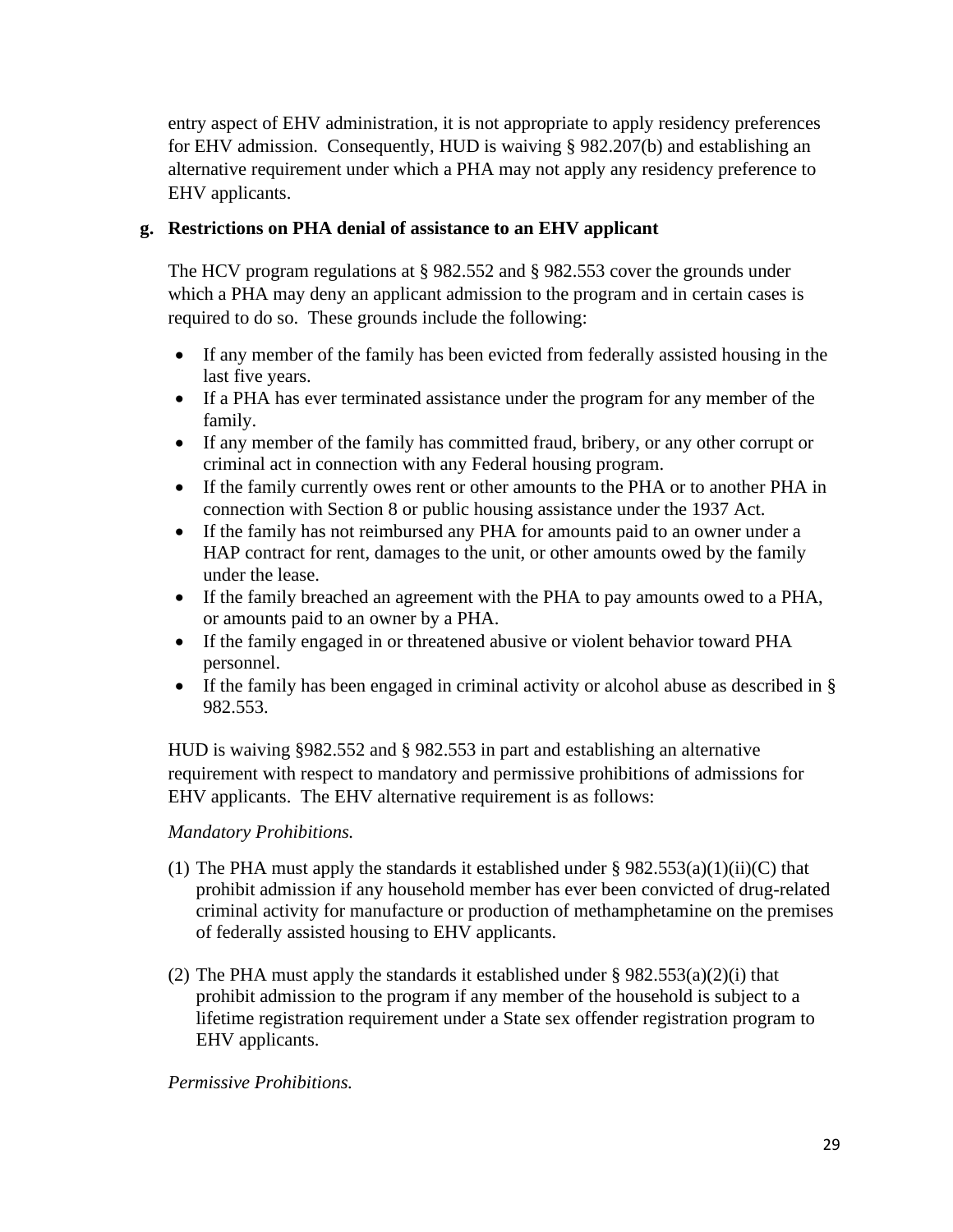The PHA may prohibit admission of a family for the grounds stated below. The PHA may choose not to prohibit admission for these grounds or may establish a more permissive policy than the PHA's policy for admission to the regular HCV program. The PHA may not establish a permissive prohibition policy for EHV applicants that is more prohibitive than the policy established for admissions to the regular HCV program. The PHA policy on EHV permissive prohibitions must be described in the PHA's administrative plan.

If the PHA intends to establish permissive prohibition policies for EHV applicants, the PHA must consult with its CoC partner to understand the impact that the proposed prohibitions may have on referrals and must take the CoC's recommendations into consideration. The PHA policy on EHV permissive prohibitions must be described in the PHA's administrative plan. Determinations must be made based on an individualized assessment of relevant mitigating information.<sup>13</sup> The permissive prohibitions are:

- (1) If the PHA determines that any household member is currently engaged in, or has engaged in within the previous 12 months:
	- a. Violent criminal activity.
	- b. Other criminal activity which may threaten the health, safety, or right to peaceful enjoyment of the premises by other residents or persons residing in the immediate vicinity. $14$
- (2) If any member of the family has committed fraud, bribery, or any other corrupt or criminal act in connection with any Federal housing program within the previous 12 months.
- (3) If the family engaged in or threatened abusive or violent behavior toward PHA personnel within the previous 12 months.

Unlike regular HCV admissions, PHAs may not deny an EHV applicant admission regardless of whether:

<sup>&</sup>lt;sup>13</sup> See Office of General Counsel Guidance on Application of Fair Housing Act Standards to the Use of Criminal Records by Providers of Housing and Real Estate-Related Transactions (April 4, 2016), available at [https://www.hud.gov/sites/documents/HUD\\_OGCGUIDAPPFHASTANDCR.PDF a](https://www.hud.gov/sites/documents/HUD_OGCGUIDAPPFHASTANDCR.PDF)t 7 ("individualized assessment of relevant mitigating information beyond that contained in an individual's criminal record is likely to have a less discriminatory effect than categorical exclusions that do not take such additional information into account. Relevant individualized evidence might include: the facts or circumstances surrounding the criminal conduct . . . evidence that the individual has maintained a good tenant history before and/or after the . . . conduct; and evidence of rehabilitation efforts.")

<sup>&</sup>lt;sup>14</sup> Please see PIH Notice 2015-19. The purpose of PIH 2015-19 is to inform PHAs and owners of other federallyassisted housing that arrest records may not be the basis for denying admission, terminating assistance or evicting tenants, to remind PHAs and owners that HUD does not require their adoption of "One Strike" policies, and to remind them of their obligation to safeguard the due process rights of applicants and tenants. *See also* Office of General Counsel Guidance on Application of Fair Housing Act Standards to the Use of Criminal Records by Providers of Housing and Real Estate-Related Transactions (April 4, 2016), available at [https://www.hud.gov/sites/documents/HUD\\_OGCGUIDAPPFHASTANDCR.PDF \(](https://www.hud.gov/sites/documents/HUD_OGCGUIDAPPFHASTANDCR.PDF)overviewing how applying criminal records screening too broadly may implicate fair housing liability for housing providers).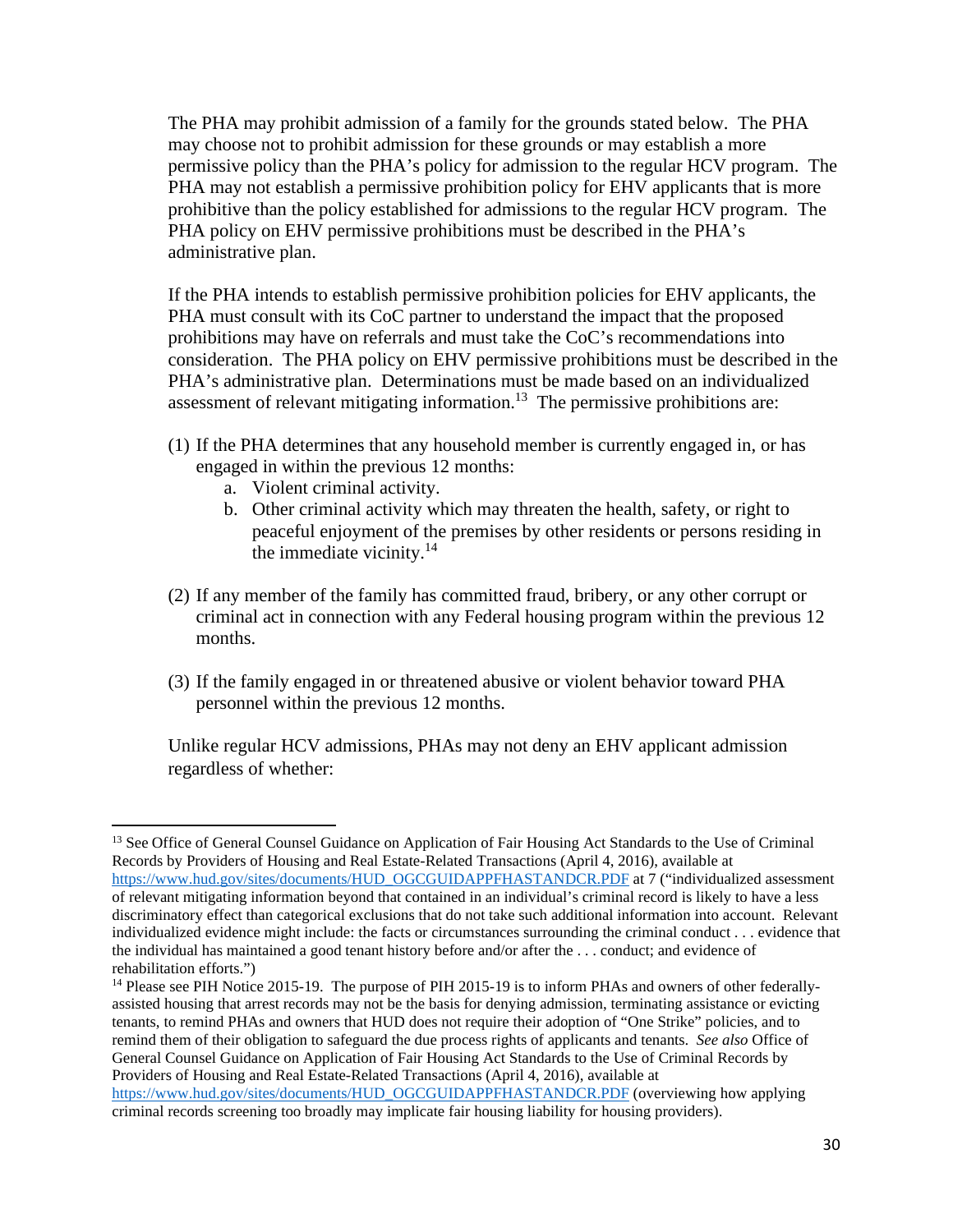- Any member of the family has been evicted from federally assisted housing in the §A PHA has ever terminated assistance under the program for any member of the family.
- The family currently owes rent or other amounts to the PHA or to another PHA in connection with Section 8 or public housing assistance under the 1937 Act.
- The family has not reimbursed any PHA for amounts paid to an owner under a HAP contract for rent, damages to the unit, or other amounts owed by the family under the lease.
- The family breached an agreement with the PHA to pay amounts owed to a PHA, or amounts paid to an owner by a PHA.
- The family would otherwise be prohibited admission under alcohol abuse standards established by the PHA in accordance with §982.553(a)(3).
- The PHA determines that any household member is currently engaged in or has engaged in during a reasonable time before the admission, drug-related criminal activity.

Similar to the HUD-Veterans Affairs Supportive Housing (HUD-VASH) program, HUD is eliminating the PHA's permissive prohibitions for EHV admissions for drug-related criminal activity. The eligible populations of homeless and at-risk of homelessness individuals and families may include individuals struggling with drug addiction, and that addiction may be one of the root causes of their homelessness. As demonstrated by the "Housing First' model, providing the individual with safe housing may be a critical first step in helping the individual recover from addiction. Consequently, prohibitions based on criminal activity for the eligible EHV populations regarding drug possession should be considered apart from criminal activity against persons (i.e., violent criminal activity). Further, the Department remains concerned about the potential discriminatory effect that reliance on drug-related criminal activity history as grounds for denial of admission may pose for the EHV program. For further information on the use of criminal histories and the Fair Housing Act, please see [HUD's Office of General Counsel Guidance on the](https://hudgov-my.sharepoint.com/personal/michael_s_dennis_hud_gov/Documents/The%20OGC%20guidance%20is%20available%20at%20the%20following%20link:%20%20https:/www.hud.gov/sites/documents/HUD_OGCGUIDAPPFHASTANDCR.PDF)  [Application of Fair Housing Act Standards to the Use of Criminal Records by Providers](https://hudgov-my.sharepoint.com/personal/michael_s_dennis_hud_gov/Documents/The%20OGC%20guidance%20is%20available%20at%20the%20following%20link:%20%20https:/www.hud.gov/sites/documents/HUD_OGCGUIDAPPFHASTANDCR.PDF)  [of Housing and Real Estate-Related Transactions, issued on April 4, 2016.](https://hudgov-my.sharepoint.com/personal/michael_s_dennis_hud_gov/Documents/The%20OGC%20guidance%20is%20available%20at%20the%20following%20link:%20%20https:/www.hud.gov/sites/documents/HUD_OGCGUIDAPPFHASTANDCR.PDF)<sup>15</sup>

The PHA must still deny admission to the program if any member of the family fails to sign and submit consent forms for obtaining information in accordance with 24 CFR part 5 as required by § 982.552(b)(3), but should notify the family of the limited EHV grounds for denial of admission first.

When adding a family member after the family has been placed under a HAP contract with EHV assistance, the regulations at  $\S 982.551(h)(2)$  apply. Other than the birth,

<sup>15</sup> *Available at* [https://www.hud.gov/sites/documents/HUD\\_OGCGUIDAPPFHASTANDCR.PDF.](https://www.hud.gov/sites/documents/HUD_OGCGUIDAPPFHASTANDCR.PDF) This Guidance cautions against the screening of applicants for tenancy using criminal records where such screening may disproportionately impact protected classes, and where the housing provider cannot prove such a policy is necessary to achieve a substantial, legitimate, nondiscriminatory interest.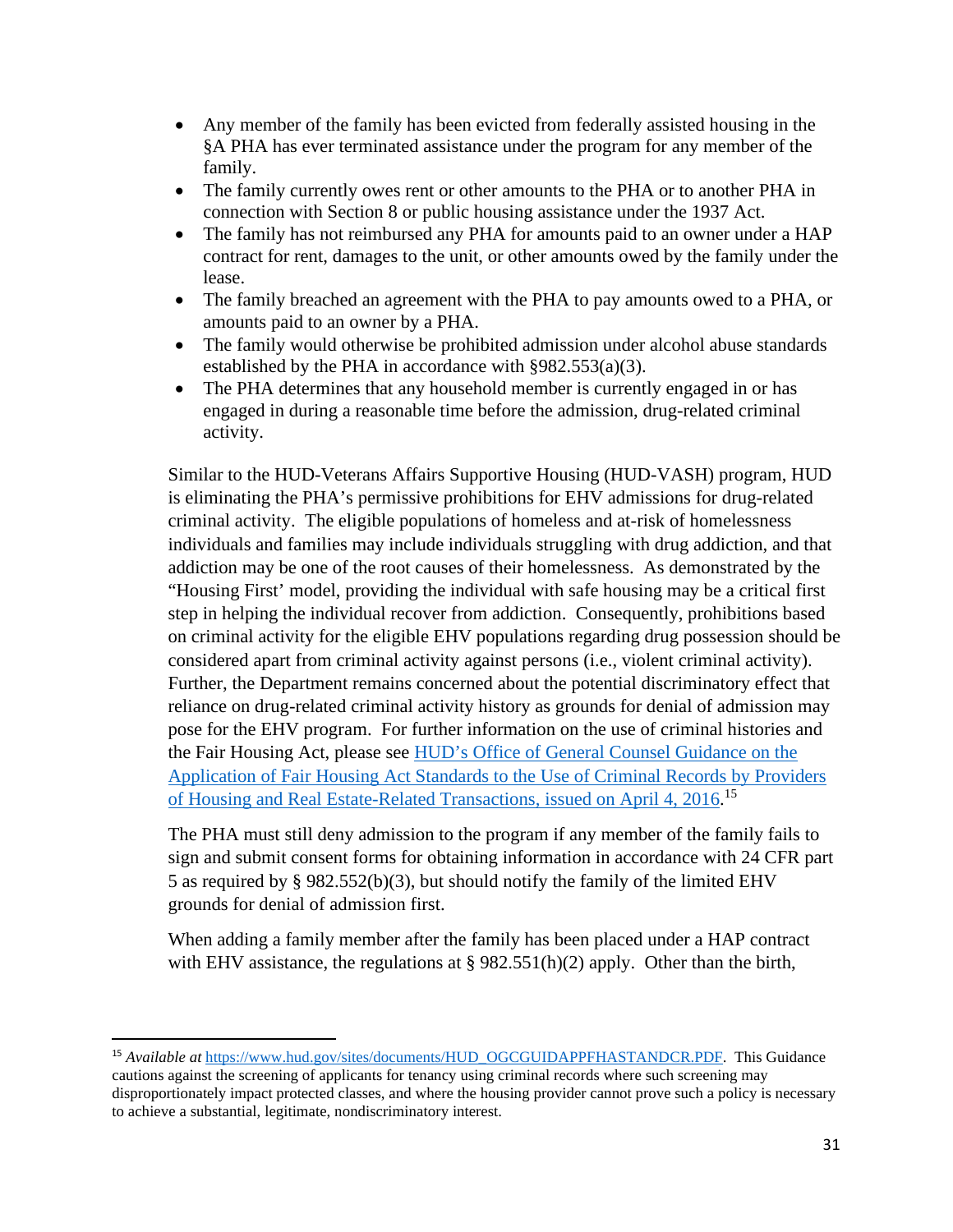adoption or court-awarded custody of a child, the PHA must approve additional family members and may apply its regular screening criteria in doing so.

### **h. Income Verification at Admissions**

Under the HCV program, PHAs must determine whether an applicant family's income exceeds the applicable income limit as established by HUD in the jurisdiction where the family wishes to lease a unit. While the verification hierarchy described in Notice PIH 2018-18 applies to income determinations for applicants, the Enterprise Income Verification (EIV) system generally is not available for verifying income of applicants.

The program regulations under  $\S 982.201(e)$  requires that the PHA must receive information verifying that an applicant is eligible within the 60-day period before the PHA issues a voucher to the applicant. For verification purposes, Notice PIH 2018-18 states that third-party generated documents be dated within 60 days of the PHA's request.

For homeless families and other EHV eligible families, documentation may not be readily on-hand and may be difficult to obtain quickly. Accepting self-certifications and allowing for the delay of receipt of documentation and/or third-party verification will allow the CoC/partnering agency to assist the family in obtaining the necessary documentation without unduly delaying the family's housing assistance.

HUD is waiving the third-party income verification requirements for EHV applicants and, alternatively, allowing PHAs to consider self-certification as the highest form of income verification at admission. Applicants must submit an affidavit attesting to reported income, assets, expenses and other factors which would affect an income eligibility determination. Additionally, applicants may provide third-party documentation which represents the applicant's income within the 60-day period prior to admission or voucher issuance but is not dated within 60 days of the PHA's request. For example, a Supplemental Security Income (SSI) benefit letter that was issued in November 2020 to represent the applicant's benefit amount for 2021 and was provided to the PHA in September 2021 would be an acceptable form of income verification. As a reminder, the PHA may also use the SSI benefit letter as proof of disability.

Once HUD makes the EIV data available to PHAs under this waiver and alternative requirement, the PHA must: review the EIV Income and Income Validation Tool (IVT) Reports to confirm/validate family-reported income within 90 days of the PIC-NG (see Section 15 of this notice below) submission date; print and maintain copies of the EIV Income and IVT Reports in the tenant file; and resolve any income discrepancy with the family within 60 days of the EIV Income or IVT Report dates.

Prior to admission, PHAs must continue to use HUD's EIV system to search for all household members using the Existing Tenant Search. The PHA may be required to deny assistance to household members already receiving assistance from another program.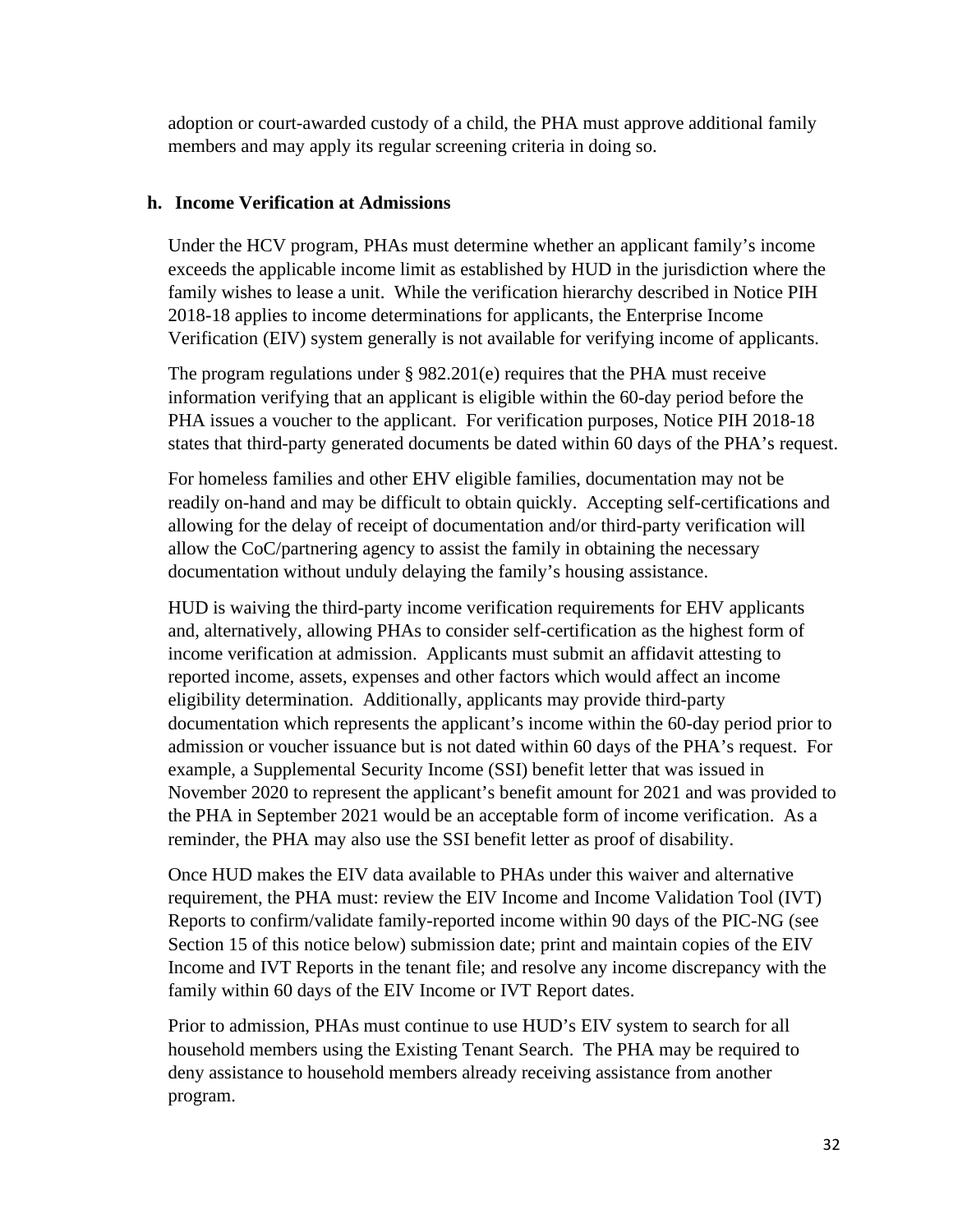PHAs are encouraged to incorporate additional procedures to remind families of the obligation to provide true and complete information. PHAs that conduct eligibility determinations under this waiver/alternative requirement will be responsible for addressing any material discrepancies (i.e., unreported income or a substantial difference in reported income) that may arise later and must take necessary enforcement actions if the tenant was never eligible due to their income, as well as initiate HUD-compliant payment plans for those whose unreported income was unintentional and do not make the tenant ineligible for the program accordingly.

The adoption of this waiver does not authorize any ineligible family to receive assistance under these programs. If a PHA later determines that an ineligible family received assistance, the PHA must take steps to terminate that family from the program.

### **i. Eligibility Determination: Social Security Number and Citizenship Verification**

HCV applicants must disclose and document and PHAs must verify the social security numbers (SSN) of each applicant. Applicant documentation may include a valid SSN card issued by the Social Security Administration; an original document issued by a federal or state government agency which contains the individual's name, SSN and other identifying information; or other evidence of the SSN as prescribed by HUD. Generally, a PHA may not admit an applicant until the required documentation is provided to verify the SSN of each household member.

PHAs also must verify evidence of U.S. citizenship or eligible immigration status for noncitizens claiming eligibility for assistance. Each eligible household member must sign a declaration of their status and eligible noncitizens must also provide supporting documentation, which must be submitted by the time of the eligibility determination. Documentation verifying U.S. citizenship may also be requested. Since eligibility for assistance is limited to U.S. citizens and noncitizens who have eligible immigration status, families in which not all members are U.S. citizens or have eligible immigration status are only eligible to receive pro-rated housing assistance based on the percentage of family members who qualify for assistance.

Additionally, PHAs must verify each family member's date of birth to verify identity and determine age and disability status per 24 CFR § 5.403, if claimed. These family characteristics impact the income and tenant rent calculations.

This documentation may not be readily on hand and may be difficult to obtain for individuals and families experiencing homelessness. Accepting self-certifications and delaying the receipt of documentation and/or third-party verification will allow PHAs to assist EHV families more quickly and provide time for the family (with assistance from the CoC or other partnering agencies) to obtain the necessary documentation.

HUD is consequently waiving the requirement to obtain and verify SSN documentation and documentation evidencing eligible noncitizen status before admitting the family to the EHV program. PHAs may adopt policies to admit EHV applicants who are unable to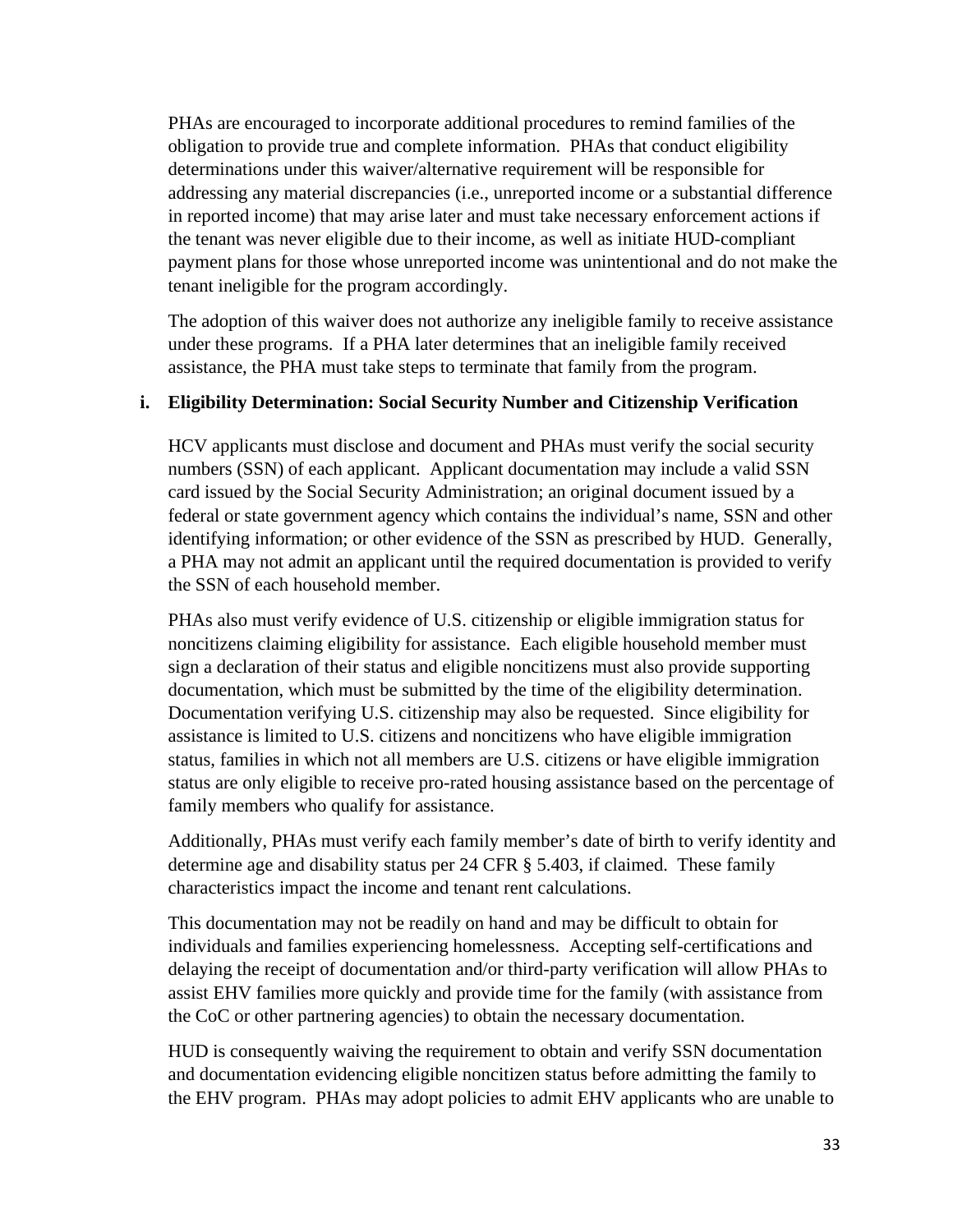provide the required SSN or citizenship documentation during the initial eligibility determination. As an alternative requirement, such individuals must provide the required documentation within 180 days of admission to be eligible for continued assistance, pending verification, unless the PHA provides an extension based on evidence from the family or confirmation from the CoC or other partnering agency that the family has made a good-faith effort to obtain the documentation. If a family member appeals secondary verification of immigration documents, PHAs are reminded that assistance may not be delayed, denied, reduced or terminated on the basis of immigration status pending the completion of the appeal as described in § 5.514(e).

Additionally, PHAs may accept self-certification of date of birth and disability status if a higher level of verification is not immediately available. If self-certification is used, the PHA must obtain a higher level of verification within 90 days of admission or verify the information in EIV.

PHAs are encouraged to incorporate additional procedures to remind families of the obligation to provide true and complete information. PHAs that conduct eligibility determinations under this waiver/alternative requirement will be responsible for addressing any material discrepancies (i.e., erroneous SSNs) that may arise later and must take necessary enforcement actions accordingly. The adoption of this waiver does not authorize any ineligible family to receive assistance under these programs. If a PHA determines that an ineligible family received assistance, the PHA must take steps to terminate that family from the program.

#### **j. Inapplicability of Income Targeting Requirements**

The PHA must determine income eligibility for EHV families in accordance with § 982.201. However, the income targeting requirements of section 16(b) of the United States Housing Act of 1937 and § 982.201(b)(2) are waived and do not apply for EHV families so that participating PHAs can effectively serve individuals and families in all the eligibility categories under the ARP who may be at a variety of income levels, including low-income families. The PHA may still choose to include the admission of extremely low-income EHV families in its income targeting numbers for the fiscal year in which these families are admitted. In conformance with normal program rules, PHAs may not deny admission to a family with zero income and must consider hardship circumstances before charging a minimum rent in accordance with § 5.630(b).

### **k. Use of recently conducted initial income determinations and verifications at admission**

Some families who were recently homeless but are now currently residing in rapid rehousing or are receiving other time-limited housing assistance may have had their income recently verified under that housing assistance program. Furthermore, families who are eligible for EHV assistance as victims of domestic violence, dating violence, sexual assault, stalking, or human trafficking may be currently assisted through other subsidized housing programs such as public housing. PHAs may accept income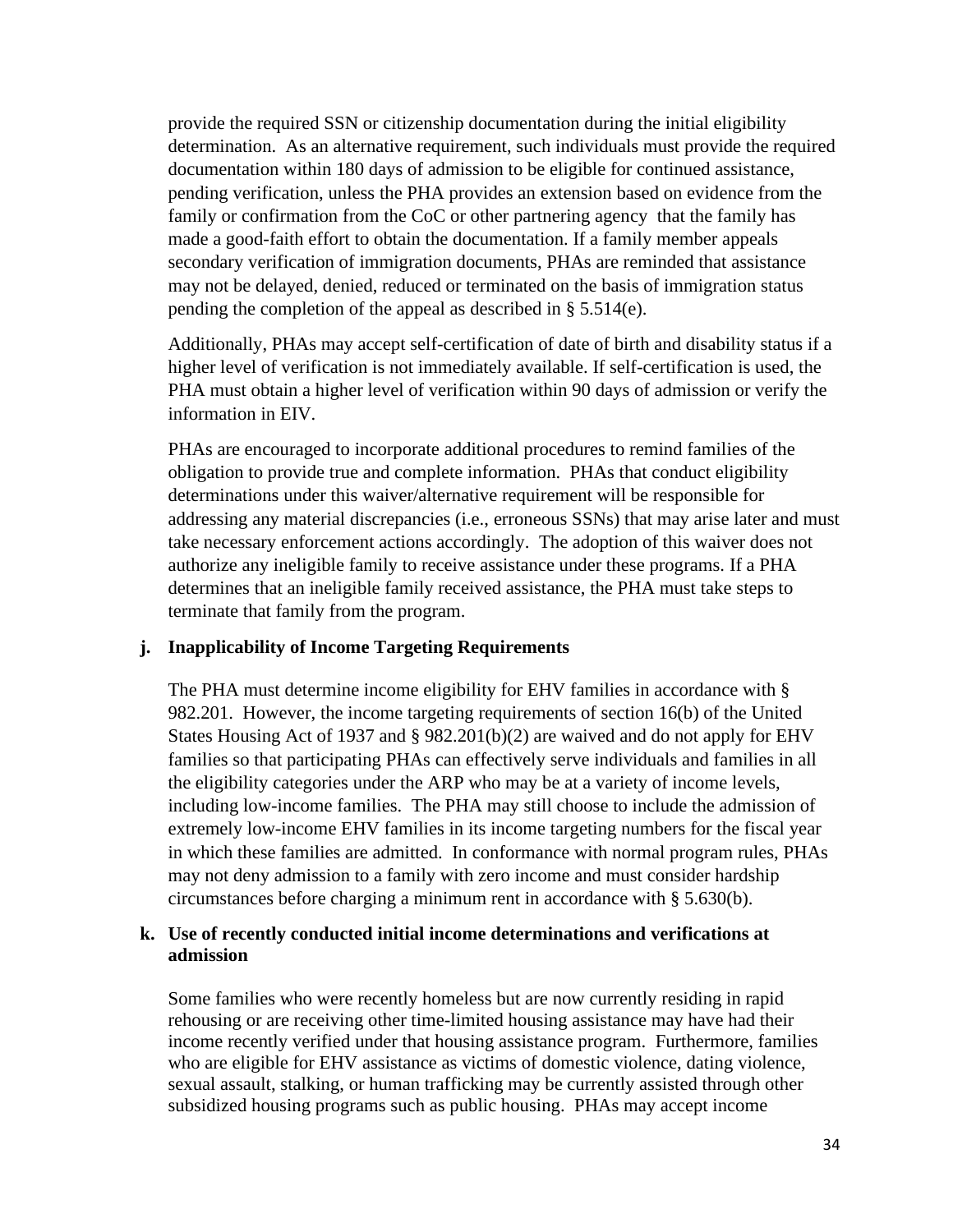calculations and verifications from third-party providers or from an examination that the PHA conducted on behalf of the family for another subsidized housing program in lieu of conducting an initial examination of income as long as the income was (1) calculated in accordance with rules outlined at 24 CFR Part 5 and within the last six months and (2) the family certifies there has been no change in income or family composition in the interim. At the time of the family's annual reexamination the PHA must conduct the annual reexamination of income as outlined at 24 CFR § 982.516.

For each new admission under this waiver and alternative requirement, the PHA must: review the EIV Income and IVT Reports to confirm/validate family-reported income within 90 days of the PIC-NG (see Section 15 of this notice) submission date; print and maintain copies of the EIV Income and IVT Reports in the tenant file; and resolve any income discrepancy with the family within 60 days of the EIV Income or IVT Report dates.

#### l. **Pre-inspection of HQS units**

To expedite the leasing process, PHAs may pre-inspect available units that EHV families may be interested in leasing in order to maintain a pool of eligible units. If an EHV family selects a unit that passed a HQS inspection (without intervening occupancy) within 45 days of the date of the Request for Tenancy Approval (form HUD-52517), the unit may be approved as long as it meets all other conditions under § 982.305. However, the family must be free to select their unit and cannot be required to accept a pre-screened unit.

#### **m. Initial Search Term**

While the EHV program provides the PHA with funding designed to help increase the success rate of EHV families in obtaining housing (such as security deposit assistance, landlord incentives, and housing search assistance), these families may still face significant challenges with their housing search. An initial search term of 60 days may be inadequate for EHV families. Consequently, HUD is waiving § 982.303(a), which provides that the initial search term must be at least 60 days and is establishing an alternative requirement that the initial term for an EHV must be at least 120 days. Any extensions, suspensions, and progress reports will remain under the policies in the PHA's administrative plan but will apply after the minimum 120-day initial search term.

As a reminder, a PHA must grant reasonable accommodation requests to extend the housing search term that may be necessary for individuals with disabilities to find a unit that meets their disability-related needs. For example, it may be challenging to find a unit that includes specific accessibility features, is close to accessible transportation, or close to supportive services or medical facilities.

#### **n. Initial lease term**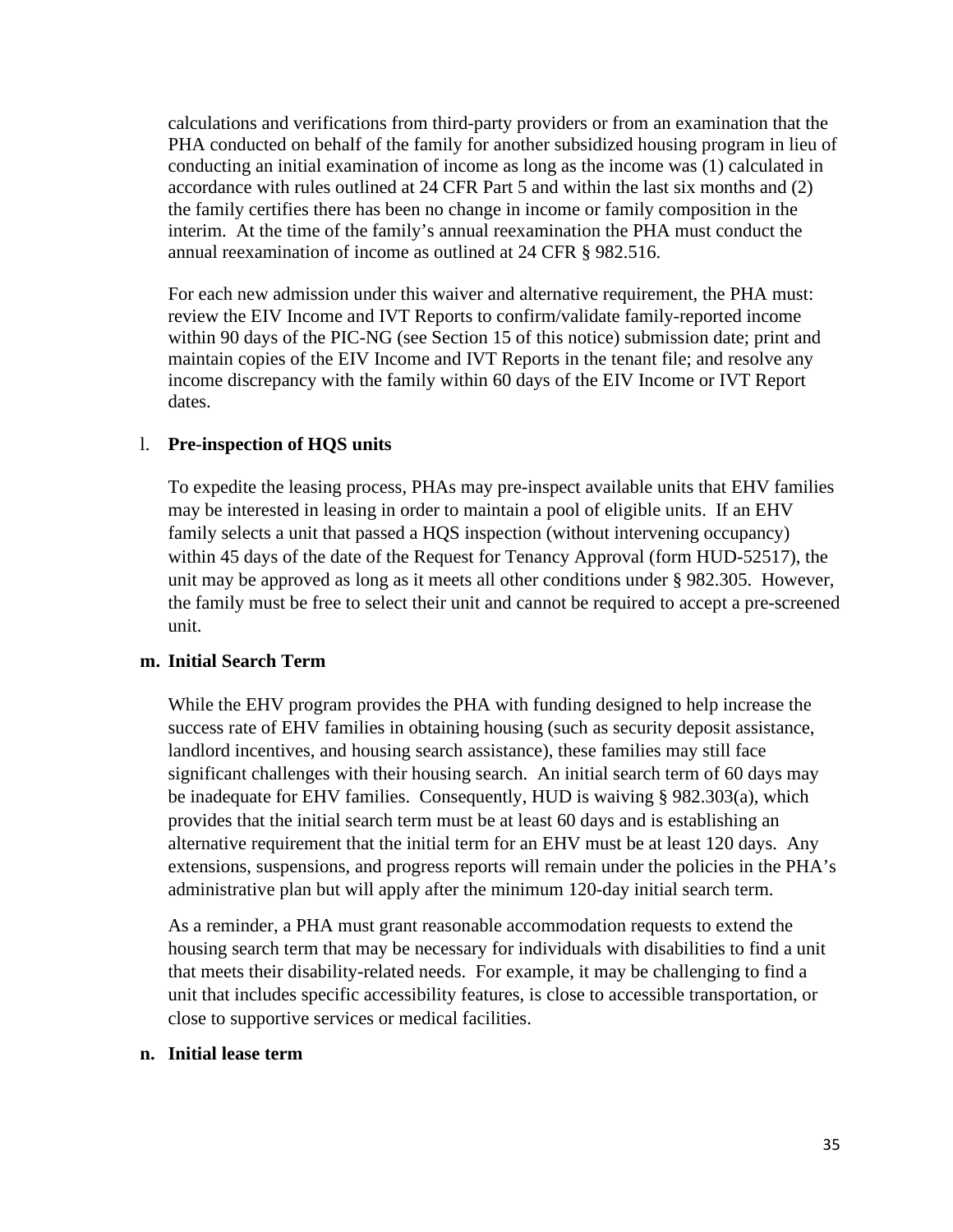Under the HCV program, the family must enter into an initial lease with the owner for at least one year, unless a shorter term would improve housing opportunities for the tenant and the shorter term is a prevailing market practice. To provide a greater range of housing opportunities for EHV families, HUD is waiving Section 8(o)(7)(A) of the United States Housing Act of 1937 and § 982.309(a)(2)(ii). The initial lease term for an EHV family may be less than 12 months regardless of whether the shorter term is a prevailing market practice.

### o. **Portability**

The normal HCV portability procedures and requirements generally apply to EHVs with the following exceptions.

*i. No prohibition on portability for non-resident applicants* 

Under the HCV program, if neither the household head nor spouse of an assisted family already had a "domicile' (legal residence) in the jurisdiction of the PHA at the time the family first submitted an application for participation in the program, the family does not have any right to portability during the 12-month period from when the family is admitted to the program. Such a family is a "non-resident applicant." The initial PHA may choose to allow portability during this period but is not required to do so.

In order to provide maximum housing choice for the targeted populations, HUD is removing this restriction for EHV nonresident applicants to allow all EHV families to immediately move under portability. Accordingly, HUD is waiving section  $8(r)(1)(B)(i)$  of the United States Housing Act of 1937 and § 982.353(c). The PHA may not restrict an EHV family from exercising portability because they are a nonresident applicant.

### *ii. Portability billing and absorption*

A receiving PHA cannot refuse to assist an incoming EHV family, regardless of whether the PHA does or does not currently administer EHVs under its own ACC.

If the EHV family moves under portability to another PHA that administers EHVs under its own ACC:

- The receiving PHA may only absorb the incoming EHV family with an EHV (assuming it has an EHV voucher available to do). If the PHA does not have an EHV available to absorb the family, it must bill the initial PHA. The receiving PHA must allow the family to lease the unit with EHV assistance and may not absorb the family with a regular HCV when the family leases the unit.
- Regardless of whether the receiving PHA absorbs or bills the initial PHA for the family's EHV assistance, the EHV administration of the voucher is in accordance with the receiving PHA's EHV policies, although neighboring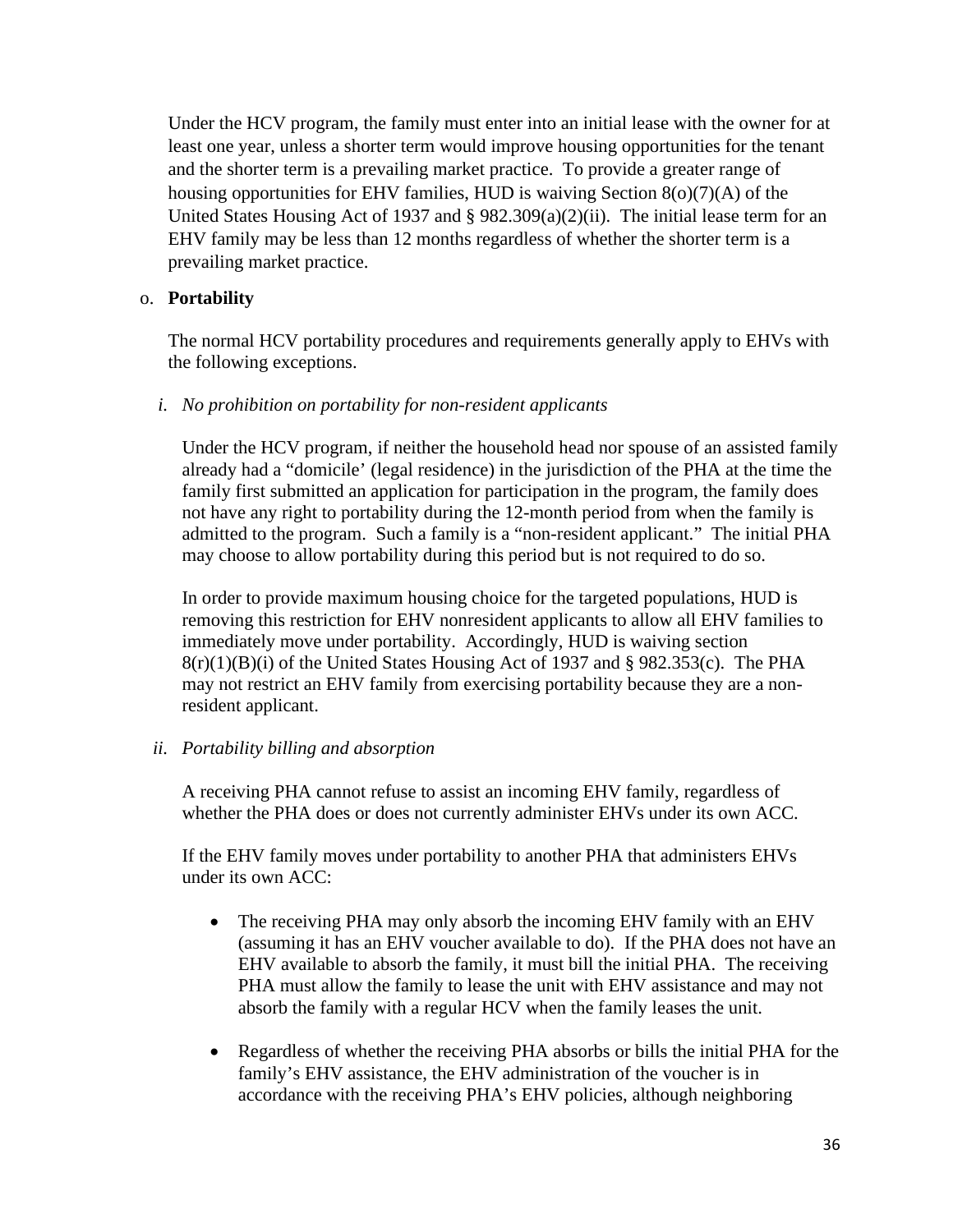PHAs and PHAs in the same metro area or region are strongly encouraged to work collaboratively with one another to align EHV policies and help facilitate EHV portability moves between their jurisdictions.

If the EHV family moves under portability to another PHA that does not administer EHV under its own ACC, the receiving PHA may absorb the family into its regular HCV program or may bill the initial PHA.

### *iii. Family briefing/initial PHA and receiving PHA coordination on services*

In addition to the applicable family briefing requirements at  $\S 982.301(a)(2)$  as to how portability works and how portability may affect the family's assistance, the initial PHA must inform the family how portability may impact the special EHV services and assistance that may be available to the family.

The initial PHA is required to help facilitate the family's portability move to the receiving PHA and inform the family of this requirement in writing taking reasonable steps to ensure meaningful access for persons with limited English proficiency (LEP). If the portability move is in connection with the EHV family's initial lease-up, the receiving PHA and the initial PHA must consult and coordinate on the EHV services and assistance that will be made available to the family. The primary purpose of this communication is to ensure there is no duplication of EHV services and assistance provided to the family and that the receiving PHA is aware of the maximum amount of services fee funding that the initial PHA may provide to the receiving PHA on behalf of the family. (Further information on this subject is provided in subsection iv below.)

#### *iv. EHV portability – HAP and EHV administrative fees*

#### A. HAP and ongoing fees

The requirements at 982.355(e) apply to portability billing arrangements on behalf of an EHV family:

- The initial PHA must promptly reimburse the receiving PHA for the full amount of the housing assistance payments made by the receiving PHA for the family.
- The initial PHA must promptly reimburse the receiving PHA for the lesser of 80 percent of the initial PHA's EHV ongoing administrative fee or 100 percent of the receiving PHA's ongoing administrative fee (or the receiving PHA's EHV ongoing administrative fee if the receiving PHA administers the EHV program). If both PHAs agree, the PHAs may negotiate a different amount of reimbursement.
- B. Services Fee Funding:

If the receiving PHA, in consultation and coordination with the initial PHA, will provide eligible services or assistance to the incoming EHV family, the receiving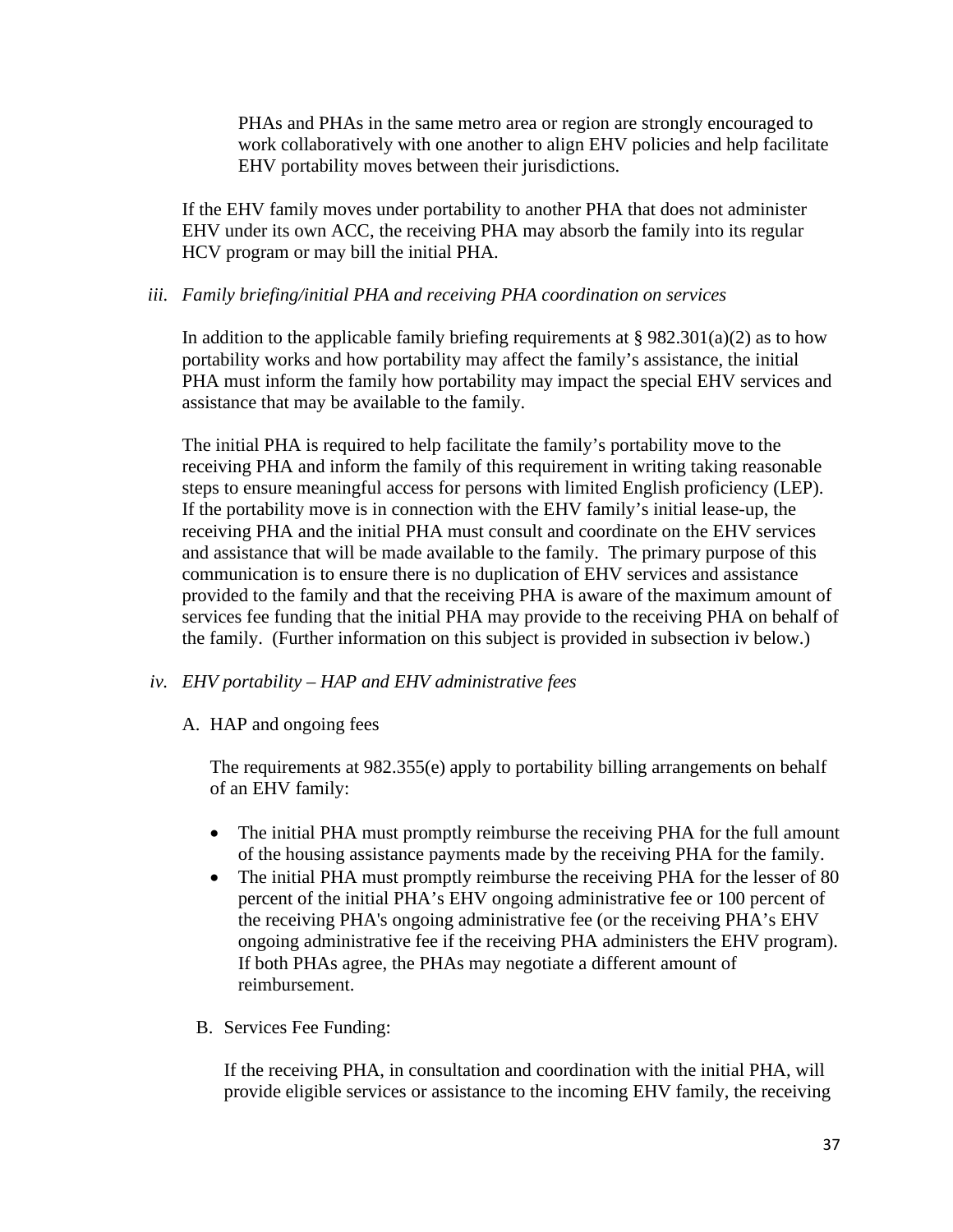PHA may be compensated for those costs by the initial PHA. This is the case regardless of whether the receiving PHA bills the initial PHA or absorbs the family into its own program at initial lease-up.

If the receiving PHA administers EHVs under its CACC, the receiving PHA may use its own services fee and may be reimbursed by the initial PHA, or the initial PHA may provide the services funding upfront to the receiving PHA for those fees and assistance. If the receiving PHA does not administer EHVs under its CACC, the initial PHA must provide the services funding upfront to the receiving PHA. Any amounts provided to the receiving the PHA that are not used for services or assistance on behalf of the EHV family must promptly be returned by the receiving PHA to the initial PHA.

The amount of the service fee provided by the initial PHA may not exceed the lesser of the actual cost of the services and assistance provided to the family by the receiving PHA or \$1750, unless the initial PHA and receiving PHA mutually agree to change the \$1750 cap.

C. Placement fee/issuance reporting fee:

If the portability lease-up qualifies for the placement fee/issuance reporting fee, the receiving PHA receives the full amount of the placement component of the placement/issuing reporting fee. The receiving PHA is eligible for the placement fee regardless of whether the receiving PHA bills the initial PHA or absorbs the family into its own program at initial lease-up. The initial PHA qualifies for the issuance reporting component of the placement fee, as applicable.

Note that the entire preliminary fee is always paid to and retained by the initial PHA and is not impacted by an EHV portability move.

#### **p. Payment standard amounts**

The HCV regulations at 24 CFR § 982.503(a)(3) provide that the PHA voucher payment standard schedule shall establish a single payment standard amount for each unit size, and that for each unit size, the PHA may establish a single payment standard amount for the whole Fair Market Rent (FMR) area, or may establish a separate payment standard amount for each designated part of the FMR area.

Many rental markets with a high need for the EHVs are very competitive with a shortage of affordable rental units. EHV recipients who are homeless or at risk of homelessness may have relatively lower incomes than regular HCV recipients, limiting their ability to rent units with rents above the payment standard. In addition, landlords may be more reluctant to rent to homeless individuals who may have limited or poor credit history, a limited established rental history, or other issues.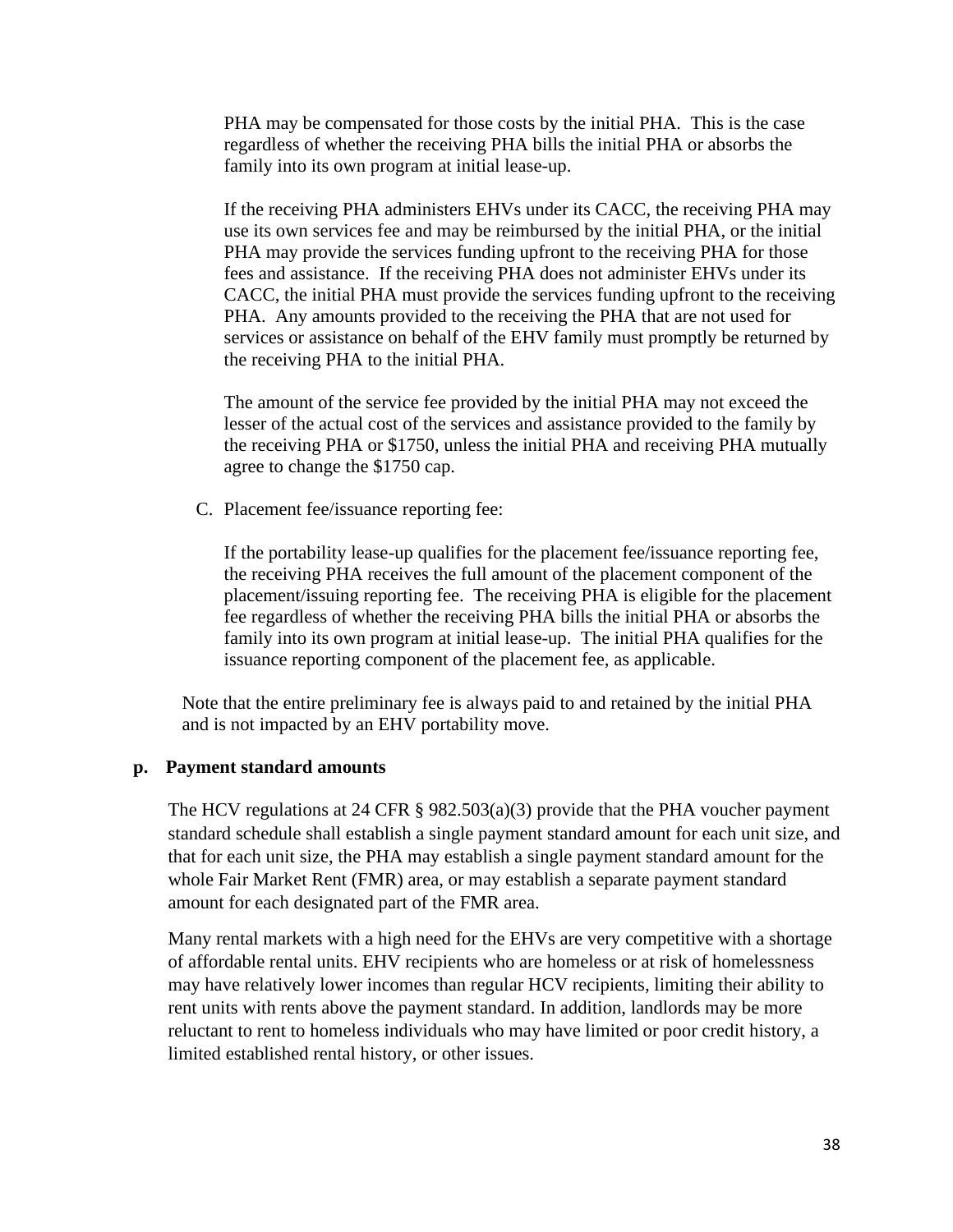Due to those factors and the emergency nature of these vouchers, HUD is waiving § 982.503(a)(3) and establishing an alternative requirement permitting PHAs to establish separate higher payment standards for the EHVs in order to increase the potential pool of available units for EHV families. The separate EHV payment standard must comply with all other HCV requirements under § 983.503 with the exception of the waivers of § 982.503(b)(i) and § 982.503(b)(iii) discussed below.

Establishing a separate EHV payment standard is at the discretion of the PHA and the PHA is not required to do so. PHAs are not permitted to establish a separate payment standard for the EHVs that is lower than the regular HCV payment standard. If the PHA is increasing the regular HCV payment standard, the PHA must also increase the EHV payment standard if it would be otherwise lower than the new regular HCV payment standard.

In addition, HUD is waiving  $\S 982.503(b)(1)(i)$  and establishing an alternative requirement to allow the PHA to establish a payment standard amount for a unit size at any level between 90 percent and 120 percent (as opposed to 110 percent) of the published FMR for that unit size. HUD approval is not required to establish an EHV payment standard within that range.

Furthermore, HUD is waiving § 982.503(b)(1)(iii) and establishing an alternative requirement to provide that a PHA that is not in a designated Small Area FMR area or has not opted to voluntarily implement Small Area FMRs under 24 CFR 888.113(c)(3) may establish exception payment standards for a ZIP code area above the basic range for the metropolitan FMR based on the HUD published Small Area FMRs. The PHA may establish an exception payment standard up to 120 percent (as opposed to 110 percent) of the HUD published Small Area FMR for that ZIP code area. As is the case for the regular HCV program, the PHA must notify HUD if it establishes an EHV exception payment standard based on the Small Area FMR. The exception payment standard must apply to the entire ZIP code area.

PHAs may also still request approval for exception EHV payment standards above 120% of the applicable FMR/SAFMR from HUD in accordance with § 982.503(b)(1)(iv) or § 982.503(c) if needed.

All rent reasonableness requirements at § 982.507 continue to apply to EHV units, regardless of whether the PHA has established an alternative or exception EHV payment standard. As discussed in section 6 above, PHAs may provide EHV owner incentive payments to recruit and retain owners, but the rent charged for the unit must be a reasonable rent in comparison to rent for other comparable units.

### q. **Increase in Payment Standard During HAP Contract Term**

The HCV regulations at 24 CFR § 982.505(c)(4) require that if the payment standard amount is increased during the term of the HAP contract, the increased payment standard amount shall be used to calculate the monthly housing assistance payment for the family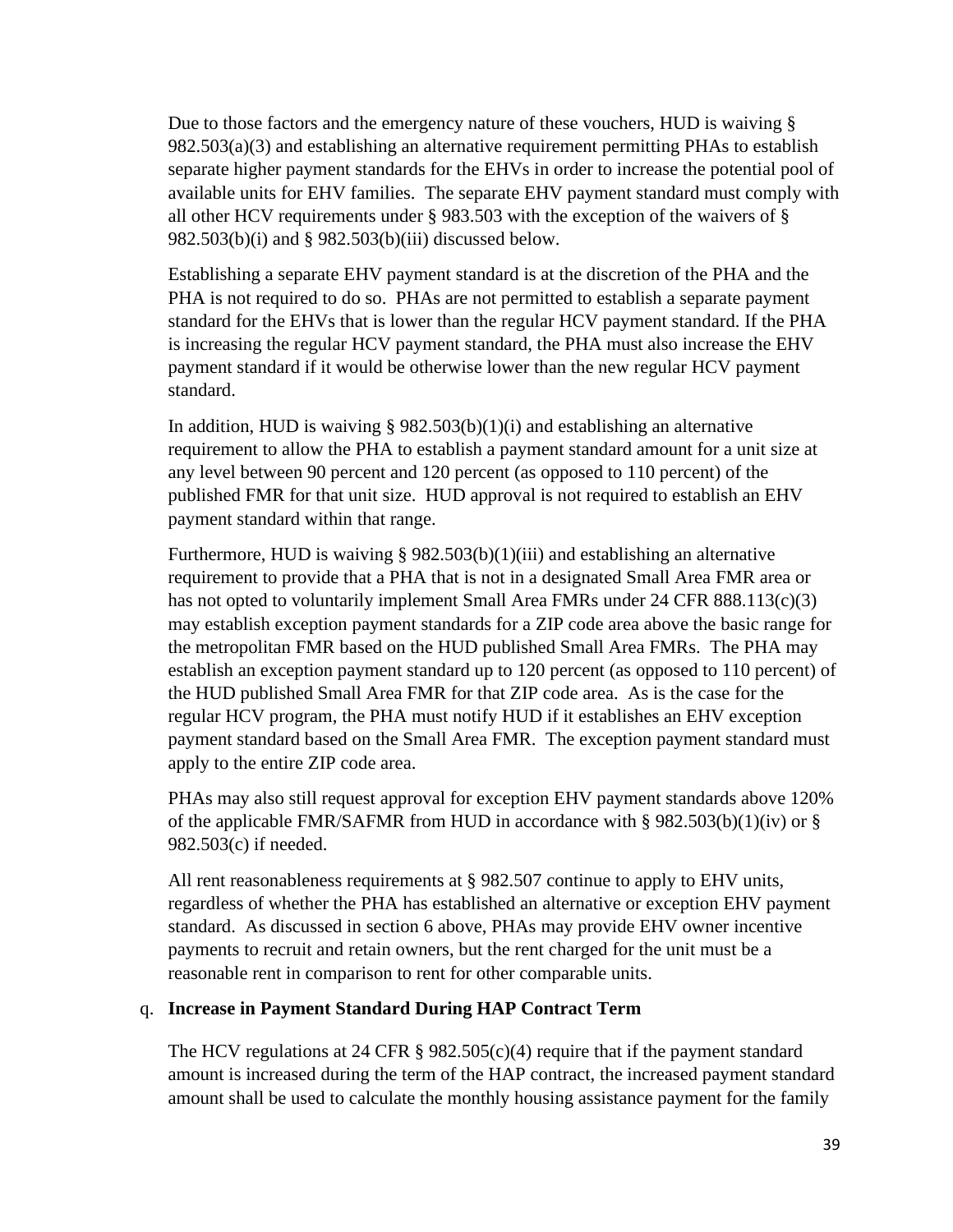beginning at the effective date of the family's first regular reexamination on or after the effective date of the increase in the payment standard amount.

HUD is waiving this requirement and as an alternative requirement providing a PHA with the discretion to establish a policy in the PHA administrative plan on when to apply the increased payment standard (e.g., interim reexamination, owner rent increase) after the effective date of the increase in the payment standard amount, provided the increased payment standard is used to calculate the HAP no later than the effective date of the family's first regular reexamination following the change.

### **10. Moving-to-Work (MTW) Agencies**

MTW agencies that administer EHVs are bound by the terms and conditions of this notice. As discussed above in section 9, all HCV statutory and regulatory requirements and HUD directives are applicable to EHVs unless waived by this notice. However, MTW agencies may request approval from HUD's Office of Housing Voucher Programs to administer EHVs in accordance with the HCV programmatic flexibilities approved under PHA's Annual MTW Plan or MTW Supplement to the PHA Plan, as permitted by its MTW Agreement or the MTW Operations Notice. The Office of Housing Voucher Programs may approve the MTW PHA's request provided it determines the requested MTW flexibility is not in direct conflict with an EHV waiver or alternative requirement and its application would not have a detrimental impact on EHV families. MTW PHAs must submit such requests with supporting justification through their local Field Office.

EHV funding is not eligible for MTW fungibility but must only be used for EHV eligibility activities and to assist EHV eligible families. This applies to EHV HAP funding and to all forms of EHV administrative fees.

### 11. **Nondiscrimination and Equal Opportunity Requirements**

PHAs are reminded in administering the EHV program to follow all applicable nondiscrimination and equal opportunity requirements at 24 CFR 5.105(a) and 24 CFR 982.53, including but not limited to the Fair Housing Act, Section 504 of the Rehabilitation Act of 1973, Title VI of the Civil Rights Act of 1964, the Age Discrimination Act, HUD's Equal Access Rule, and Title II of the Americans with Disabilities Act of 1990. These requirements prohibit discrimination on the basis of race, color, religion, sex, familial status, national origin, disability, age, sexual orientation, gender identity, and marital status. PHAs should also comply with Title III of the Americans with Disabilities Act of 1990 (see 28 CFR 35.160 and 28 CFR 36.303).

When an EHV household is or includes a person with disabilities, reasonable accommodations may be necessary. A reasonable accommodation is a change, exception or adjustment to rules, policies, practices or services that may be necessary in order to enable an applicant or resident with a disability to have an equal opportunity to use and enjoy a dwelling, including public and common areas, or to participate in or access programs and activities. This extends to various aspects of EHV program implementation including for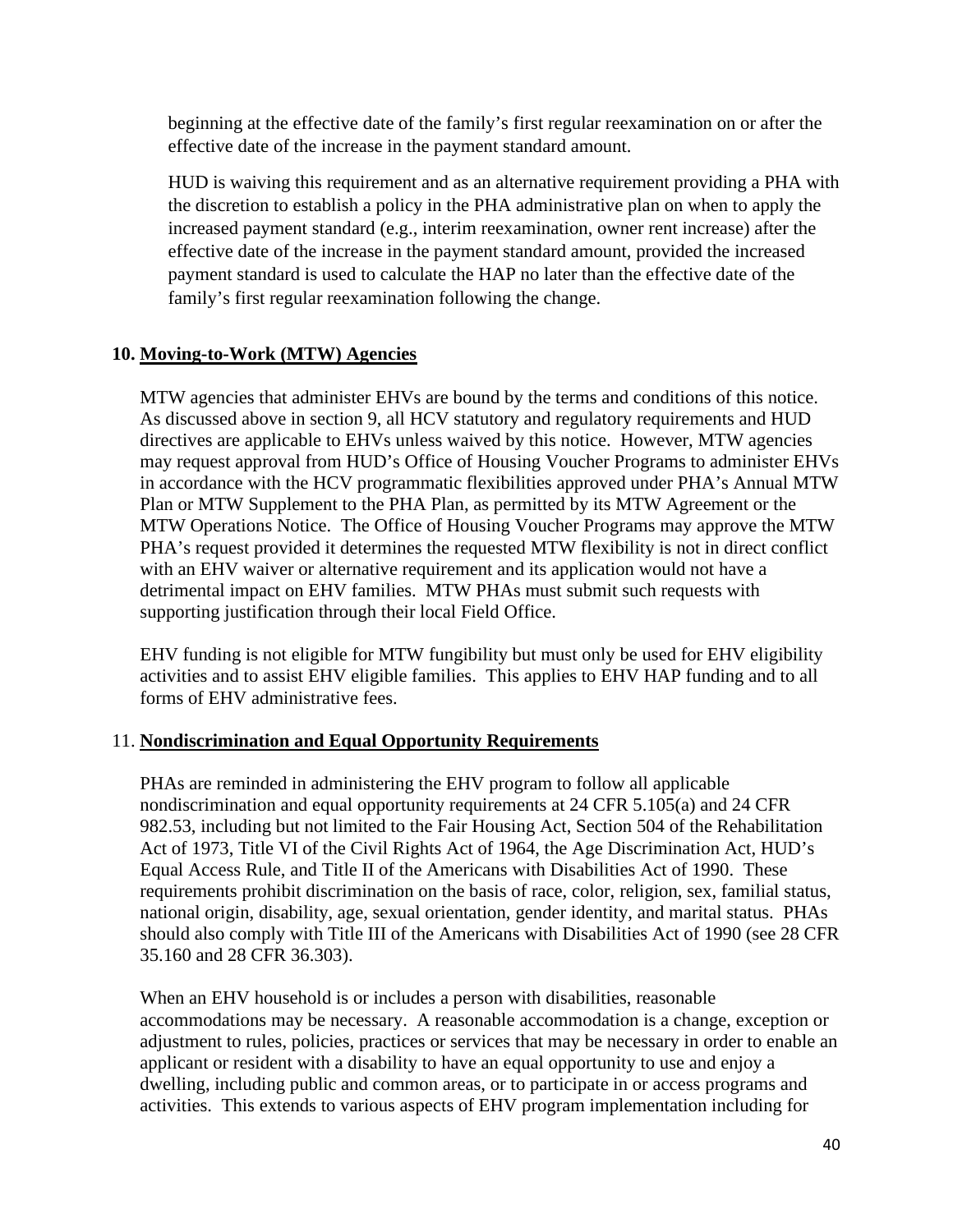example, denial or termination of assistance, initial search term of the EHV, initial lease term, and informal reviews and hearings, as well as reasonable accommodations that may be necessary during one's tenancy. Under Section 504, reasonable accommodations may also include a structural change to a unit.

In addition, the PHA must also provide effective communication to persons with disabilities, including those with vision, hearing, and other communication related disabilities, which includes ensuring that information is provided in appropriate accessible formats as needed, e.g., Braille, audio, large type, assistive listening devices, and sign language interpreters, accessible website and other accessible electronic communications. See 24 CFR 8.6. The PHA must also take reasonable steps to ensure meaningful access for persons with limited English proficiency (LEP). LEP guidance and LEP information is available here: [https://www.federalregister.gov/documents/2007/01/22/07-217/final-guidance-to](https://www.federalregister.gov/documents/2007/01/22/07-217/final-guidance-to-federalfinancial-assistance-recipients-regarding-title-vi-prohibition-against)[federalfinancial-assistance-recipients-regarding-title-vi-prohibition-against](https://www.federalregister.gov/documents/2007/01/22/07-217/final-guidance-to-federalfinancial-assistance-recipients-regarding-title-vi-prohibition-against) 

### **12. Inapplicability of Project-based Voucher Assistance**

Section 3202(b)(1) of the ARP provides that the EHVs "shall be tenant-based assistance under section 8(o) of the United States Housing Act of 1937." In addition to the requirement that EHVs must be tenant-based voucher assistance, several provisions of section 3202 are not compatible with project-based voucher assistance. In particular, the requirement with respect to the termination of vouchers upon turnover discussed below in Section 13 is clearly compatible with tenant-based voucher assistance, but it is not compatible with multi-year PBV contracts where assistance is tied to the project. Furthermore, tenant-based assistance, when coupled with the funding for other eligible expenses designed to facilitate the leasing of the emergency vouchers (notably the security deposit assistance and other costs related to the retention and support of owners specifically included in the Act), offers the most expeditious approach to assisting families as quickly as possible with these emergency housing vouchers.

Consequently, PHAs may not project-base EHVs but must administer these vouchers exclusively as tenant-based assistance.

### **13. Termination of Vouchers upon Turnover after September 30, 2023**

The ARP provides that after September 30, 2023, a PHA may not reissue the EHV when assistance for an assisted family ends. This means that when an EHV participant (a family that is receiving rental assistance under a HAP contract) leaves the program for any reason, the PHA may not reissue that EHV to another family unless it does so no later than September 30, 2023.

For example, if an EHV participant leaves the program and their HAP contract terminates on August 31, 2023, that EHV must be reissued to another family no later than September 30, 2023. If the PHA does not reissue the EHV to another family by September 30, 2023, the EHV may not be reissued and effectively sunsets. Provided the EHV re-issuance date is no later than September 30, 2023, the term of the EHV may extend beyond September 30, 2023.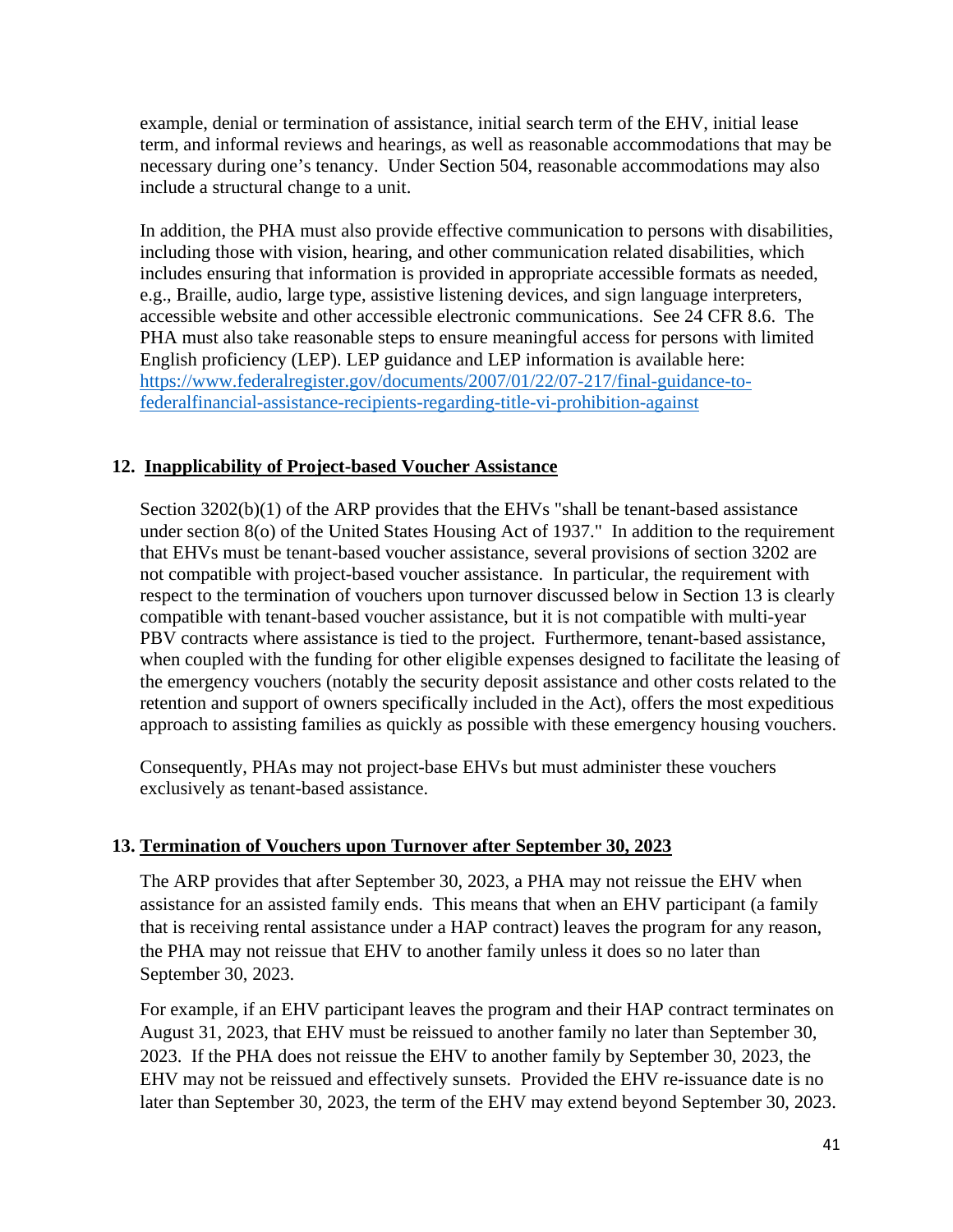However, if the family that was issued the EHV is ultimately unsuccessful in finding a unit and that EHV expires after September 30, 2023, the EHV may not be reissued to another family. All EHVs under lease on or after October 1, 2023, may not under any circumstances be reissued to another family when the participant leaves the program for any reason.

An EHV that has never been issued to a family may be initially issued and leased after September 30, 2023, since this prohibition only applies to EHVs that are being reissued upon turnover after assistance to a family has ended. However, HUD may direct PHAs administering EHVs to cease leasing any unleased EHVs if such action is determined necessary by HUD to ensure there will be sufficient funding available to continue to cover the HAP needs of currently assisted EHV families. (While HUD anticipates most EHVs under the initial allocation would be leased by September 30, 2023, PHAs may have subsequently received a new allocation of EHVs as part of the recapture/reallocation process described in section 14 below.)

HUD will remove any turnover EHV that cannot be reissued from the PHA's CACC as part of the next funding renewal process.

### 14. **HUD authority to revoke and reallocate vouchers for PHA failure to use vouchers promptly**

The ARP provides that if a PHA fails to lease its authorized EHVs within a reasonable period of time, HUD may revoke and redistribute any unleased vouchers and associated funds to other public housing agencies. This would include recapturing any funds previously obligated to the PHA that are associated with those revoked vouchers, as described further below.

HUD will be closely monitoring EHV leasing and will evaluate the PHA's leasing progress for purposes of EHV reallocation by assessing the PHA's EHV performance. This evaluation will occur no sooner than the one-year anniversary of the effective date of the PHA's EHV funding increment. A PHA that has a substandard EHV leasing performance may be subject to having some or all of its unissued vouchers revoked and reallocated. However, under no circumstances will PHAs that have leased at least 95 percent of their EHVs have any of their unissued vouchers recaptured and reallocated.

HUD will refresh the formula allocation data when determining the number of vouchers for which a PHA qualifies under the reallocation. PHAs that have reduced their leasing potential by increasing voucher utilization during the intervening months, for example, may benefit from that improved performance when the allocation formula is run again to reallocate the recaptured vouchers.

In a situation where EHVs are being revoked, the number of EHVs under that PHA's CACC will be reduced to reflect that some or all of the PHA's EHVs have been revoked. The "associated funds" subject to recapture along with the unleased vouchers are the following:

HAP funding HUD obligated to the PHA that is attributable to the unleased voucher in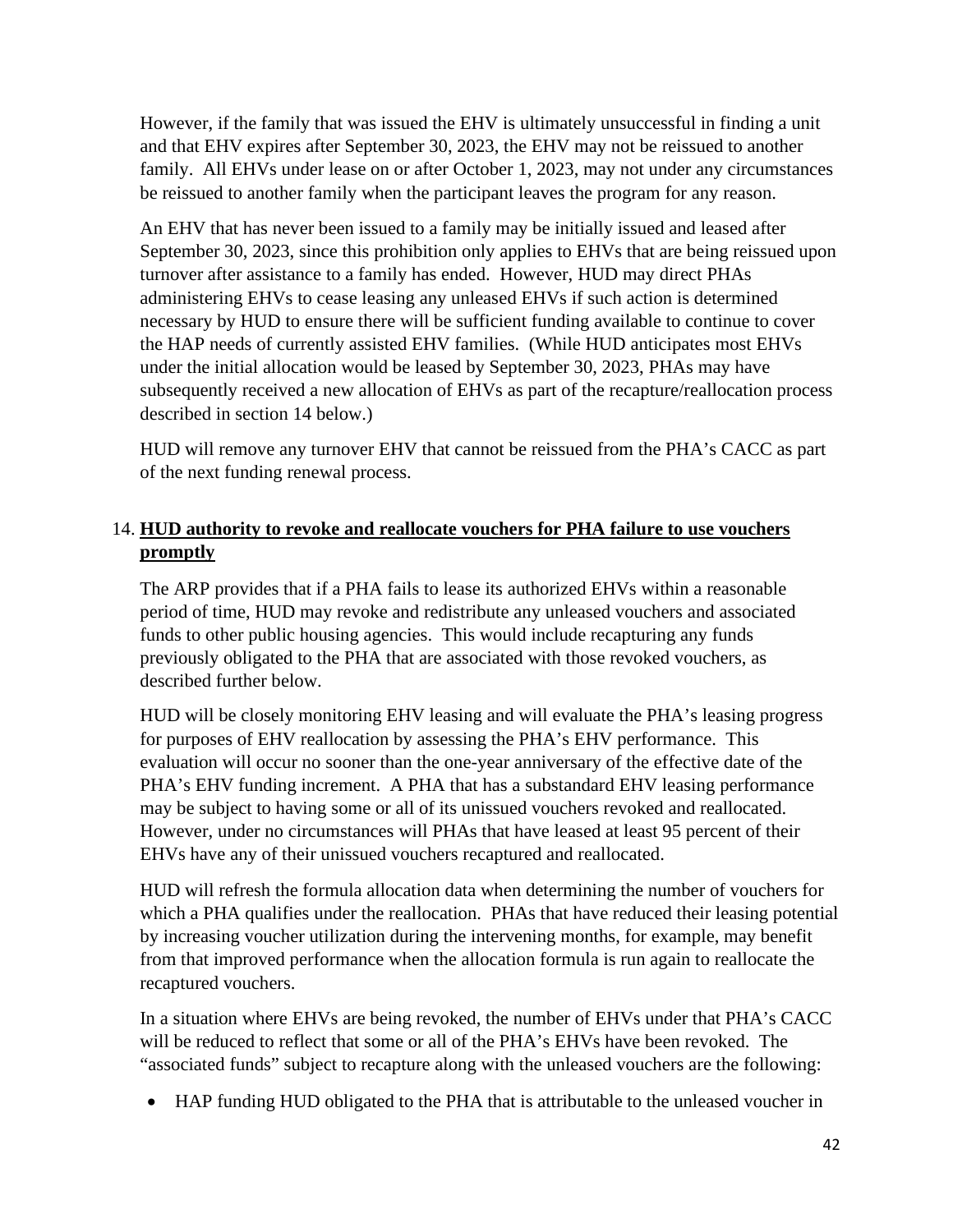the initial funding allocation (and/or subsequent renewal allocations if applicable), unless the excess HAP funding has already been accounted for through HUD's renewal process.

- Ongoing administrative fees that were advanced to the PHA unless the advanced ongoing administrative fees have already been accounted for through HUD's reconciliation process.
- An amount equivalent to 50 percent of the services fee for each EHV that is being revoked, not to exceed the total amount of unexpended services fees available to the PHA.
- Preliminary fee. The preliminary fee is provided to the PHA for planning and other implementation efforts and it is not expected to be available for recapture and reallocation. However, any unused preliminary fee amounts remaining at the time of recapture and reallocation will be subject to recapture and reallocation.
- Placement/issuance reporting fee. The placement/issuance reporting fee is provided to the PHA to enable the PHA to fulfill lease-up responsibilities. It is not expected that any amounts from this fee will remain at the time of recapture and reallocation. However, any unused placement fee amounts remaining at the time of recapture and reallocation will be subject to recapture and reallocation.

HUD will issue a separate notice that details the process by which vouchers may be revoked and reallocated at least four months before the PHA's leasing performance will be evaluated. PHAs that experience difficulties in leasing EHVs should contact HUD for technical assistance (see section 17 below).

### **15. Use of funds, reporting, and financial records**

EHV funds allocated to the PHA for HAP (both funding for the initial allocation and HAP renewal funding) may only be used for eligible EHV HAP purposes. EHV HAP funding obligated to the PHA may not be used for EHV administrative expenses or the other EHV eligible expenses under this notice. Likewise, EHV administrative fees and funding obligated to the PHA are to be used for those purposes and must not be used for HAP. See section 7 above for instructions if the PHA needs an adjustment to its initial HAP funding allocation or its HAP renewal funding to fully lease its EHVs or meet its EHV HAP costs.

The appropriated funds for EHVs are separate from the regular HCV program. Similar to the Mainstream program, these funds may not be used for the regular HCV program but may only be expended for EHV eligible purposes. EHV HAP funds may not roll into the regular HCV restricted net position (RNP) and must be tracked and accounted for separately as EHV RNP. EHV administrative fees and funding for other eligible expenses permitted by this notice may only be used in support of the EHVs and cannot be used for regular HCVs. EHV funding may not be used for the repayment of debts or any amounts owed to HUD by HUD program participants including, but not limited to, those resulting from Office of Inspector General (OIG), Quality Assurance Division (QAD) or other monitoring review findings.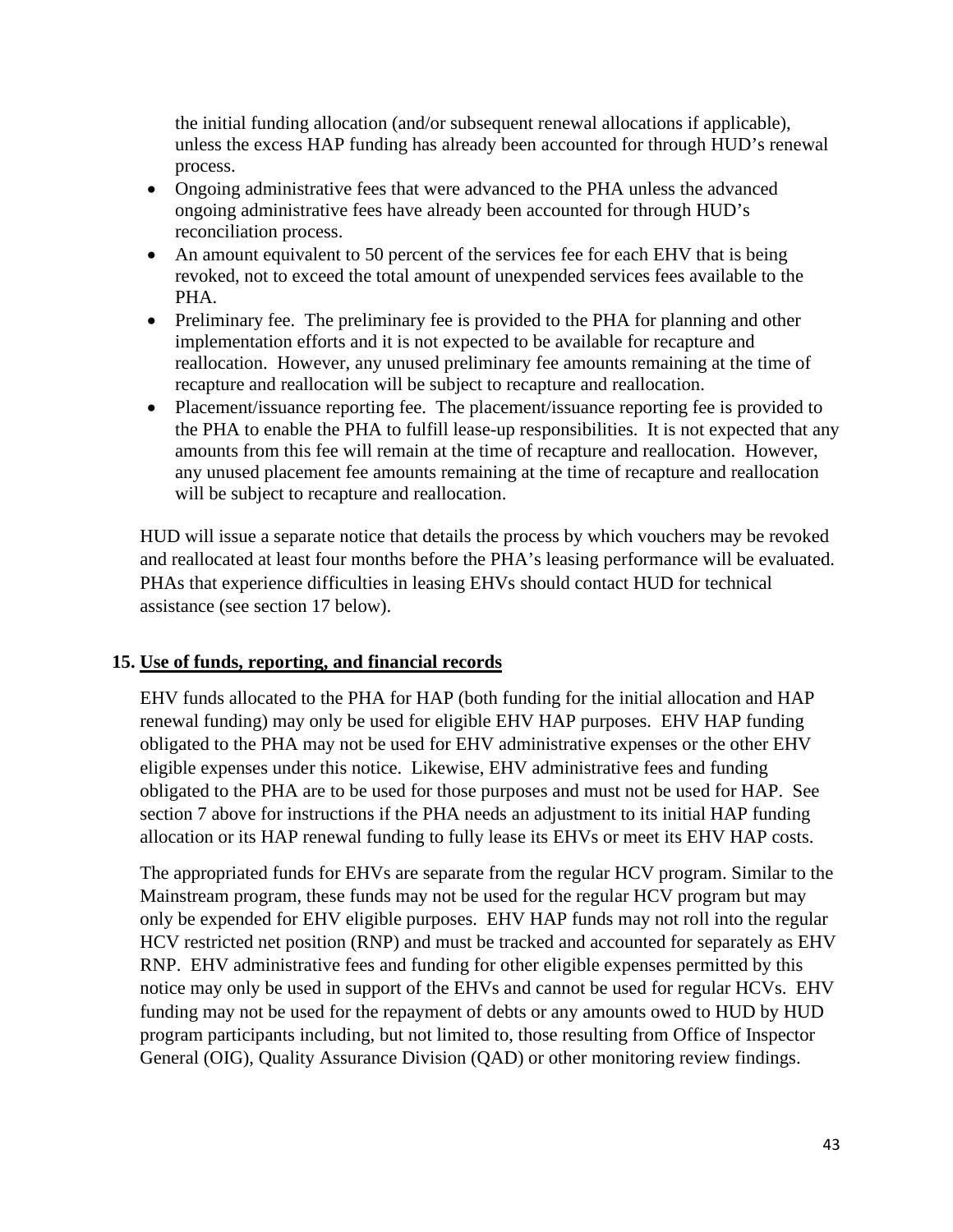HUD will update the Voucher Management System (VMS) to collect aggregate data from participating PHAs on a monthly basis consistent with other programs under Section 8(o) of the United States Housing Act of 1937. This data will initially be used to track leasing and cost data and to reconcile funds advanced to participating PHAs against actual expenditures reported.

HUD plans to leverage PIC-NG, the new information technology platform developed for the MTW Demonstration program's expansion, to collect EHV tenant information as opposed to using the existing legacy IMS/PIC system. HUD expects to issue a streamlined Form 50058 in the near future that will allow HUD to pay monthly HAP and administrative fee disbursements based on that information. Once the new application and processes are implemented, HUD plans to reduce or eliminate VMS reporting requirements for the program. Additional information will be forthcoming on PIC-NG rollout and implementation requirements including expedited timelines for tenant characteristics reporting. PHAs do not report into IMS/PIC for EHV families.

In the meantime, in order to account for and track the use of the EHV funding, PHAs must comply with the following reporting and financing record requirements.

a. Voucher Management System reporting:

Because EHVs are funded from a separate appropriation than the regular HCVs, HUD will modify VMS to track the following data points for EHVs from participating PHAs:

- **Emergency Housing Vouchers– Leasing**
- **Emergency Housing Vouchers HAP Expenses**
- **Emergency Housing Vouchers Preliminary Fee Expenses**
- **Emergency Housing Vouchers—Placement/Issuance Reporting Fee Expenses**
- **Emergency Housing Vouchers—Ongoing Administrative Fee Expenses**
- **Emergency Housing Vouchers Services Fee Housing Search Assistance Expenses**
- **Emergency Housing Vouchers- Services Fee Security/Utility Deposit/Rental Application/Holding Fee Expenses**
- **Emergency Housing Vouchers -Services Fee -Owner Incentive Expenses**
- **Emergency Housing Vouchers Services Fee Other Expenses**
- **Emergency Housing Vouchers Number of New Vouchers Issued but Not Under HAP Contract as of the Last Day of the Month**
- **Emergency Housing Vouchers HAP Expenses After the First of the Month**
- **Emergency Housing FSS Escrow Deposits**
- **Emergency Housing Vouchers FSS Escrow Forfeitures This Month**
- **Emergency Housing Vouchers Fraud Recovery Total Collected This Month**
- **Emergency Housing Vouchers Unrestricted Net Position Funds (UNP) as of the Last Day of the Month**
- **Emergency Housing Vouchers Restricted Net Position Funds (RNP) as of the Last Day of the Month**
- **Emergency Housing Vouchers Cash/Investment as of the Last Day of the Month**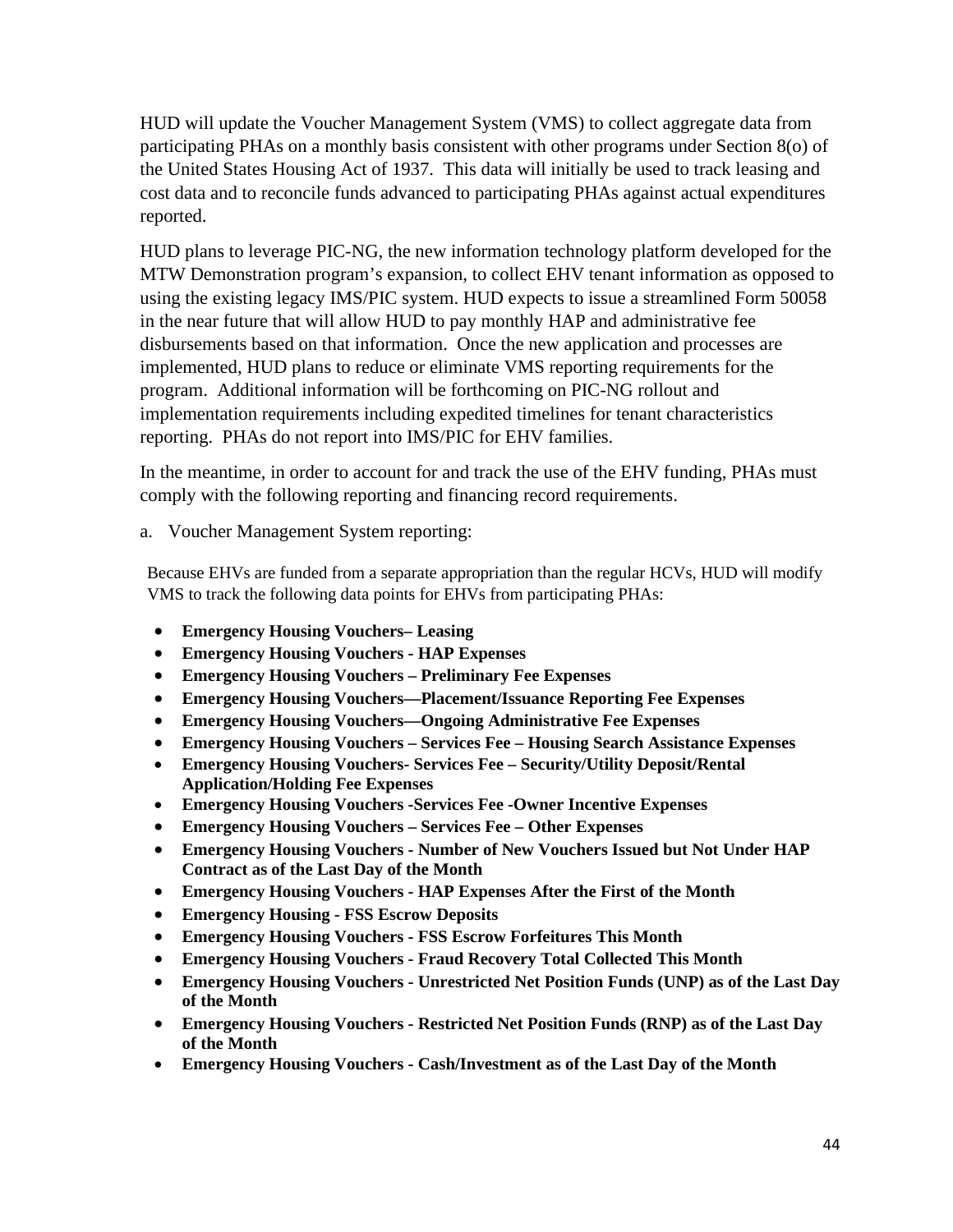The PHA must enter the data on a monthly basis into VMS. These reporting requirements also apply to MTW agencies.

b. Financial Data Schedule (FDS) Reporting for EHV Program:

HUD's Uniform Financial Reporting Standards (UFRS) Rule (24 CFR § 5.801) requires PHAs that administer the Section 8 programs to submit annual financial data to HUD. Specifically, UFRS requires that the financial data is: 1) prepared in accordance with Generally Accepted Accounting Principles (GAAP) as further defined by HUD in supplementary guidance; 2) submitted electronically to HUD through the internet; and 3) submitted in such form and substance as prescribed by HUD.

To meet the goals of the UFRS rule, PHAs are required to submit their financial information to HUD's Financial Assessment Sub-system for Public Housing (FASS-PH). PHAs are required to submit this financial information in a prescribed format, the Financial Data Schedule (FDS) (also referred to as Public Housing Financial Management template). Financial information collected in the FASS-PH system includes the reporting of the receipts, uses, and balances of all PHA funds regardless of the funding source (i.e., entity-wide reporting). This financial information is reported at the funding source level.

As a separate funding source, the ARP supplemental funding for the EHVs must be reported separately on the FDS. The default reporting level is at the Catalog of Federal Domestic Assistance (CFDA) level. However, when a CFDA number does not exist or is not applicable, HUD will provide a program number under which the PHA should report its financial information.

Due to the likely one-time appropriation of the supplemental funds provided under ARP, CFDA numbers for these EHV funds will not be issued. However, HUD must still meet its monitoring responsibilities and provide transparency in the PHAs' receipts and uses of EHV supplemental funding. Thus, HUD recommends that PHAs establish a separate general ledger for the program or at the very least provide subsidiary details under the existing HCV program sufficient to provide the necessary information in the FDS.

Rather than have PHAs report under the generic Federal Program columns that are already established in the FASS-PH system (e.g., Federal Program 1, Federal Program 2), the Real Estate Assessment Center (REAC) has established a new column on the FDS for reporting EHV supplemental funds. REAC will publish specific guidance on revenue recognition in a future notice.

The PHA must maintain complete and accurate accounts and other records for the program and provide HUD and the Comptroller General of the United States full and free access to all accounts and records that are pertinent the administration of the EHVs in accordance with the HCV program requirements at § 982.158.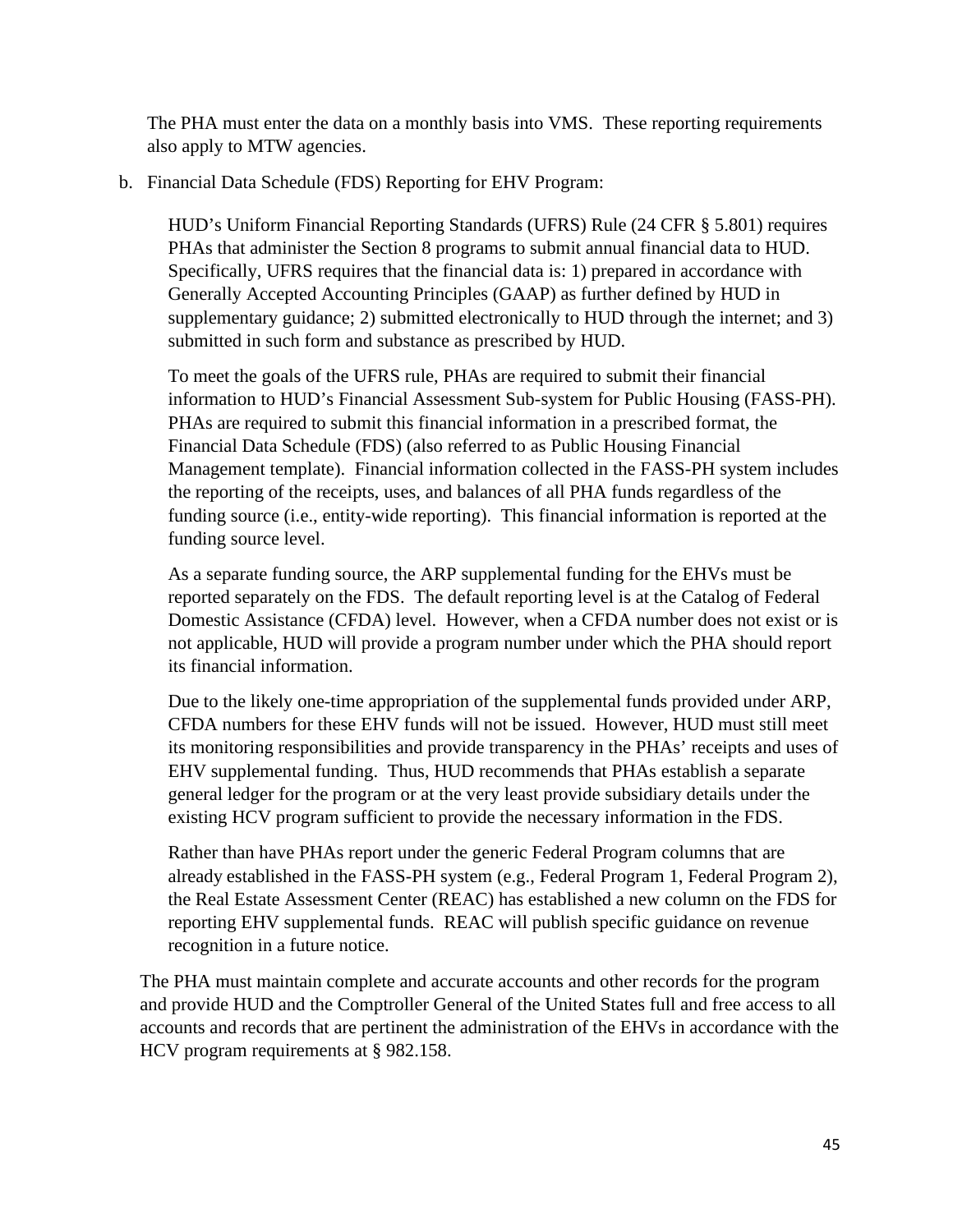### 16. **Reconciliation and recapture of unexpended EHV funds at program end**

As noted above, the appropriated funds for EHVs are separate from the regular HCV program and may only be used for EHV purposes. If any of these funds are not expended on eligible EHV expenses before the end of the EHV program, the remaining unexpended EHV funds must be recaptured by HUD.

Currently, the EHV program end date for each individual PHA is unknown and additional guidance regarding program wrap-up and closeout will be issued in the future. However, outer boundaries are known. For example, when a PHA no longer has any EHV families under lease and is not permitted to reissue any of its remaining EHVs due to the statutory September 30, 2023 reissuance prohibition, the PHA's program will have effectively ended and all associated unexpended funds must be remitted to HUD. Likewise, the funds appropriated for the EHV program are available for obligation by HUD only until September 30, 2030 and will be cancelled as a matter of law on September 30, 2035.

HUD will conduct a final reconciliation of the PHA's EHV funding and expenses when each PHA's EHV program ends. Accounting and remittance guidance on HAP and administrative fee funding will be forthcoming under separate notice.

### **17. Technical Assistance**

The ARP makes resources available to HUD to provide technical assistance to the PHAs administering EHV assistance. Information regarding technical assistance for these EHVs will be made available to PHAs in the near future.

### **18. Further Information.**

Question concerning this notice should be submitted by email to the following HUD mailbox: [ehv@hud.gov.](mailto:ehv@hud.gov)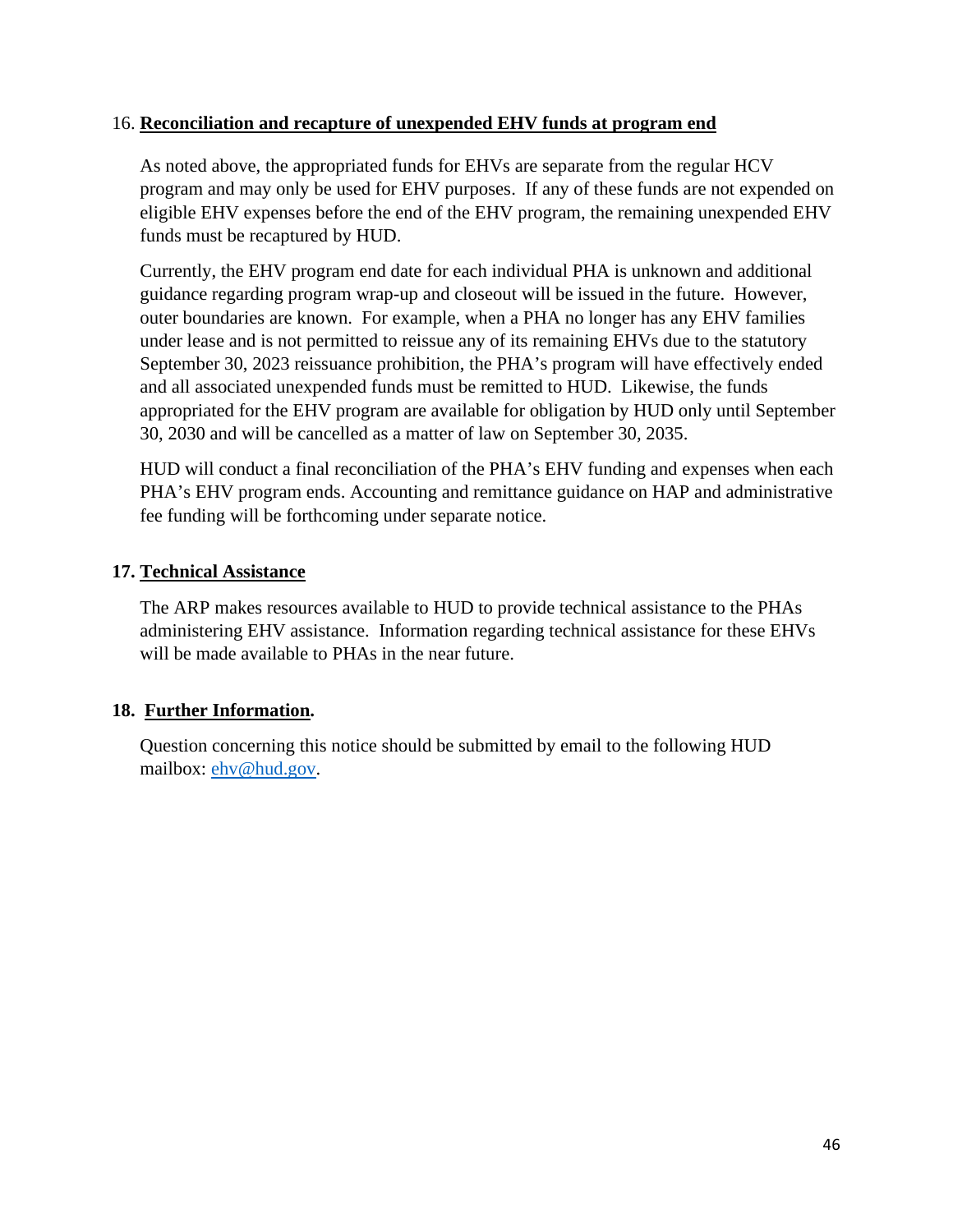### 19. **Paperwork Reduction Act.**

The information collection requirements contained in this notice have been approved by the Office of Management and Budget (OMB) under the Paperwork Reduction Act of 1995 (PRA) (44 U.S.C 35013520). In accordance with the PRA, HUD may not conduct or sponsor, and a person is not required to respond to, a collection of information unless the collection displays a currently valid OMB control number. The following active information collections contained in this notice have been approved under the PRA-OMB Control Numbers 2577-0169 and 2577- 0083.

 $\sqrt{s/2}$ 

Dominique Blom General Deputy Assistant Secretary for Public and Indian Housing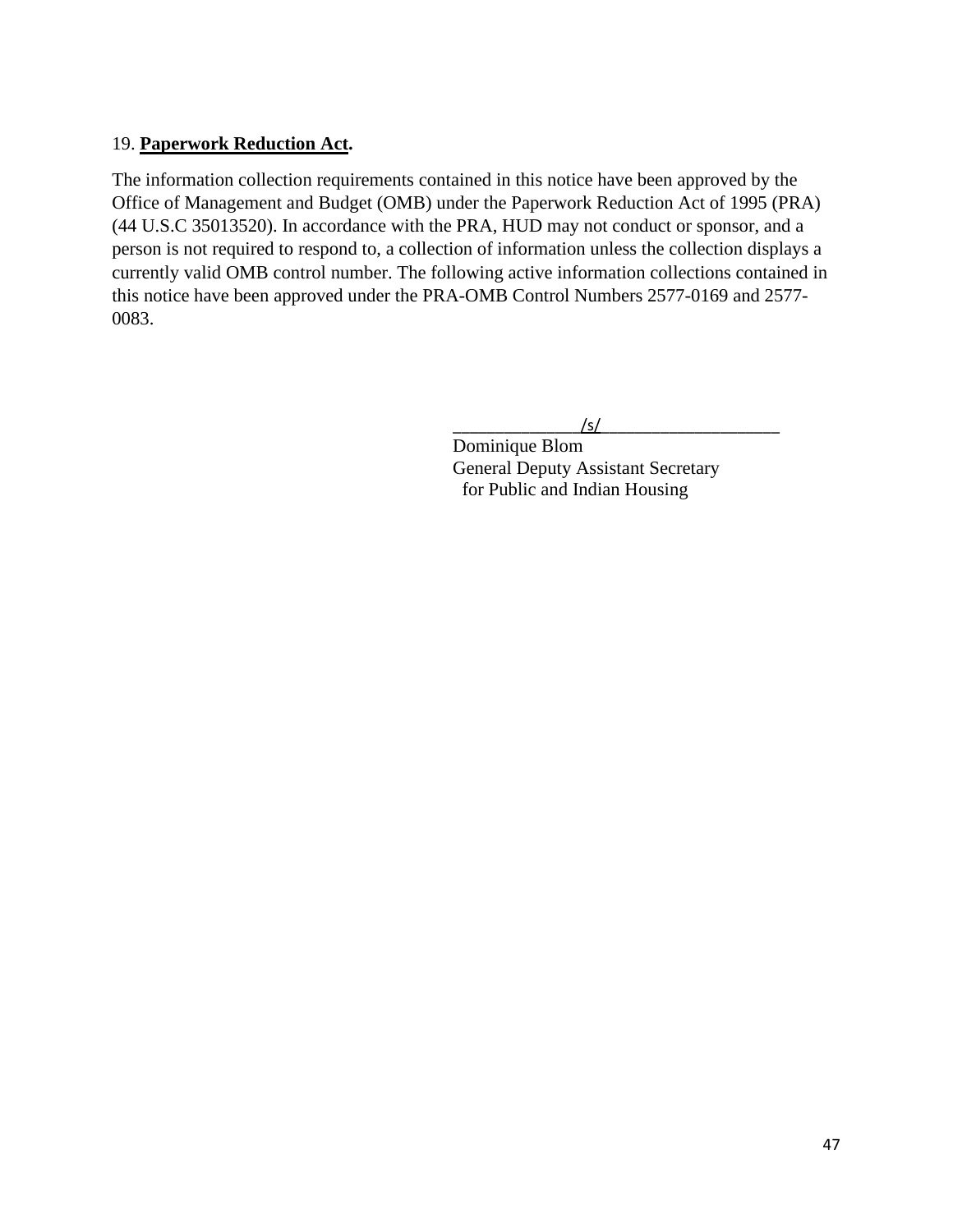COVID-19 waivers and alternative requirements the PHA may choose to apply to its EHVs for a limited period of availability. Details on the individual waivers and alternative requirements are found in Notice PIH 2021-14.

**This chart summarizes the COVID-19 waivers/alternative requirements the PHA may choose to apply to its EHVs and the periods of availability. PHAs must keep written documentation on the waivers applied by the PHA as well as the effective dates.** 

| <b>Waiver Code in Notice PIH</b><br>2021-14 (see for details)             | <b>Statutory and regulatory waivers</b>                                                                                                                                                                                         | <b>Summary of alternative</b><br>requirements                                                                                                                                                                                                                 | <b>Availability Period Ends</b>               |
|---------------------------------------------------------------------------|---------------------------------------------------------------------------------------------------------------------------------------------------------------------------------------------------------------------------------|---------------------------------------------------------------------------------------------------------------------------------------------------------------------------------------------------------------------------------------------------------------|-----------------------------------------------|
| PH and HCV-4<br>Family Income and<br>Composition: Interim<br>Examinations | <b>Statutory Authority</b><br>Section $3(a)(1)$<br><b>Regulatory Authority</b><br>$\S$ § 5.233(a)(2), 982.516(c)(2),<br>$960.257(a)$ , (b) and (d), $960.259(c)$<br><b>Sub-regulatory Guidance</b><br><b>Notice PIH 2018-18</b> | Waives the requirement to use the<br>income verification requirements,<br>including the use of EIV, for<br>interim reexaminations                                                                                                                             | 12/31/21                                      |
| PH and HCV-5<br>Enterprise Income<br>Verification (EIV)<br>Monitoring     | <b>Regulatory Authority</b><br>§ 5.233<br><b>Sub-regulatory Guidance</b><br><b>Notice PIH 2018-18</b>                                                                                                                           | Waives the mandatory EIV<br>monitoring requirements                                                                                                                                                                                                           | 12/31/21                                      |
| $HQS-1$<br><b>Initial Inspection</b><br>Requirements                      | <b>Statutory Authority</b><br>Section $8(0)(8)(A)(i)$ , Section<br>8(0)(8)(C)<br><b>Regulatory Authority</b><br>§§ 982.305(a), 982.305(b), 982.405                                                                              | Changes initial inspection<br>requirements, allowing for owner<br>certification that there are no life-<br>threatening deficiencies<br>Where self-certification was used,<br>PHA must inspect as soon as<br>reasonably possible but no later<br>than 6/30/22. | 12/31/21<br>$\bullet$<br>6/30/22<br>$\bullet$ |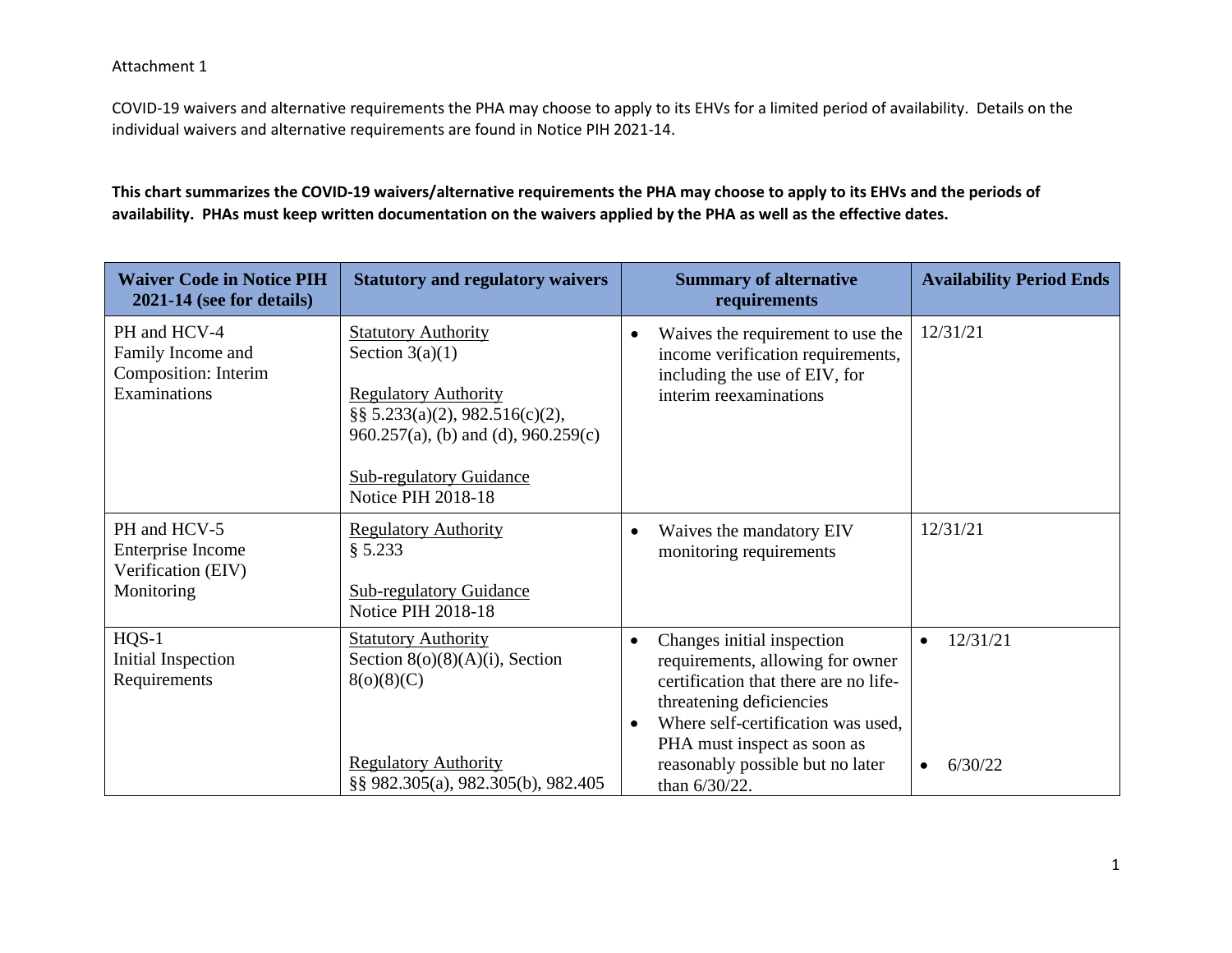COVID-19 waivers and alternative requirements the PHA may choose to apply to its EHVs for a limited period of availability. Details on the individual waivers and alternative requirements are found in Notice PIH 2021-14.

| <b>Waiver Code in Notice PIH</b><br>2021-14 (see for details)                                    | <b>Statutory and regulatory waivers</b>                                                                                                                   | <b>Summary of alternative</b><br>requirements                                                                                                                                                                                                                                                                                            | <b>Availability Period Ends</b>               |
|--------------------------------------------------------------------------------------------------|-----------------------------------------------------------------------------------------------------------------------------------------------------------|------------------------------------------------------------------------------------------------------------------------------------------------------------------------------------------------------------------------------------------------------------------------------------------------------------------------------------------|-----------------------------------------------|
|                                                                                                  |                                                                                                                                                           | HQS waiver does not include a<br>$\bullet$<br>waiver of 24 CFR 35.15, visual<br>assessment for deteriorated paint                                                                                                                                                                                                                        |                                               |
| $HQS-3$<br>Initial Inspection: Non-Life-<br><b>Threatening Deficiencies</b><br>(NLT) Option      | <b>Statutory Authority</b><br>Section $8(o)(8)(A)(ii)$<br><b>Sub-regulatory Guidance</b><br>HOTMA HCV Federal Register<br>Notice January 18, 2017         | Allows for extension of up to 30<br>$\bullet$<br>days for owner repairs of non-life<br>threatening conditions                                                                                                                                                                                                                            | 12/31/21<br>$\bullet$                         |
| $HQS-4$<br><b>HQS</b> Initial Inspection<br>Requirement: Alternative<br><b>Inspection Option</b> | <b>Statutory Authority</b><br>Section $8(0)(8)(A)(iii)$<br><b>Sub-regulatory Guidance</b><br><b>HOTMA HCV Federal Register</b><br>Notice January 18, 2017 | Under Initial HQS Alternative<br>$\bullet$<br>Inspection Option - allows for<br>commencement of assistance<br>payments based on owner<br>certification there are no life-<br>threatening deficiencies<br>Where self-certification was used,<br>PHA must inspect the unit as<br>soon as reasonably possible but<br>no later than 6/30/22. | 12/31/21<br>$\bullet$<br>6/30/22<br>$\bullet$ |
| HQS-6<br><b>HQS</b> Interim Inspections                                                          | <b>Statutory Authority</b><br>Section $8(o)(8)(F)$<br><b>Regulatory Authority</b><br>§§ 982.405(g), 983.103(e)                                            | Waives the requirement for the<br>PHA to conduct interim<br>inspection and requires<br>alternative method<br>Allows for repairs to be verified<br>by alternative methods                                                                                                                                                                 | 12/31/21<br>$\bullet$                         |
| HQS-9<br><b>HQS Quality Control</b><br>Inspections                                               | <b>Regulatory Authority</b><br>§§ 982.405(b), 983.103(e)(3)                                                                                               | Provides for a suspension of the<br>$\bullet$<br>requirement for QC sampling<br>inspections                                                                                                                                                                                                                                              | 12/31/21<br>$\bullet$                         |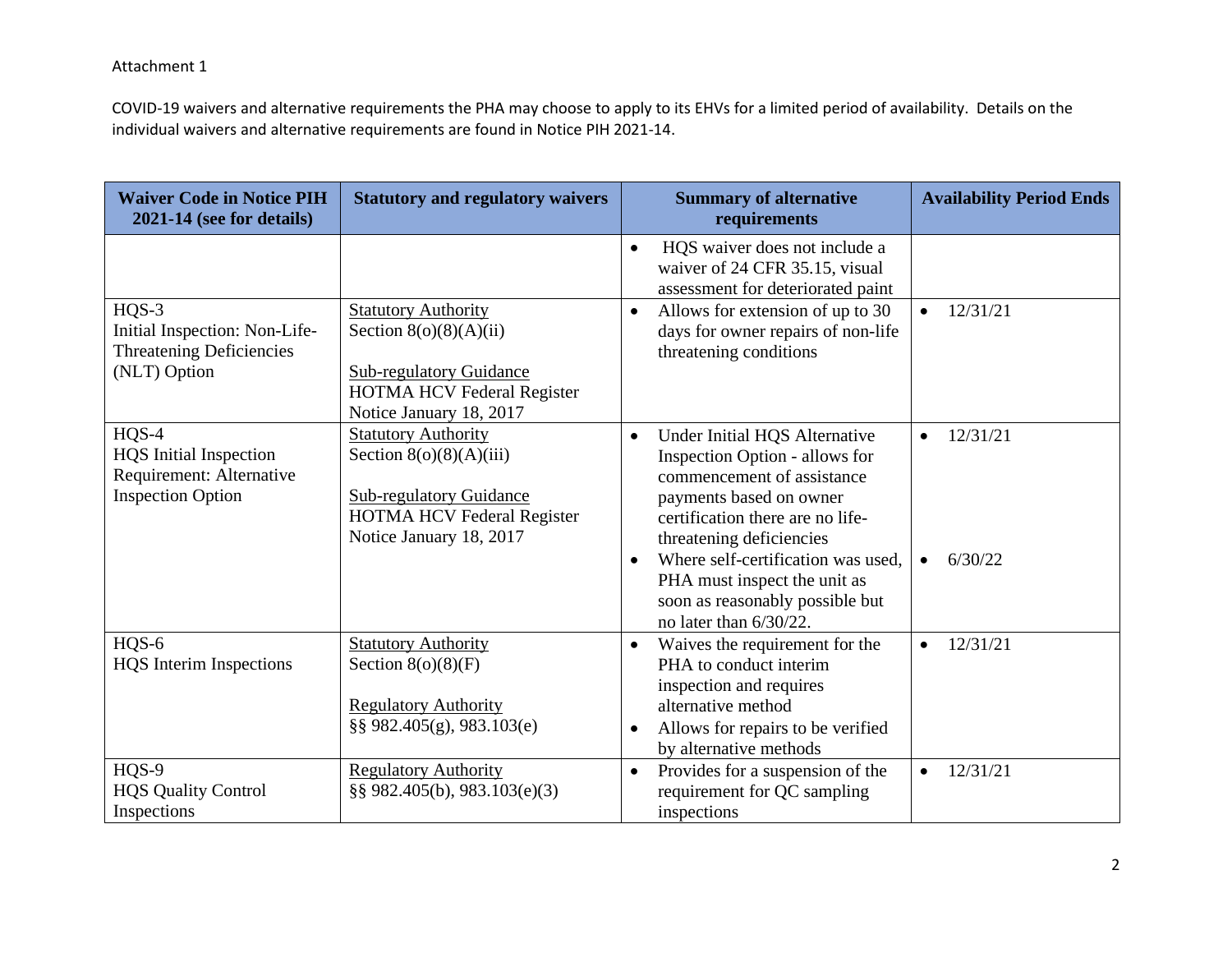COVID-19 waivers and alternative requirements the PHA may choose to apply to its EHVs for a limited period of availability. Details on the individual waivers and alternative requirements are found in Notice PIH 2021-14.

| <b>Waiver Code in Notice PIH</b><br>2021-14 (see for details)                           | <b>Statutory and regulatory waivers</b>                         | <b>Summary of alternative</b><br>requirements                                                                                                                                                                  | <b>Availability Period Ends</b>                               |
|-----------------------------------------------------------------------------------------|-----------------------------------------------------------------|----------------------------------------------------------------------------------------------------------------------------------------------------------------------------------------------------------------|---------------------------------------------------------------|
| $HQS-10$<br><b>Housing Quality Standards:</b><br>Space and Security                     | <b>Regulatory Authority</b><br>§ 982.401(d)                     | Waives the requirement that each<br>dwelling unit have at least 1<br>bedroom or living/sleeping room<br>for each 2 persons.                                                                                    | Remains in effect one<br>year from beginning of<br>lease term |
| HCV-1 Administrative Plan                                                               | <b>Regulatory Authority</b><br>§ 982.54(a)                      | Establishes an alternative<br>$\bullet$<br>requirement that policies may be<br>adopted without board approval<br>until 9/30/21<br>Any provisions adopted<br>$\bullet$                                          | 9/30/21<br>$\bullet$                                          |
|                                                                                         |                                                                 | informally must be adopted<br>formally by 12/31/21                                                                                                                                                             | 12/31/21<br>$\bullet$                                         |
| $HCV-2$<br>Information When Family is<br>Selected: PHA Oral Briefing                    | <b>Regulatory Authority</b><br>$\S$ § 982.301(a)(1), 983.252(a) | Waives the requirement for an<br>oral briefing<br>Provides for alternative methods<br>$\bullet$<br>to conduct required voucher<br>briefing                                                                     | 12/31/21<br>$\bullet$                                         |
| $HCV-3$<br>Term of Voucher: Extensions<br>of Term                                       | <b>Regulatory Authority</b><br>\$982.303(b)(1)                  | Allows PHAs to provide voucher<br>$\bullet$<br>extensions regardless of current<br>PHA policy<br>Note that the initial term of the<br>EHV must be a minimum of 120<br>days (see section 9.m of this<br>notice) | 12/31/21<br>$\bullet$                                         |
| $HCV-4$<br>PHA Approval of Assisted<br>Tenancy: When HAP<br><b>Contract is Executed</b> | <b>Regulatory Authority</b><br>§ 982.305(c)                     | Provides for HAP payments for<br>$\bullet$<br>contracts not executed within 60<br>days<br>PHA must not pay HAP to owner<br>until HAP contract is executed                                                      | 12/31/21                                                      |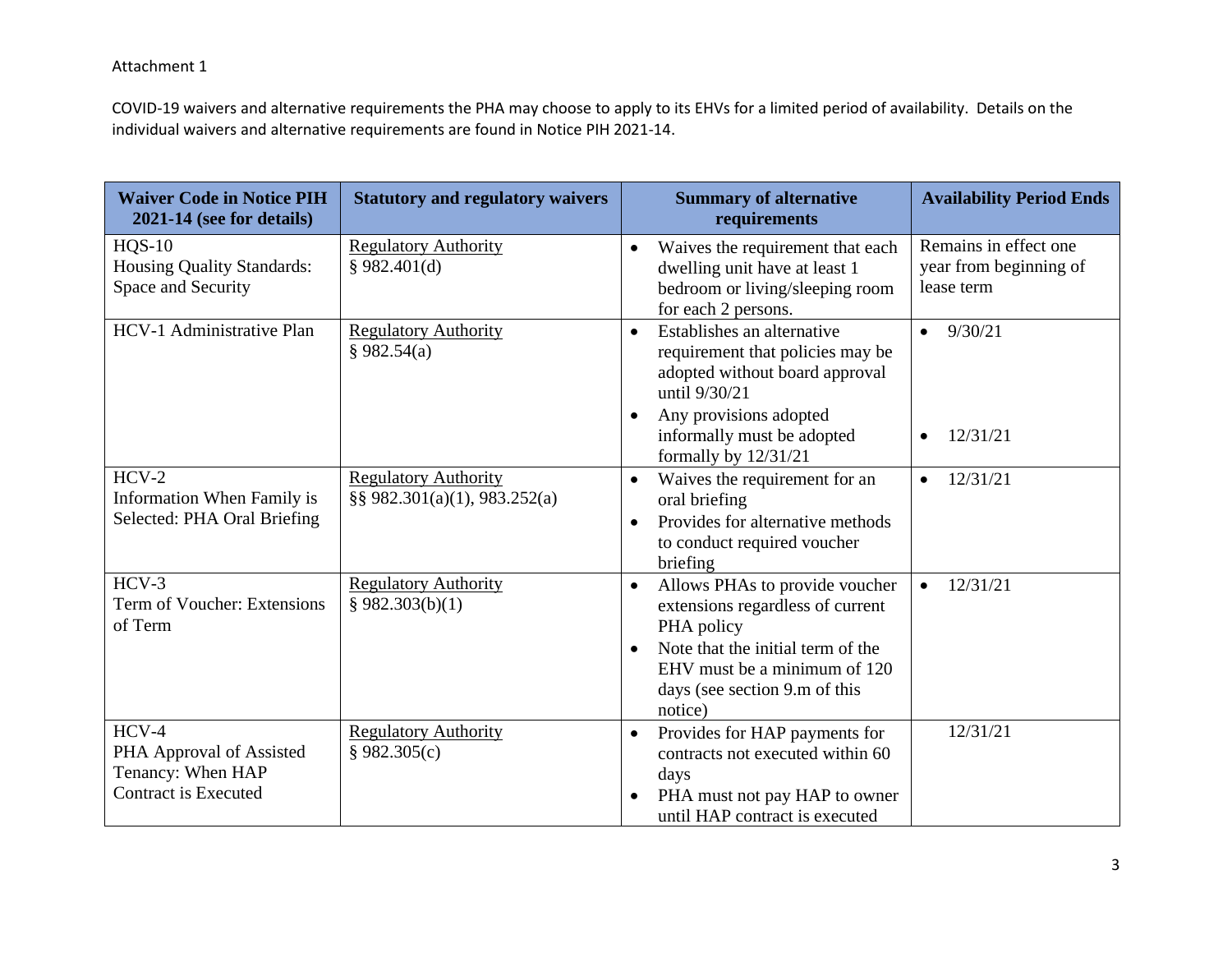COVID-19 waivers and alternative requirements the PHA may choose to apply to its EHVs for a limited period of availability. Details on the individual waivers and alternative requirements are found in Notice PIH 2021-14.

| <b>Waiver Code in Notice PIH</b><br>$2021-14$ (see for details)   | <b>Statutory and regulatory waivers</b> | <b>Summary of alternative</b><br>requirements                                                                                                                                           | <b>Availability Period Ends</b> |
|-------------------------------------------------------------------|-----------------------------------------|-----------------------------------------------------------------------------------------------------------------------------------------------------------------------------------------|---------------------------------|
| $HCV-5$<br>Absence from Unit                                      | <b>Regulatory Authority</b><br>§982.312 | Allows for PHA discretion on<br>absences from units longer than<br>180 days<br>PHAs must not make HAP<br>payments beyond 12/31/20 for<br>units vacant more than 180<br>consecutive days | 12/31/21                        |
| $HCV-6$<br><b>Automatic Termination of</b><br><b>HAP</b> Contract | <b>Regulatory Authority</b><br>§982.455 | Allows PHA to extend the period<br>of time after the last HAP<br>payment is made before the HAP<br>contract terminates automatically.                                                   | 12/31/21                        |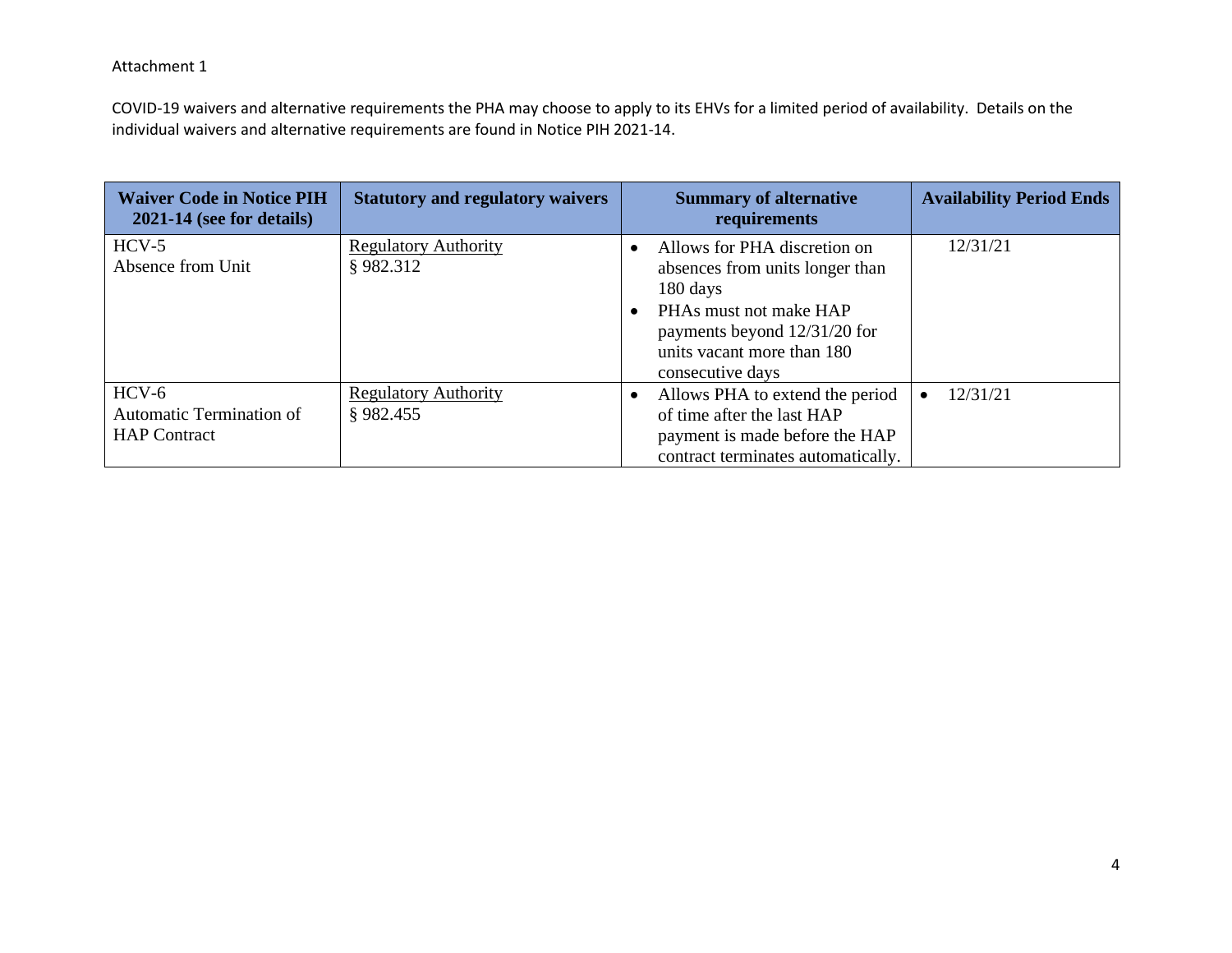**Sample MOU Template** 

### **Memorandum of Understanding**

[\*\* *This sample document demonstrates the Memorandum of Understanding requirements for the administration Emergency Housing Voucher. Unless otherwise noted, all elements are required.* \*\*]

This Memorandum of Understanding (MOU) has been created and entered into on [\*\* *Insert execution date.* \*\*].

*[PHA Name and Address]* 

[CoC Name and Address]

I. Introduction and Goals (the following elements, listed in  $a - c$ , are required elements of the MOU):

- a. PHA and CoC's commitment to administering the EHVs in accordance with all program requirements.
- b. PHA goals and standards of success in administering the program.
- c. Identification of staff position at the PHA and CoC who will serve as the lead EHV liaisons. Lead HCV Liaison:

[Name and title of PHA staff position] Responsibilities of the PHA EHV liaison [\*\*Optional\*\*].

[Name and title of CoC staff position]

Responsibilities of the CoC EHV liaison [\*\*Optional\*\*].

II. Define the populations eligible for EHV assistance to be referred by CoC.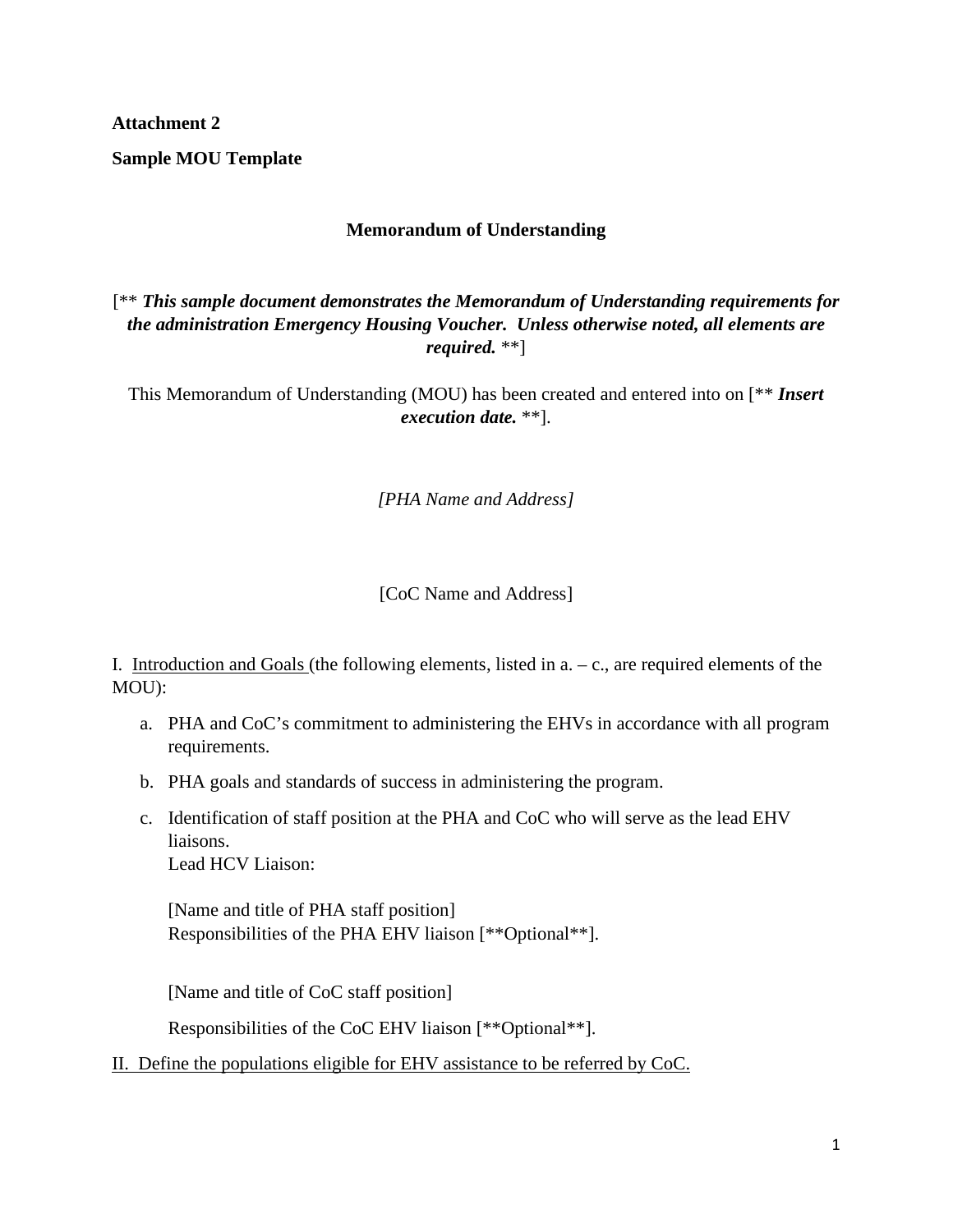### III. Services to be provided to eligible EHV families

1. List the services to be provided to assist individuals and families have success in the program and who will provide them.

[\*\*The following services are listed for example purposes. \*\*]

- 1. Partnering service providers will support individuals and families in completing applications and obtaining necessary supporting documentation to support referrals and applications for assistance; while aiding households in addressing barriers.
- 2. Partnering service providers will support PHAs in ensuring appointment notifications to eligible individuals and families and will assist eligible households in getting to meetings with the PHA.
- 3. PHAs will establish windows of time for EHV applicants to complete intake interviews for EHV.
- 4. Partnering service providers will provide housing search assistance for eligible individuals and families.
- 5. Partnering service providers will provide counseling on compliance with rental lease requirements.
- 6. Partnering service providers will assess individuals and families who may require referrals for assistance on security deposits, utility hook-up fees, and utility deposits.
- 7. Partnering service providers will assess and refer individuals and families to benefits and supportive services, where applicable.

### IV. PHA Roles and Responsibilities

[\*\*The following responsibilities are listed for example purposes. \*\*]

- 1. Coordinate and consult with the CoC in developing the services and assistance to be offered under the EHV services fee.
- 2. Accept direct referrals for eligible individuals and families through the CoC Coordinated Entry System.
- 3. Commit a sufficient number of staff and necessary resources to ensure that the application, certification, and voucher issuance processes are completed in a timely manner.
- 4. Commit a sufficient number of staff and resources to ensure that inspections of units are completed in a timely manner.
- 5. Designate a staff to serve as the lead EHV liaison.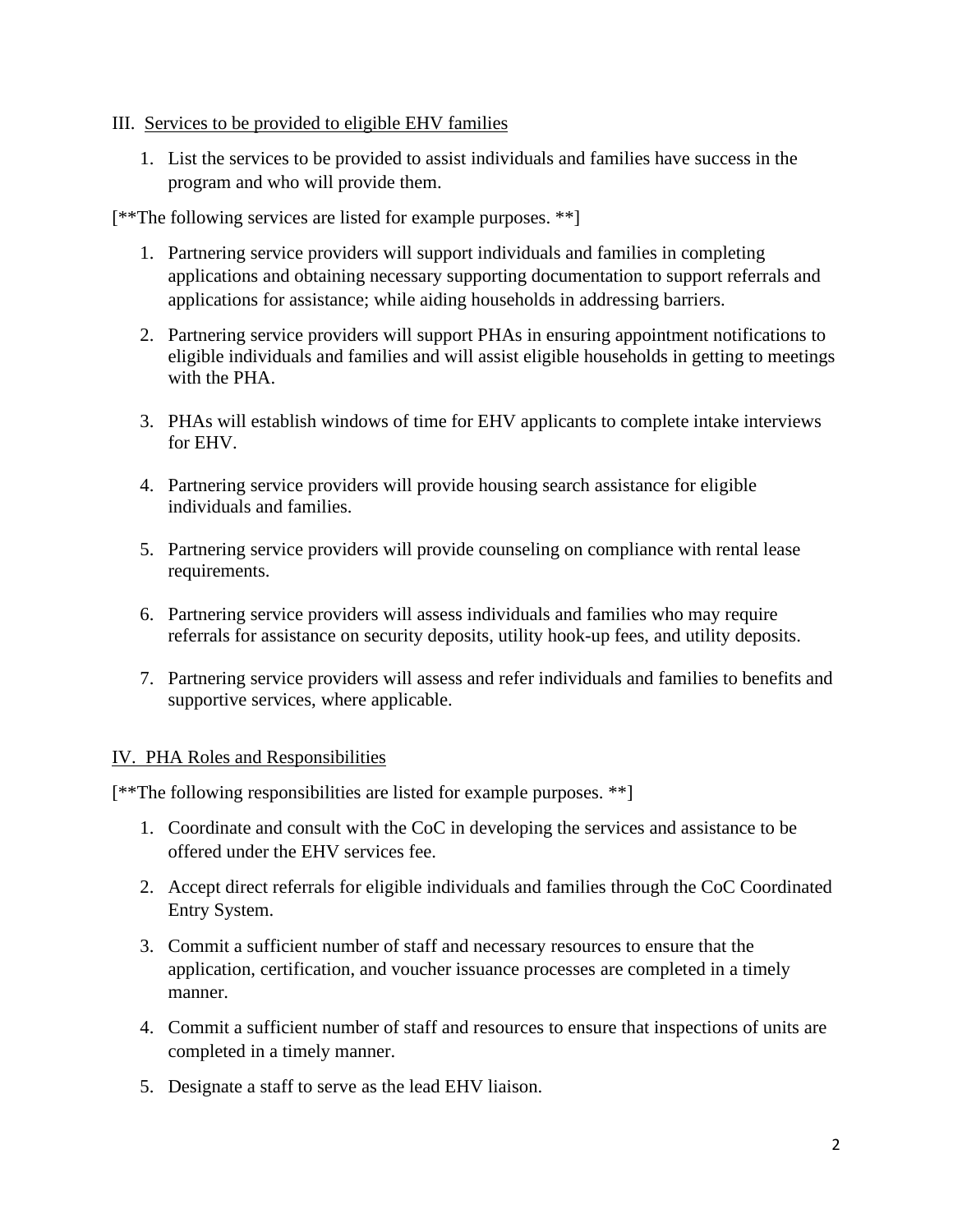6. Comply with the provisions of this MOU.

### V. CoC Roles and Responsibilities

[\*\*The following responsibilities are listed for example purposes. \*\*]

- 1. Designate and maintain a lead EHV liaison to communicate with the PHA.
- 2. Refer eligible individuals and families to PHA using the community's coordinated entry system.
- 3. Support eligible individuals and households in completing and applying for supportive documentation to accompany admissions application to the PHA (i.e. self-certifications, birth certificate, social security card, etc.).
- 4. Attend EHV participant briefings when needed.
- 5. Assess all households referred for EHV for mainstream benefits and supportive services available to support eligible individuals and families through their transition.
- 6. Identify and provide supportive services to EHV families. (While EHV participants are not required to participate in services, the CoC should assure that services are available and accessible.)
- 7. Comply with the provisions of this MOU.

### VI. Third Party Entity Roles Responsibilities

[\*\*The following responsibilities are listed for example purposes. \*\*]

- 1. Describe how the State, local, philanthropic, faith-based organizations, Victim Service Providers or CoC recipients it designates will fulfill each of the following responsibilities:
	- a. Outline resource and/or service being provided in support of the community's EHV Program. Commit a sufficient number of staff and necessary resources to ensure that the application, certification and voucher issuance processes are completed in a timely manner.
	- b. Comply with the provisions of this MOU.

### VII. Program Evaluation

The PHA, and CoC or designated CoC recipient agree to cooperate with HUD, provide requested data to HUD or HUD-approved contractor delegated the responsibility of program evaluation protocols established by HUD or HUD-approved contractor, including possible random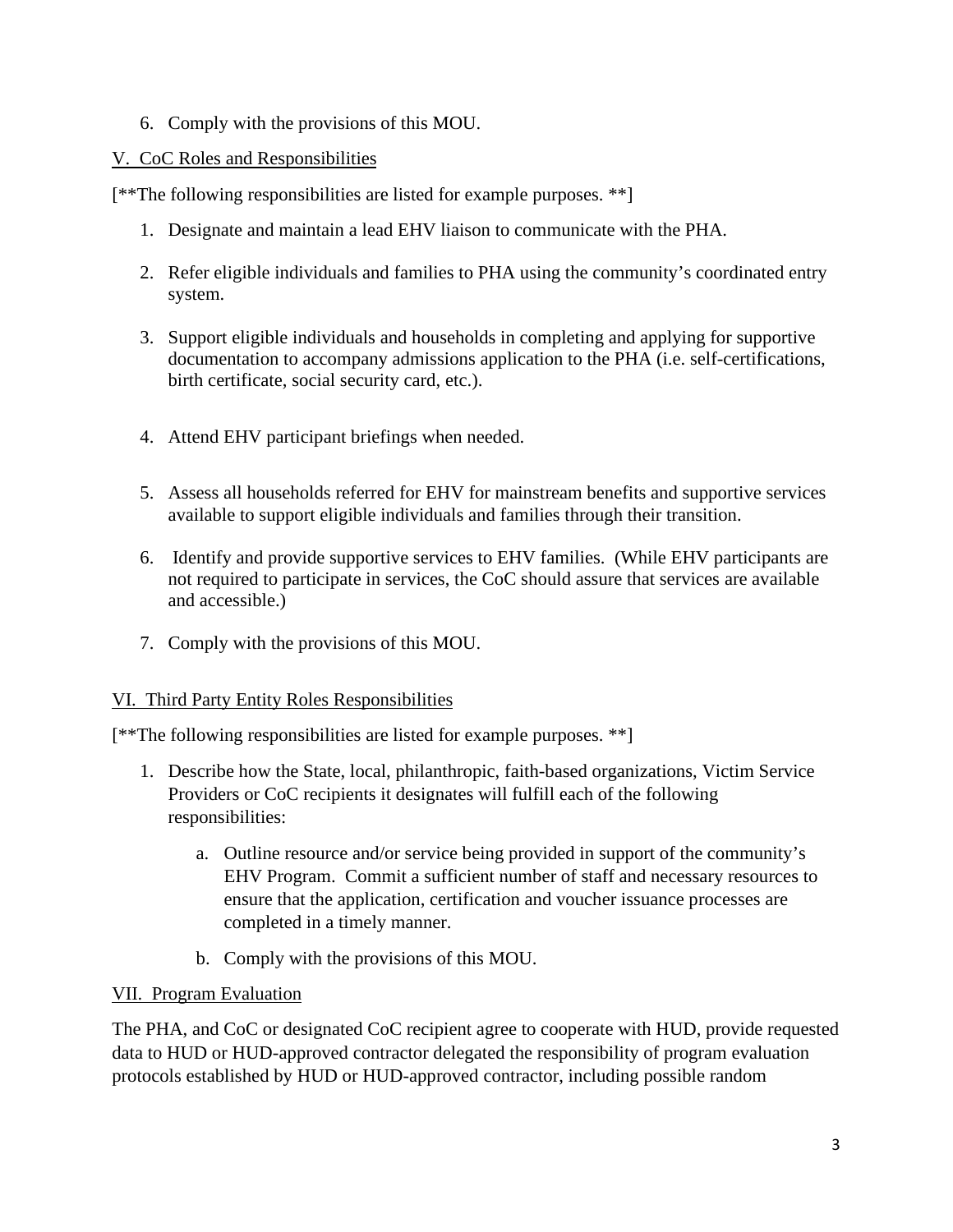assignment procedures.

[Signed and dated by the official representatives of the PHA, CoC, CoC Contractor organization (if applicable), and third-party entities (if applicable.]

\_\_\_\_\_\_\_\_\_\_\_\_\_\_\_\_\_\_\_\_\_\_\_\_\_\_\_\_\_\_\_\_\_\_\_\_\_\_\_\_ \_\_\_\_\_\_\_\_\_\_\_\_\_\_\_\_\_\_\_

\_\_\_\_\_\_\_\_\_\_\_\_\_\_\_\_\_\_\_\_\_\_\_\_\_\_\_\_\_\_\_\_\_\_\_\_\_\_\_ \_\_\_\_\_\_\_\_\_\_\_\_\_\_\_\_\_\_\_

Signed by

Executive Director, PHA Date

CoC Executive Director Date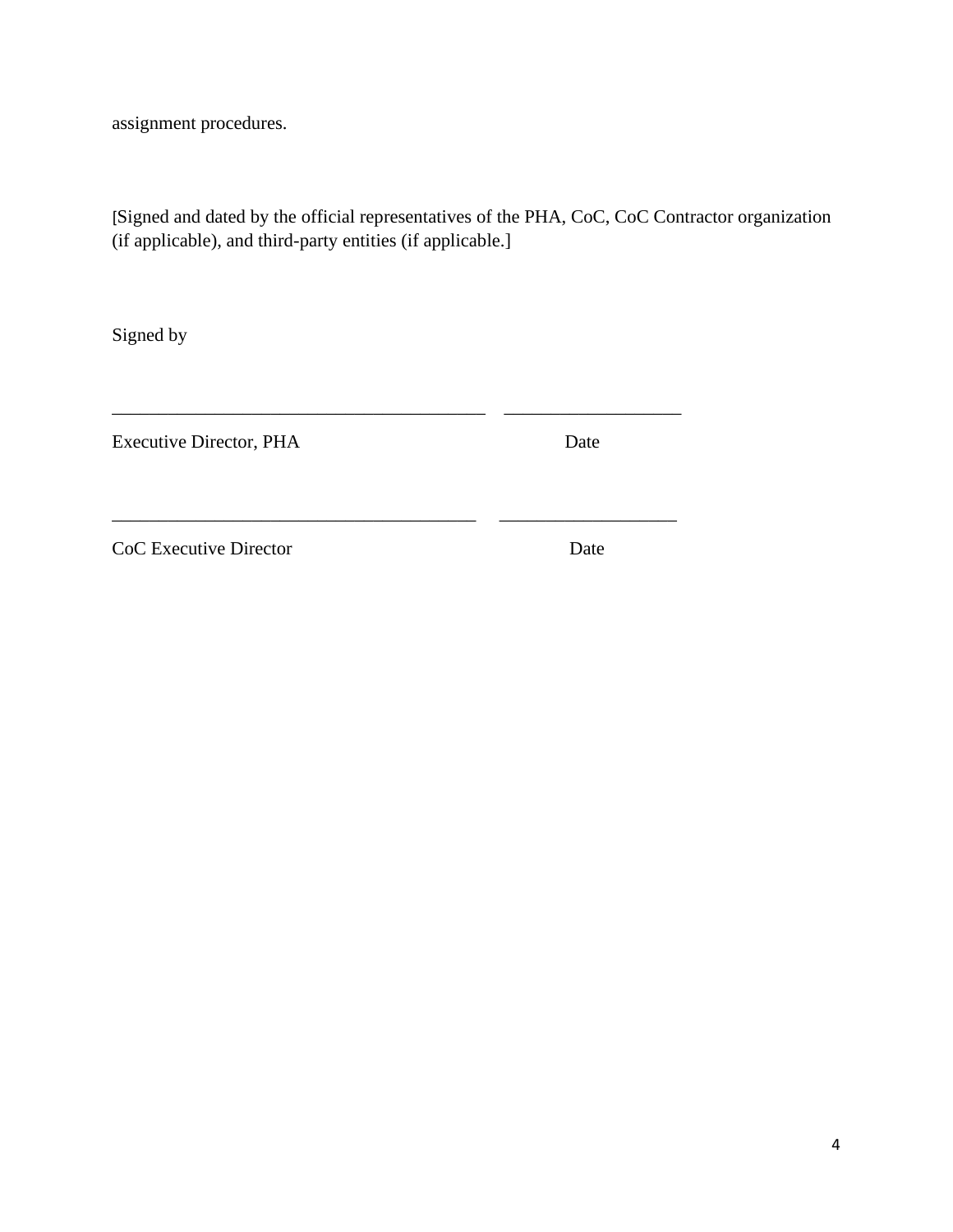Attachment 3 - Example of a Homeless Provider's Certification

**Emergency Housing Voucher (EHV)**

# **HOMELESS CERTIFICATION**

EHV Applicant Name: \_\_\_\_\_\_\_\_\_\_\_\_\_\_\_\_\_\_\_\_\_\_\_\_\_\_\_\_\_\_\_\_\_\_\_\_\_\_\_\_\_\_\_\_\_\_

 $\Box$  Household without dependent children (complete one form for each adult in the household)

 $\Box$  Household with dependent children (complete one form for household)

Number of persons in the household:

**This is to certify that the above named individual or household meets the following criteria based on the check mark, other indicated information, and signature indicating their current living situation-**

**Check only one box and complete only that section**

**Living Situation: place not meant for human habitation (e.g., cars, parks, abandoned buildings, streets/sidewalks)**

 $\Box$  The person(s) named above is/are currently living in (or, if currently in hospital or other institution, was living in immediately prior to hospital/institution admission) a public or private place not designed for, or ordinarily used as a regular sleeping accommodation for human beings, including a car, park, abandoned building, bus station, airport, or camp ground.

\_\_\_\_\_\_\_\_\_\_\_\_\_\_\_\_\_\_\_\_\_\_\_\_\_\_\_\_\_\_\_\_\_\_\_\_\_\_\_\_\_\_\_\_\_\_\_\_\_\_\_\_\_\_\_\_\_\_\_\_\_\_\_\_\_\_\_\_\_\_\_\_\_\_\_\_\_\_\_\_\_\_\_\_\_ \_\_\_\_\_\_\_\_\_\_\_\_\_\_\_\_\_\_\_\_\_\_\_\_\_\_\_\_\_\_\_\_\_\_\_\_\_\_\_\_\_\_\_\_\_\_\_\_\_\_\_\_\_\_\_\_\_\_\_\_\_\_\_\_\_\_\_\_\_\_\_\_\_\_\_\_\_\_\_\_\_\_\_\_\_

Description of current living situation:

\_\_\_\_\_\_\_\_\_\_\_\_\_\_\_\_\_\_\_\_\_\_\_\_\_\_\_\_\_\_\_\_\_\_\_\_\_\_\_\_\_\_\_\_\_\_

Homeless Street Outreach Program Name:\_\_\_\_\_\_\_\_\_\_\_\_\_\_\_\_\_\_\_\_\_\_\_\_\_\_\_\_\_\_\_\_\_\_\_\_\_\_\_\_\_\_\_\_\_\_\_\_\_\_\_\_\_\_\_\_\_\_\_\_\_\_\_\_\_\_\_\_\_\_\_\_\_

*This certifying agency must be recognized by the local Continuum of Care (CoC) as an agency that has a program designed to serve persons living on the street or other places not meant for human habitation. Examples may be street outreach workers, day shelters, soup kitchens, Health Care for the Homeless sites, etc.* 

Authorized Agency Representative Signature: \_\_\_\_\_\_\_\_\_\_\_\_\_\_\_\_\_\_\_\_\_\_\_\_\_\_\_\_\_\_\_\_\_\_\_\_\_\_\_\_\_

Date: \_\_\_\_\_\_\_\_\_\_\_\_\_\_\_\_\_\_\_\_\_\_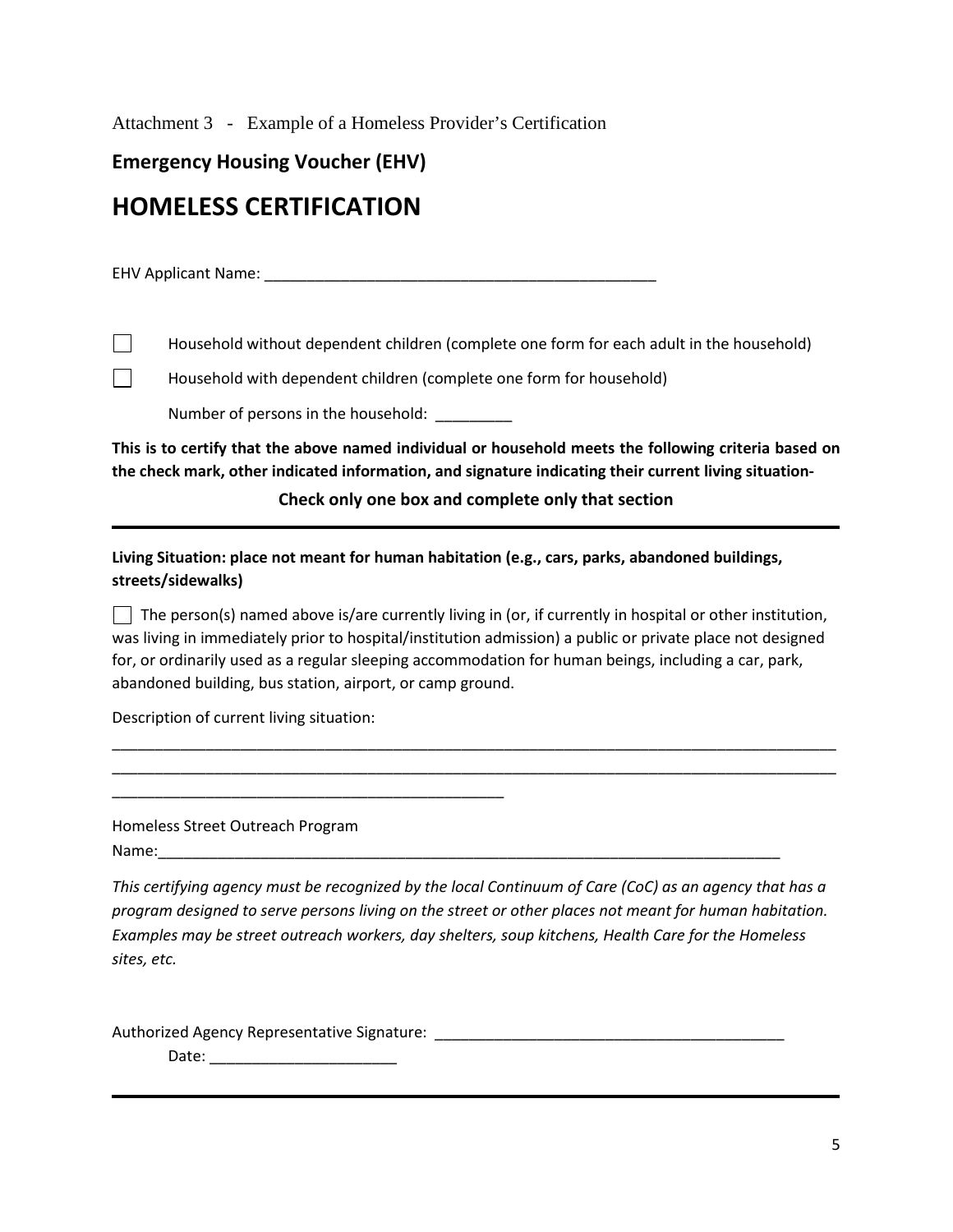#### **Living Situation: Emergency Shelter**

 $\Box$  The person(s) named above is/are currently living in (or, if currently in hospital or other institution, was living in immediately prior to hospital/institution admission) a supervised publicly or privately operated shelter as follows:

Emergency Shelter Program Name:

*This emergency shelter must appear on the CoC's Housing Inventory Chart submitted as part of the most recent CoC Homeless Assistance application to HUD or otherwise be recognized by the CoC as part of the CoC inventory (e.g., newly established Emergency Shelter).* 

\_\_\_\_\_\_\_\_\_\_\_\_\_\_\_\_\_\_\_\_\_\_\_\_\_\_\_\_\_\_\_\_\_\_\_\_\_\_\_\_\_\_\_\_\_\_\_\_\_\_\_\_\_\_\_\_\_\_\_\_\_

Authorized Agency Representative Signature: \_\_\_\_\_\_\_\_\_\_\_\_\_\_\_\_\_\_\_\_\_\_\_\_\_\_\_\_\_\_\_\_\_\_\_\_\_\_\_\_\_

Date: \_\_\_\_\_\_\_\_\_\_\_\_\_\_\_\_\_\_\_\_\_\_

#### **Living Situation: Recently Homeless**

 $\vert \cdot \vert$  The person(s) named above is/are currently receiving financial and supportive services for persons who are homeless. Loss of such assistance would result in a return to homelessness (ex. Households in Rapid Rehousing Programs, residents of Permanent Supportive Housing Programs participating in Moving On, etc.) Authorized Agency Representative Signature:

*This referring agency must appear on the CoC's Housing Inventory Chart submitted as part of the most recent CoC Homeless Assistance application to HUD or otherwise be recognized by the CoC as part of the CoC inventory.* 

Immediately prior to entering the household's current living situation, the person(s) named above was/were residing in:

 $\Box$  emergency shelter OR  $\Box$  a place unfit for human habitation

\_\_\_\_\_\_\_\_\_\_\_\_\_\_\_\_\_\_\_\_\_\_\_\_\_\_\_\_\_\_\_\_\_\_\_\_\_\_\_\_\_\_\_\_\_\_\_\_\_\_\_\_\_\_\_\_\_\_\_\_

Authorized Agency Representative Signature: \_\_\_\_\_\_\_\_\_\_\_\_\_\_\_\_\_\_\_\_\_\_\_\_\_\_\_\_\_\_\_\_\_\_\_\_\_\_\_\_\_

Date: \_\_\_\_\_\_\_\_\_\_\_\_\_\_\_\_\_\_\_\_\_\_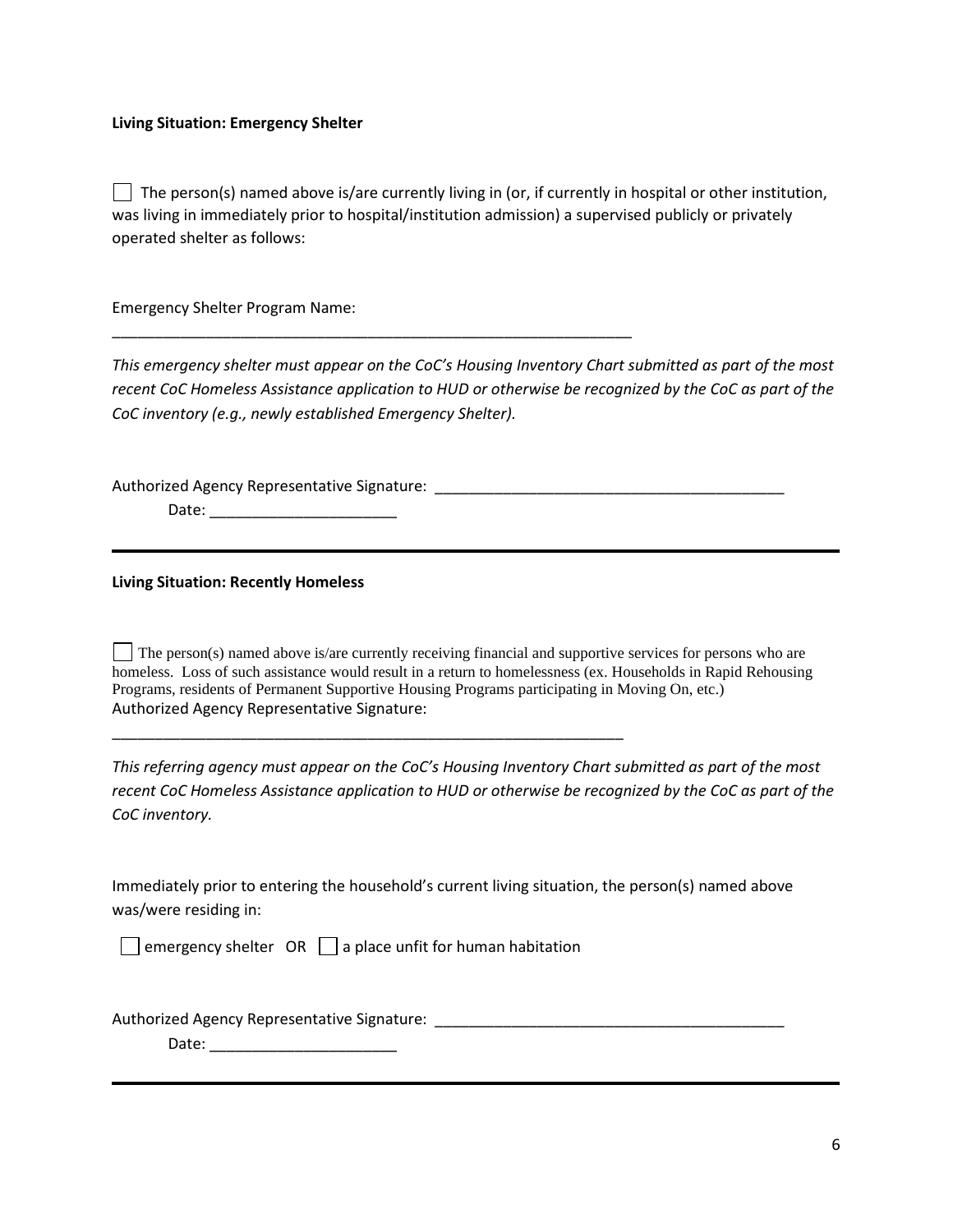Attachment #4 Example of a Victim Services Provider's Certification

## **Emergency Housing Voucher (EHV)**

# **SAMPLE HUMAN TRAFFICKING CERTIFICATION**

#### **Purpose of Form:**

The Victims of Trafficking and Violence Protection Act of 2000 provides assistance to victims of trafficking making housing, educational health care, job training and other Federally-funded social service programs available to assist victims in rebuilding their lives.

#### **Use of This Optional Form:**

In response to this request, the service provider may complete this form and submit it to the Public Housing Agency (PHA) to certify eligibility for EHV assistance.

**Confidentiality:** All information provided to the service provider concerning the incident(s) of human trafficking shall be kept confidential and such details shall not be entered into any shared database. Employees of the PHA will not have access to these details, and such employees may not disclose this information to any other entity or individual, except to the extent that disclosure is: (i) consented to by you in writing in a time-limited release; (ii) required for use in an eviction proceeding or hearing regarding termination of assistance; or (iii) otherwise required by applicable law.

#### **TO BE COMPLETED ON BEHALF OF HUMAN TRAFFICKING SURVIVOR**

EHV Applicant Name: \_\_\_\_\_\_\_\_\_\_\_\_\_\_\_\_\_\_\_\_\_\_\_\_\_\_\_\_\_\_\_\_\_\_\_\_\_\_\_\_\_\_\_\_\_\_

**This is to certify that the above named individual or household meets the definition for persons who are fleeing or attempting to flee human trafficking under section 107(b) of the Trafficking Victims Protection Act of 2000.** 

Immediately prior to entering the household's current living situation, the person(s) named above was/were residing in:

\_\_\_\_\_\_\_\_\_\_\_\_\_\_\_\_\_\_\_\_\_\_\_\_\_\_\_\_\_\_\_\_\_\_\_\_\_\_\_\_\_\_\_\_\_\_\_\_\_\_\_\_\_\_\_\_\_\_\_\_\_\_\_\_\_\_\_\_\_\_\_

\_\_\_\_\_\_\_\_\_\_\_\_\_\_\_\_\_\_\_\_\_\_\_\_\_\_\_\_\_\_\_\_\_\_\_\_\_\_\_\_\_\_\_\_\_\_\_\_\_\_\_\_\_\_\_\_\_\_\_\_\_\_\_\_\_\_\_\_\_\_\_\_\_\_\_\_\_\_\_\_\_\_\_\_\_